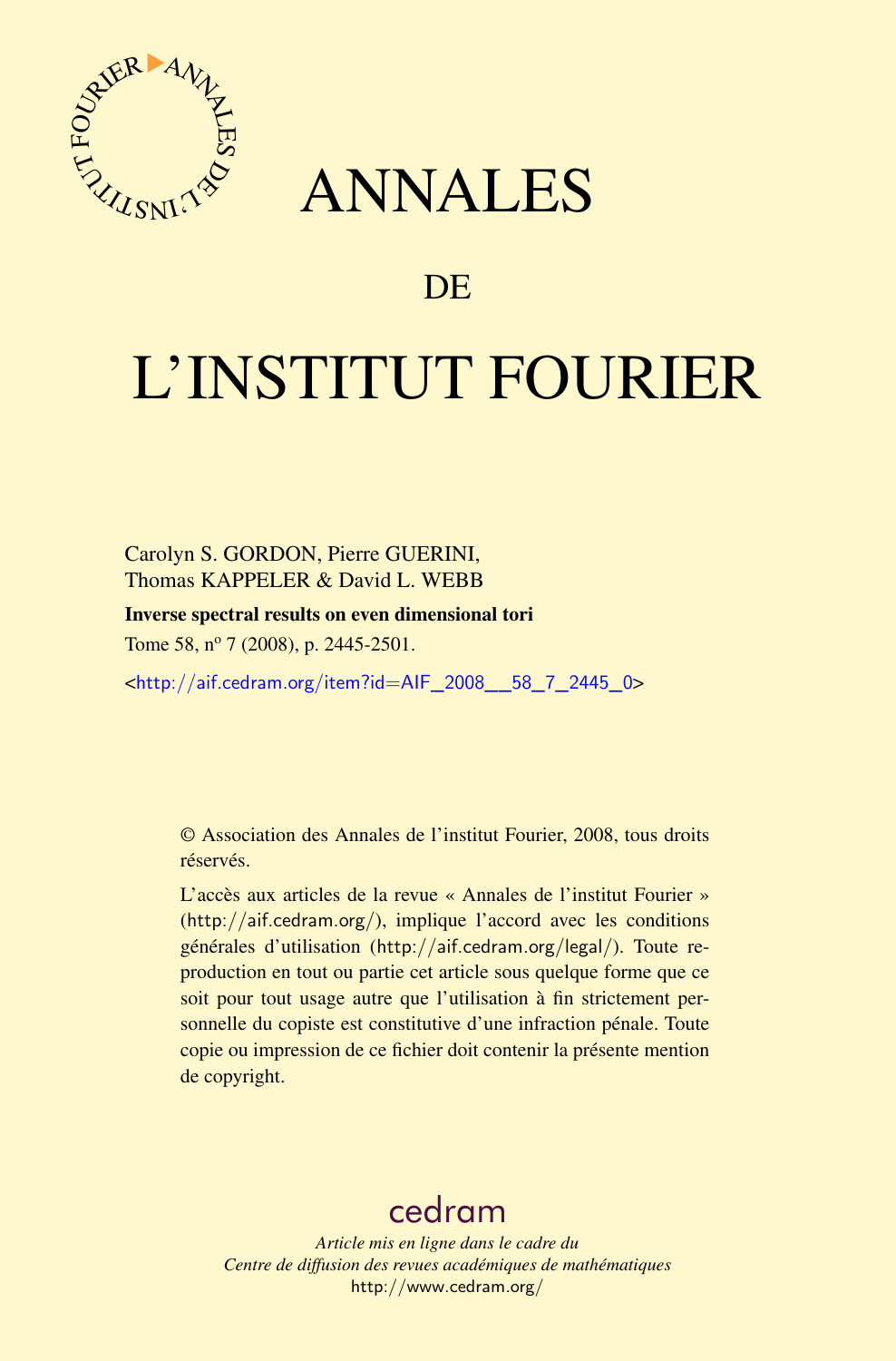#### INVERSE SPECTRAL RESULTS ON EVEN DIMENSIONAL TORI

#### **by Carolyn S. GORDON, Pierre GUERINI, Thomas KAPPELER & David L. WEBB (\*)**

ABSTRACT. — Given a Hermitian line bundle L over a flat torus  $M$ , a connection  $\nabla$  on L, and a function Q on M, one associates a Schrödinger operator acting on sections of L; its spectrum is denoted  $Spec(Q; L, \nabla)$ . Motivated by work of V. Guillemin in dimension two, we consider line bundles over tori of arbitrary even dimension with "translation invariant" connections  $\nabla$ , and we address the extent to which the spectrum  $Spec(Q; L, \nabla)$  determines the potential Q. With a genericity condition, we show that if the connection is invariant under the isometry of M defined by the map  $x \to -x$ , then the spectrum determines the even part of the potential. In dimension two, we also obtain information about the odd part of the potential. We obtain counterexamples showing that the genericity condition is needed even in the case of two-dimensional tori. Examples also show that the spectrum of the Laplacian defined by a connection on a line bundle over a flat torus determines neither the isometry class of the torus nor the Chern class of the line bundle.

In arbitrary dimensions, we show that the collection of all the spectra  $Spec(Q; L, \nabla)$ , as  $\nabla$  ranges over the translation invariant connections, uniquely determines the potential. This collection of spectra is a natural generalization to line bundles of the classical Bloch spectrum of the torus.

RÉSUMÉ.  $-$  À un fibré en droites hermitien sur un tore plat M, une connexion  $\nabla$  sur L et une fonction Q sur M, on associe un opérateur de Schrödinger agissant sur les sections de L; on note  $Spec(Q; L, \nabla)$  son spectre. À la suite du travail de V. Guillemin en dimension deux, on considère des fibrés en droites complexes au dessus de tores de dimension paire quelconque ainsi qu'une connexion « invariante par translation » fixée et on se demande dans quelle mesure  $Spec(Q; L, \nabla)$  détermine le potentiel Q. Sous une condition générique, on montre que le spectre détermine la partie paire du potentiel, à condition que la connexion soit invariante par l'isométrie du tore définie par l'application  $x \mapsto -x$ . En dimension deux, on obtient également des informations sur sa partie impaire. On obtient des contre-exemples qui montrent que la condition générique utilisée est nécessaire même dans le cas des tores de dimension deux. Ces exemples montrent aussi que le spectre du laplacien

*Keywords:* Schrödinger operator, spectrum, line bundles over tori.

*Math. classification:* 58J50, 58J53.

<sup>(\*)</sup> Gordon and Webb were supported in part by NSF grants DMS-0072534 and DMS-0306752; Guerini and Kappeler were supported in part by the Swiss National Science Foundation and by the European Research Training Network HPRN-CT-1999-00118.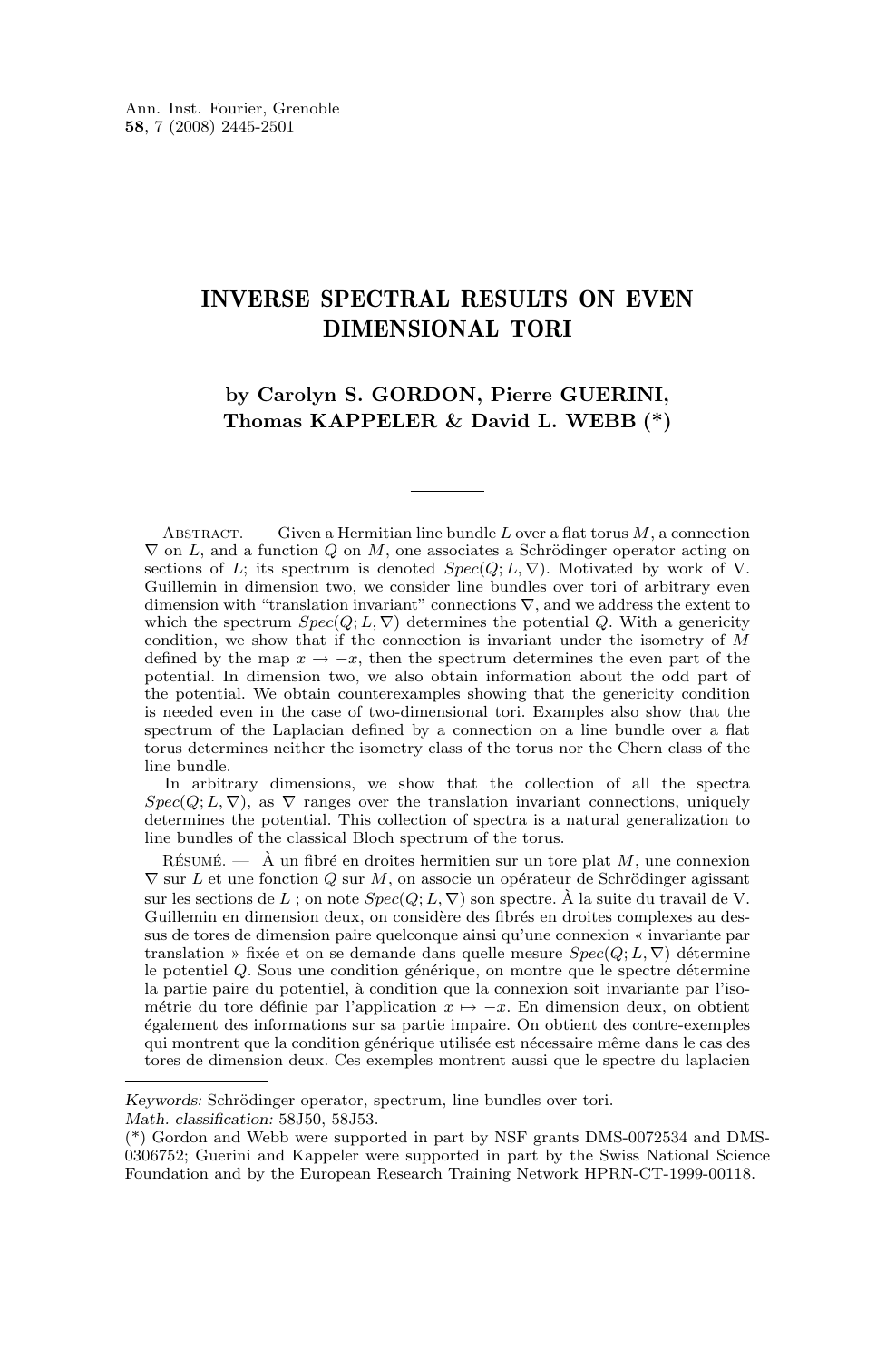défini par une connexion sur un fibré en droites sur un tore plat ne détermine ni la classe d'isométrie du tore ni la classe de Chern du fibré.

En dimension quelconque, on montre que la collection de tous les spectres  $Spec(Q; L, \nabla)$ , lorsque  $\nabla$  parcourt l'ensemble des connexions invariantes, détermine le potentiel de manière unique. Cette collection de spectres est une généralisation naturelle aux fibrés en droites du spectre classique de Bloch sur le tore.

#### CONTENTS

| Introduction<br>1.                                            |                                                             | 2446 |
|---------------------------------------------------------------|-------------------------------------------------------------|------|
| 2.<br>Line bundles over tori: construction and classification |                                                             | 2450 |
| 3.<br>Negative inverse spectral results on rectangular tori   |                                                             | 2464 |
| Positive inverse spectral results on tori<br>4.               |                                                             | 2472 |
| Appendices                                                    |                                                             | 2478 |
|                                                               | Appendix A. Wave kernel on $\mathbb{R}^n$                   | 2478 |
|                                                               | Appendix B. Wave kernel acting on sections of a line bundle | 2485 |
|                                                               | Appendix C. Expansion of the wave trace at singularities    | 2486 |
|                                                               | Appendix D. Proof of Proposition C.2                        | 2495 |
| Bibliography                                                  |                                                             | 2500 |

#### **1. Introduction**

Let M be a flat n-dimensional torus  $\mathcal{L}\backslash\mathbb{R}^n$ . To each smooth function Q on M, viewed as an  $\mathcal{L}$ -periodic function  $Q : \mathbb{R}^n \to \mathbb{R}$ , one associates a Schrödinger operator  $\Delta + Q$ . In their pioneering work [\[4\]](#page-56-0), G. Eskin, J. Ralston, and E. Trubowitz address the extent to which the potential Q is determined by its periodic spectrum  $Spec(Q)$ , i.e., by the spectrum of the Schrödinger operator acting on  $\mathcal{L}$ -periodic functions, and also by the more extensive data of the Bloch spectrum. The latter associates to each linear functional  $\alpha$  on  $\mathbb{R}^n$  the spectrum  $Spec_{\alpha}(Q)$  of the Schrödinger operator acting on smooth functions on  $\mathbb{R}^n$  satisfying the condition  $f(x+l)$  $e^{2\pi i \alpha(l)} f(x)$  for all  $l \in \mathcal{L}$ . In what follows, we will refer to the Bloch spectrum as the "classical Bloch spectrum." As explained in Section [2,](#page-6-0) the classical Bloch spectrum can be viewed as the spectrum of the bundle Laplacian determined by a flat connection on the trivial complex line bundle over M.

Given a Hermitian line bundle L over M and a connection  $\nabla$  on L, one associates a Laplace operator acting on smooth sections of L. A smooth function  $Q$  on  $M$  then gives rise to a Schrödinger operator acting on sections of the bundle. The spectrum  $Spec(Q; L, \nabla)$  of this operator depends both on the connection and on the potential. In case  $L$  is the trivial bundle and  $\nabla$  the trivial connection, then  $Spec(Q; L, \nabla)$  coincides with the periodic spectrum of Q. The torus  $M = \mathcal{L} \backslash \mathbb{R}^n$  is said to have *nondegenerate length spectrum* if for each  $l \in \mathcal{L}$ , the only elements of  $\mathcal L$  of length |l| are  $\pm l$ . G. Eskin [\[3\]](#page-56-0) addressed the problem of determining both the connection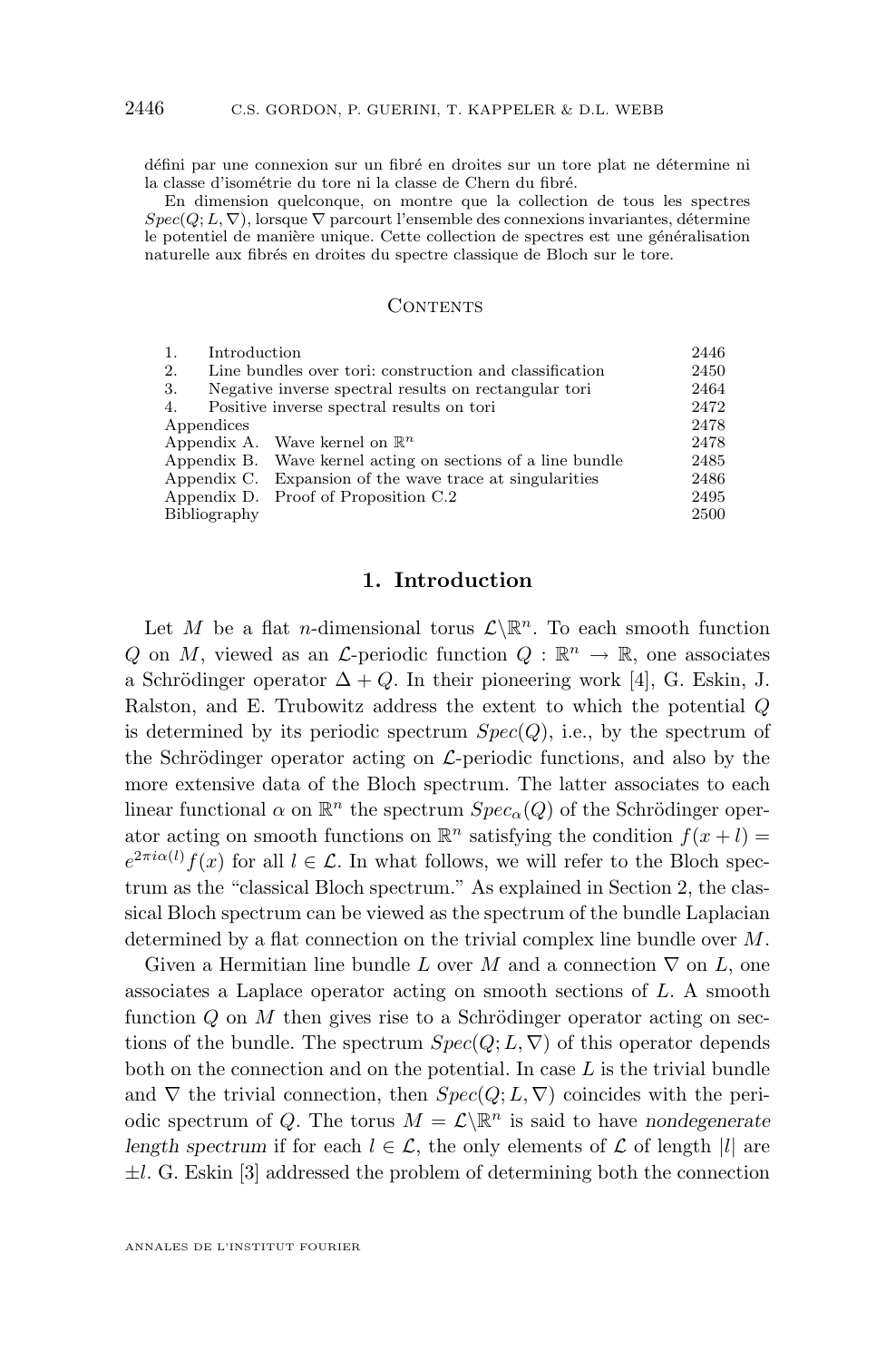and potential from  $Spec(Q; L, \nabla)$  in the case of an arbitrary connection and potential on trivial line bundles L over two-dimensional tori with nondegenerate length spectrum. Our work is motivated by that of V. Guillemin [\[10\]](#page-56-0) who addressed the same question for line bundles of Chern number one. For 2-tori with nondegenerate length spectrum and for the class of connections and potentials that are invariant under the isometry of  $M$  defined by the map  $x \to -x$ , he first proved under curvature bounds on the connection that  $Spec(Q; L, \nabla)$  determines the connection. He then proved that for a given connection,  $Spec(Q; L, \nabla)$  determines the potential.

In this article, we consider Schrödinger operators on Hermitian line bundles L over higher-dimensional tori. In general dimensions, it seems unlikely that one could recover the connection from the spectrum of the Schrödinger operator. Thus we fix either a single connection or a family of specified connections on a line bundle L and ask whether the potential function can be determined from the associated spectral data. Associated to each connection on  $L$  is a curvature 2-form on  $M$ . By an abuse of language, we will refer to a connection as translation-invariant if the associated curvature 2-form is translation-invariant, i.e., invariant under the group of isometries of the torus given by the translations. For a given potential function  $Q$ , the mapping  $\nabla \mapsto Spec(Q; L, \nabla)$  as  $\nabla$  ranges over the translation-invariant connections is a natural analog of the classical Bloch spectrum (as explained in Remark [2.23\)](#page-16-0) and thus will be referred to as the L*-Bloch spectrum* of Q. Among the translation invariant connections on  $L$ , there is a unique connection (up to gauge equivalence) that is also  $\mathbb{Z}_2$ -invariant, i.e., invariant under the map  $x \to -x$  of  $\mathbb{R}^n$ , and exactly  $2^n$  connections that are *weakly*  $\mathbb{Z}_2$ -invariant in the sense that they are gauge equivalent to their pullbacks with respect to the map  $x \to -x$ . We address two questions in this article:

- Given a weakly  $\mathbb{Z}_2$ -invariant, translation invariant connection  $\nabla$  on L, does  $Spec(Q; L, \nabla)$  determine Q?
- Does the L-Bloch spectrum of  $Q$  determine  $Q$ ?

A line bundle over a torus is uniquely determined up to equivalence by its Chern class. We consider bundles whose Chern class is represented by a nondegenerate two-form. This condition forces the dimension of M to be even, say  $n = 2m$ . As will be explained in Section 2, associated to the Chern class is an ordered m-tuple  $(r_1, \ldots, r_m)$  of positive integers such that  $r_i | r_{i+1}$  for  $i = 1, ..., m-1$ ; we refer to the integers  $r_j$  as the *invariant factors* of the Chern class. The m-tuple of invariant factors is a topological invariant of the line bundle but not a complete invariant (although in the case  $m = 1, r_1$  is, up to sign, the Chern number of the bundle).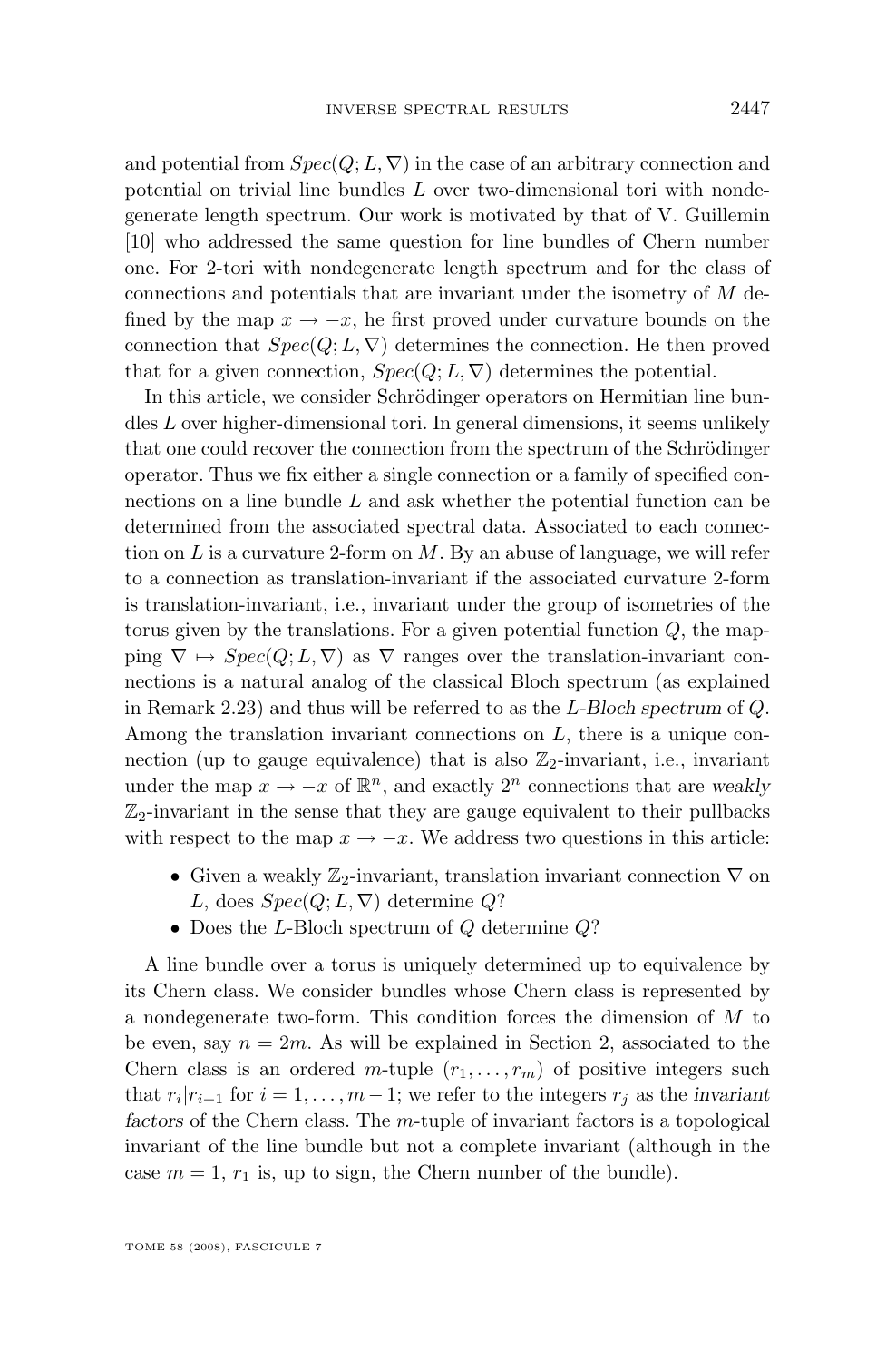<span id="page-4-0"></span>For our positive results, we restrict attention to the case in which all the invariant factors of the Chern class equal 1, the analog of the setting studied by Guillemin in dimension 2. In this setting, we give an affirmative answer to the second question even without assuming nondegeneracy of the length spectrum. For the first question, we obtain some positive results in the setting of tori with nondegenerate length spectrum. We also construct counterexamples illustrating that, both in the two-dimensional case studied by Guillemin and in the higher dimensional case studied here, the hypothesis of nondegeneracy of the length spectrum cannot be dropped.

We first state the negative results. Two potentials  $Q_1$  and  $Q_2$  on a torus M are said to be *congruent* if there exists an isometry  $\sigma$  of M such that  $Q_2 = Q_1 \circ \sigma.$ 

Theorem 1.1. — *Let* M *be a rectangular nonsquare 2-torus for which the ratio of the side lengths is rational. Then for every line bundle* L *over* M *with nondegenerate Chern class and for every translation invariant connection*  $\nabla$  *on L, there exist pairs of noncongruent potentials*  $Q_1$  *and*  $Q_2$ *on M* such that  $Spec(Q_1; L, \nabla) = Spec(Q_2; L, \nabla)$ . The potentials may be *chosen to be real analytic.*

A slightly weaker result holds in arbitrary even dimensions, as explained in Section 3.

According to Theorem 4.2 in [\[6\]](#page-56-0) Part I, the potentials we construct do not have the same periodic spectrum. This example is contrary to the general belief that "spectral rigidity" in the case of a non trivial line bundle is more pronounced than in the case of a trivial line bundle.

The method used to construct the examples in Theorem 1.1 also yields results concerning the spectrum of the Laplace operator itself. Letting  $Spec(L, \nabla)$  denote the spectrum of the Laplacian defined by  $\nabla$  acting on sections of L, we show (in contrast to the case of the Schrödinger operator with nontrivial potential) that within the class of translation invariant connections  $\nabla$  on L, the spectrum  $Spec(L, \nabla)$  is independent of the choice of ∇. We refer to this common spectrum as the *spectrum* of L. We show:

- For every even integer  $n \geq 4$ , there exists an *n*-dimensional flat rectangular torus M and a pair of topologically distinct, isospectral line bundles over M. The Chern classes of these line bundles have different invariant factors.
- For every even integer  $n = 2m$ , there exist pairs of nonisometric n-dimensional flat tori  $M$  and  $M'$  such that for every choice of  $r = (r_1, \ldots, r_m)$  as above, there is a pair of isospectral line bundles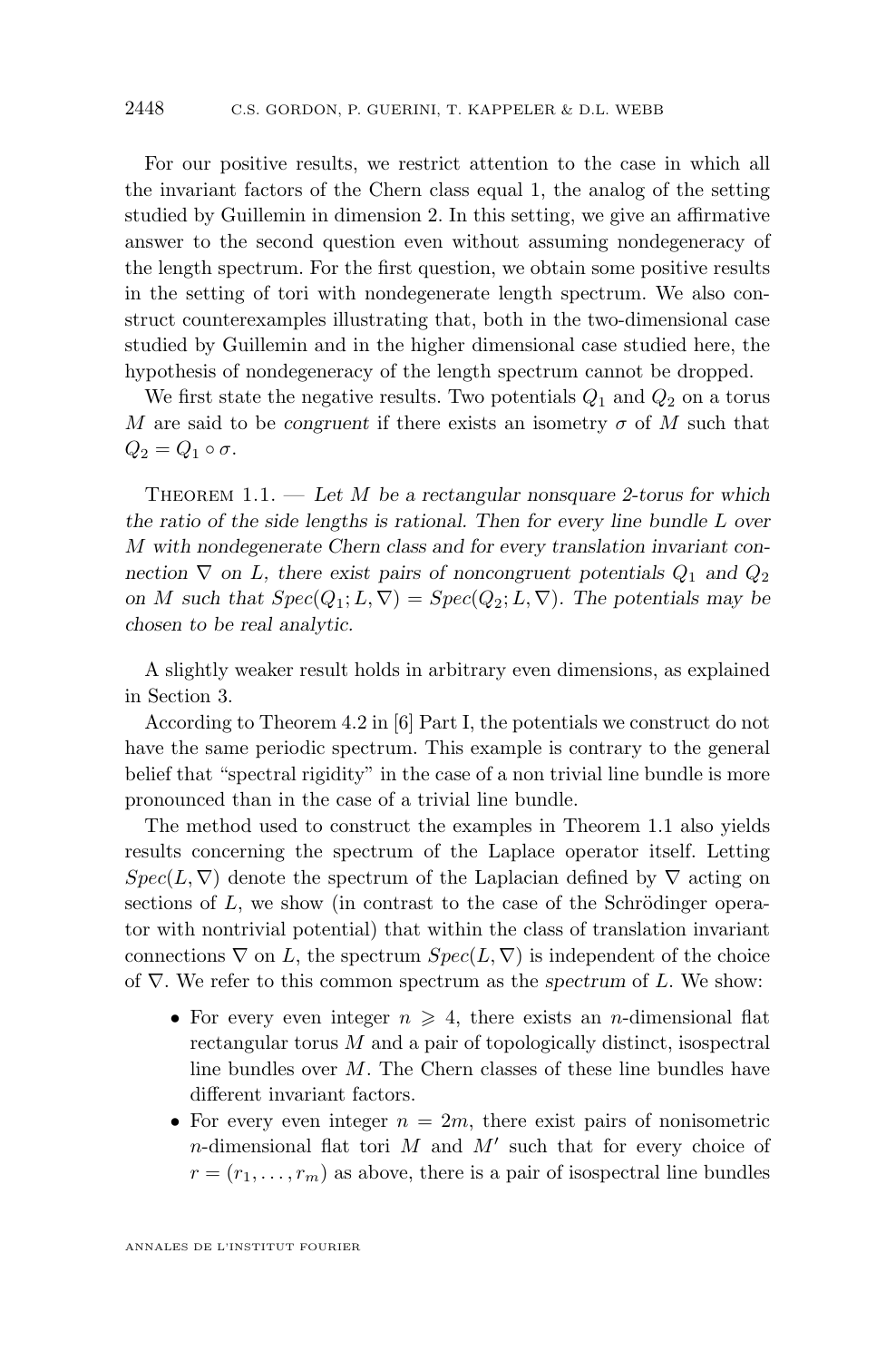<span id="page-5-0"></span> $L_r \to M$  and  $L'_r \to M'$ . Thus the spectrum does not determine the isometry class of the torus.

We next address the positive results. First note that the spectrum of the Schrödinger operator associated with a fixed connection on a line bundle L may sometimes distinguish between congruent potentials. In particular, given a smooth potential Q on M, let  $\check{Q}$  denote the congruent potential given by  $\check{Q}(x) = Q(-x)$ . For the bundles L that we consider,  $Spec(\check{Q}; L, \nabla)$ will typically differ from  $Spec(Q; L, \nabla)$  when  $\nabla$  is not weakly  $\mathbb{Z}_2$ -invariant. In fact, a consequence of Theorem 1.3 below is that  $Q$  and  $\dot{Q}$  are distinguished by their L-Bloch spectra when all the Chern invariant factors of L equal one. On the other hand, we will see that  $Spec(\check{Q};L,\nabla)$  and  $Spec(Q; L, \nabla)$  do agree when  $\nabla$  is weakly  $\mathbb{Z}_2$ -invariant.

Our first theorem below generalizes to tori  $M$  of arbitrary even dimension  $n = 2m$  a result of Guillemin [\[10\]](#page-56-0) in dimension two. Both theorems below are based on wave invariants constructed in the appendix.

Given a connection  $\nabla$  on L and a potential Q, we let  $Iso(Q; L, \nabla)$  denote the set of all potentials P such that  $Spec(P; L, \nabla) = Spec(Q; L, \nabla)$ .

THEOREM 1.2. — Let  $M^{2m}$  be an even-dimensional torus with nonde*generate length spectrum, and let*  $L \rightarrow M$  *be a line bundle with Chern invariant factors*  $r_1 = \cdots r_m = 1$ *. Let* Q *be a smooth potential on* M. *Then the following statements hold for every translation invariant, weakly*  $\mathbb{Z}_2$ -invariant connection  $\nabla$  on  $L$ :

(a) *For any*  $P \in Iso(Q; L, \nabla)$ ,

$$
\frac{1}{2}(P + \check{P}) = \frac{1}{2}(Q + \check{Q}),
$$

*i.e. the even part*  $Q^+ := \frac{1}{2}(Q + \check{Q})$  *of*  $Q$  *is uniquely determined by*  $Spec(Q; L, \nabla).$ 

(b) If Q is assumed to be even, then  $Iso(Q; L, \nabla) = \{Q\}.$ 

We will show in Section [4](#page-28-0) that when  $m = 1$ , the odd part of Q has strong spectral rigidity properties as well (see Theorem [4.9\)](#page-32-0) and its corollaries.

Theorem [1.1](#page-4-0) shows that the nondegeneracy hypothesis cannot be dropped in Theorem 1.2, in contrast to the following result.

THEOREM 1.3. — Let  $M^{2m}$  be an even-dimensional torus and let  $L \rightarrow$ M be a line bundle with Chern invariant factors  $r_1 = \cdots r_m = 1$ . Then *every smooth potential* Q *on* M *is uniquely determined by its* L*-Bloch spectrum.*

We emphasize the generality of Theorem 1.3; in particular, we do not assume nondegeneracy of the length spectrum. In the special case in which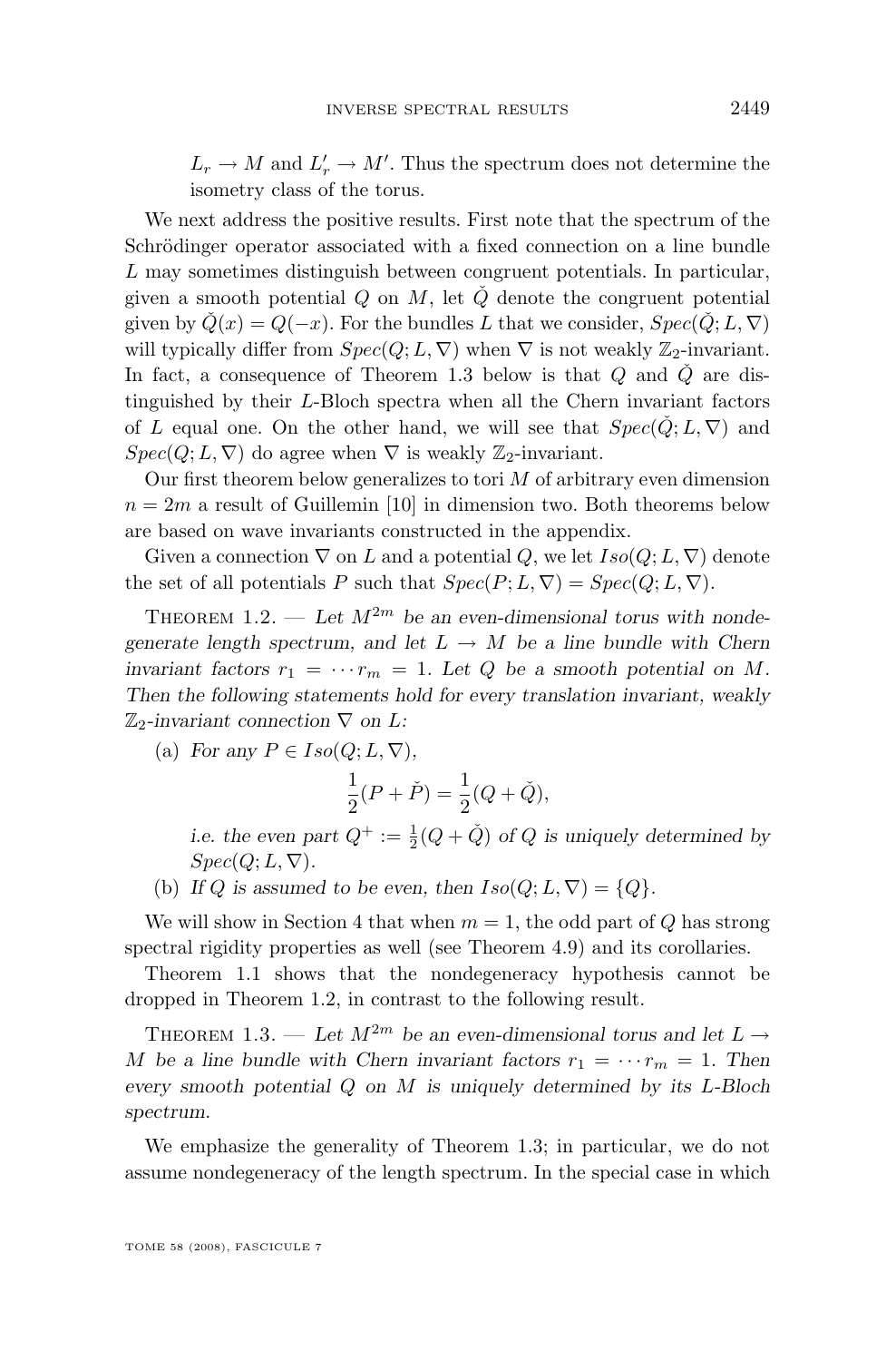<span id="page-6-0"></span>the length spectrum is nondegenerate, then Theorem [1.3](#page-5-0) can be improved; see Remark [4.5.](#page-30-0)

Since, as noted above,  $Spec(Q; L, \nabla) = Spec(\check{Q}; L, \nabla)$  when  $\nabla$  is translation invariant and weakly  $\mathbb{Z}_2$ -invariant, Theorem [1.3](#page-5-0) shows that  $Spec(Q; L, \nabla)$  does *not* suffice to determine the full L-Bloch spectrum of Q even in the nondegenerate case.

In contrast, when the bundle  $L$  in Theorem [1.3](#page-5-0) is replaced by a trivial bundle, then the conclusion of Theorem [1.3](#page-5-0) fails. In fact, it can be easily verified that  $Q$  and  $\check{Q}$  have the same classical Bloch spectrum. Moreover, G. Eskin, J. Ralston, and E. Trubowitz [\[4\]](#page-56-0) showed that for real analytic potentials Q, the periodic spectrum of Q determines the classical Bloch spectrum of Q. See Remark [4.6](#page-31-0) for further discussion of this contrasting behavior as well as possible similarities.

The paper is organized as follows. In section 2 we introduce the line bundles, connections and spectra as well as the notation that are used throughout the paper. The reader interested only in wave invariants and positive results need only read the first two subsections of Section 2. The third subsection gives the background used in the construction of the counterexamples. In section [3](#page-20-0) we prove Theorem [1.1](#page-4-0) and other negative inverse spectral results for rectangular tori. In section [4](#page-28-0) we prove Theorem [1.2,](#page-5-0) The-orem [1.3](#page-5-0) and additional positive results. Recall that a quantitiy  $I(Q, L, \nabla)$ is a spectral invariant of  $(Q, L, \nabla)$  if  $I(Q', L', \nabla') = I(Q, L, \nabla)$  whenver  $Spec(Q'; L', \nabla') = Spec(Q; L, \nabla)$ . The proofs of the positive results use wave invariants, which are spectral invariants arising from the asymptotics of the wave trace. In the appendices, we construct the necessary wave invariants by adapting to our setting constructions developed in [\[4\]](#page-56-0) (cf also [\[3\]](#page-56-0) and [\[10\]](#page-56-0)) to the case of non-trivial line bundles.

**Acknowledgment.** The authors wish to thank Y. Kurylev for pointing out that an earlier version of Theorem [1.3](#page-5-0) could be strengthened. In particular, the earlier version assumed that the length spectrum of the torus was nondegenerate. We also thank Dorothee Schueth for bringing to our attention the distinction between the notions of  $\mathbb{Z}_2$ -invariance and weak  $\mathbb{Z}_2$ invariance of connections (see Definition [2.12\)](#page-11-0). Finally, we thank Thomas Haller and the referee for suggesting various improvements to the text.

#### **2. Line bundles over tori: construction and classification**

The results in this section are standard; we include them for completeness and for setting up notation.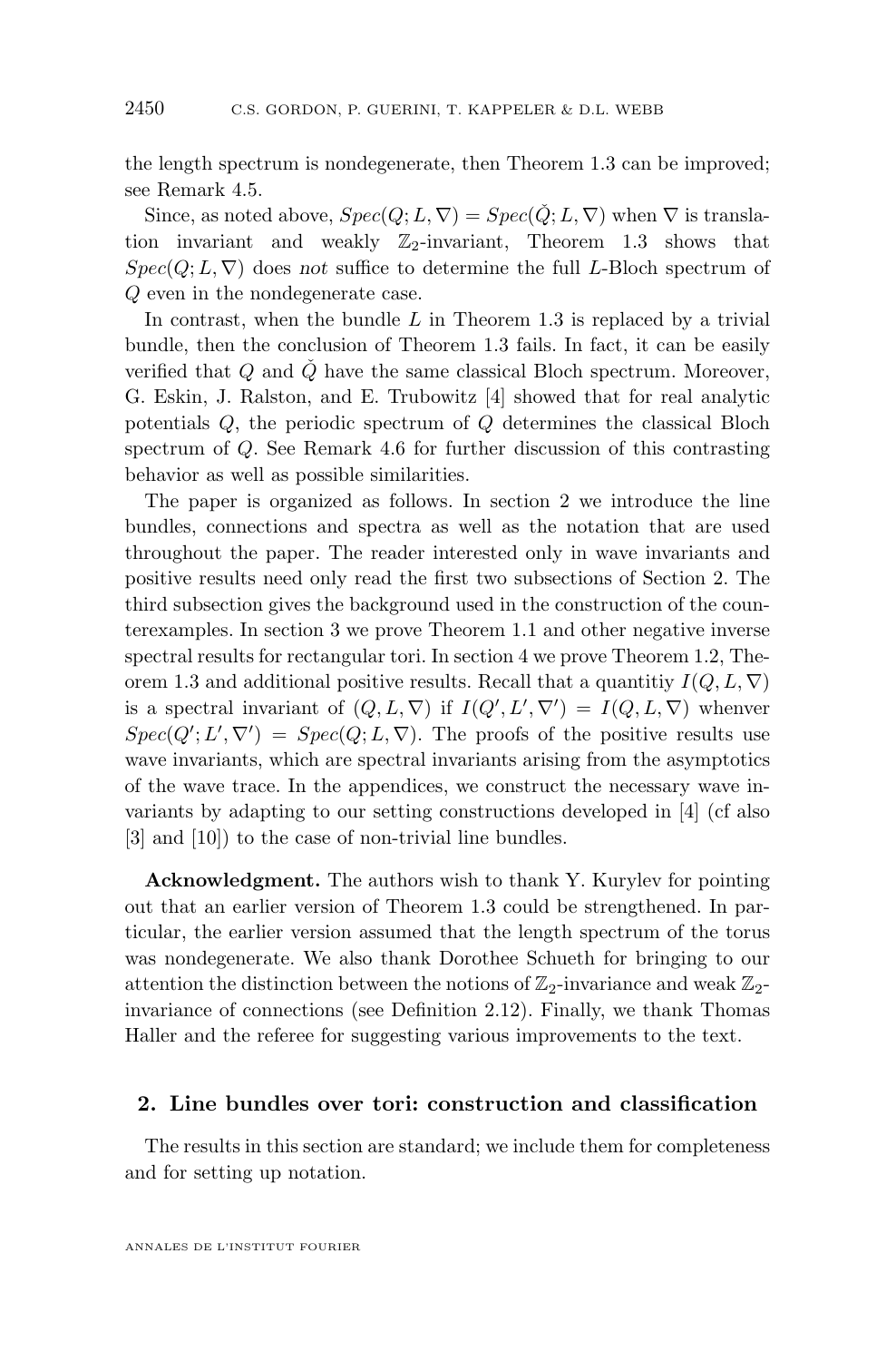#### <span id="page-7-0"></span>**2A. Invariant factors of 2-forms**

Let  $n \geqslant 2$ , let  $\mathcal L$  be a lattice of maximal rank in  $\mathbb R^n$ , and let  $g_0$  be an inner product on  $\mathbb{R}^n$ . Then  $M := (\mathcal{L} \backslash \mathbb{R}^n, g_0)$  is a flat Riemannian torus of dimension  $n$ . We review the classification and construction of complex line bundles over M.

A complex line bundle  $L$  over  $M$  is classified up to equivalence by its Chern class  $c_1(L)$  in  $H^2(M;\mathbb{Z})$ . Like every real or integer cohomology class on the torus  $M$ , the Chern class may be uniquely represented by a translation invariant 2-form  $\Omega$  on  $\mathbb{R}^n$ ; this is the harmonic representative of the class. This form  $\Omega$  may be viewed as an antisymmetric bilinear map on  $\mathbb{R}^n \times \mathbb{R}^n$  that takes integer values on  $\mathcal{L} \times \mathcal{L}$ . We will consider only bundles with nondegenerate Chern class; i.e., we require that  $\Omega$  be a nondegenerate bilinear map. In order that such a nondegenerate antisymmetric bilinear form exist, the dimension  $n$  of  $M$  must be even.

The following result is standard. See, for example, [\[8\]](#page-56-0), page 304.

LEMMA 2.1.  $\qquad$  *Let*  $n = 2m$  *be an even integer. Given a nondegenerate antisymmetric bilinear map*  $\Omega$  *on*  $\mathbb{R}^n \times \mathbb{R}^n$  *that takes integer values on*  $\mathcal{L} \times \mathcal{L}$ , there exists a unique m-tuple  $(r_1, \ldots, r_m)$  of positive integers with *the following properties:*

- $\bullet$   $r_1|r_2| \dots |r_m;$
- there exists a lattice basis  $\mathcal{B} = \{U_1, \ldots, U_m, V_1, \ldots, V_m\}$  of  $\mathcal{L}$  such *that*  $\Omega(U_i, V_j) = r_j$  *for*  $j = 1, ..., m$  *and*  $\Omega$  *vanishes on all other pairs of vectors from* B*.*

Equivalently, letting  $(u, v) := (u_1, \ldots, u_m, v_1, \ldots, v_m)$  be the coordinates on  $\mathbb{R}^n$  associated with the basis  $\mathcal{B}$  and viewing  $\Omega$  as a 2-form on  $\mathbb{R}^n$ , we have

$$
\Omega = \sum_{j=1}^{m} r_j du_j \wedge dv_j.
$$

*Remark 2.2.* — The nondegenerate form  $\Omega : \mathcal{L} \times \mathcal{L} \rightarrow \mathbb{Z}$  induces an injective map  $\mathcal{L} \to \mathcal{L}^* := \text{Hom}_{\mathbb{Z}}(\mathcal{L}, \mathbb{Z}),$  i.e., an injection  $\mathbb{Z}^n \to \mathbb{Z}^n$ . The sequence  $r_1, r_1, r_2, r_2, \ldots, r_m, r_m$  is just the sequence of invariant factors associated with this injection, i.e., the entries of its Smith normal form.

Definition 2.3. — *In view of Remark 2.2, in the notation of Lemma* 2.1, we will refer to the integers  $(r_1, \ldots, r_m)$  as the invariant factors of the *cohomology class*  $[\Omega] \in H^2(M; \mathbb{Z})$ *.*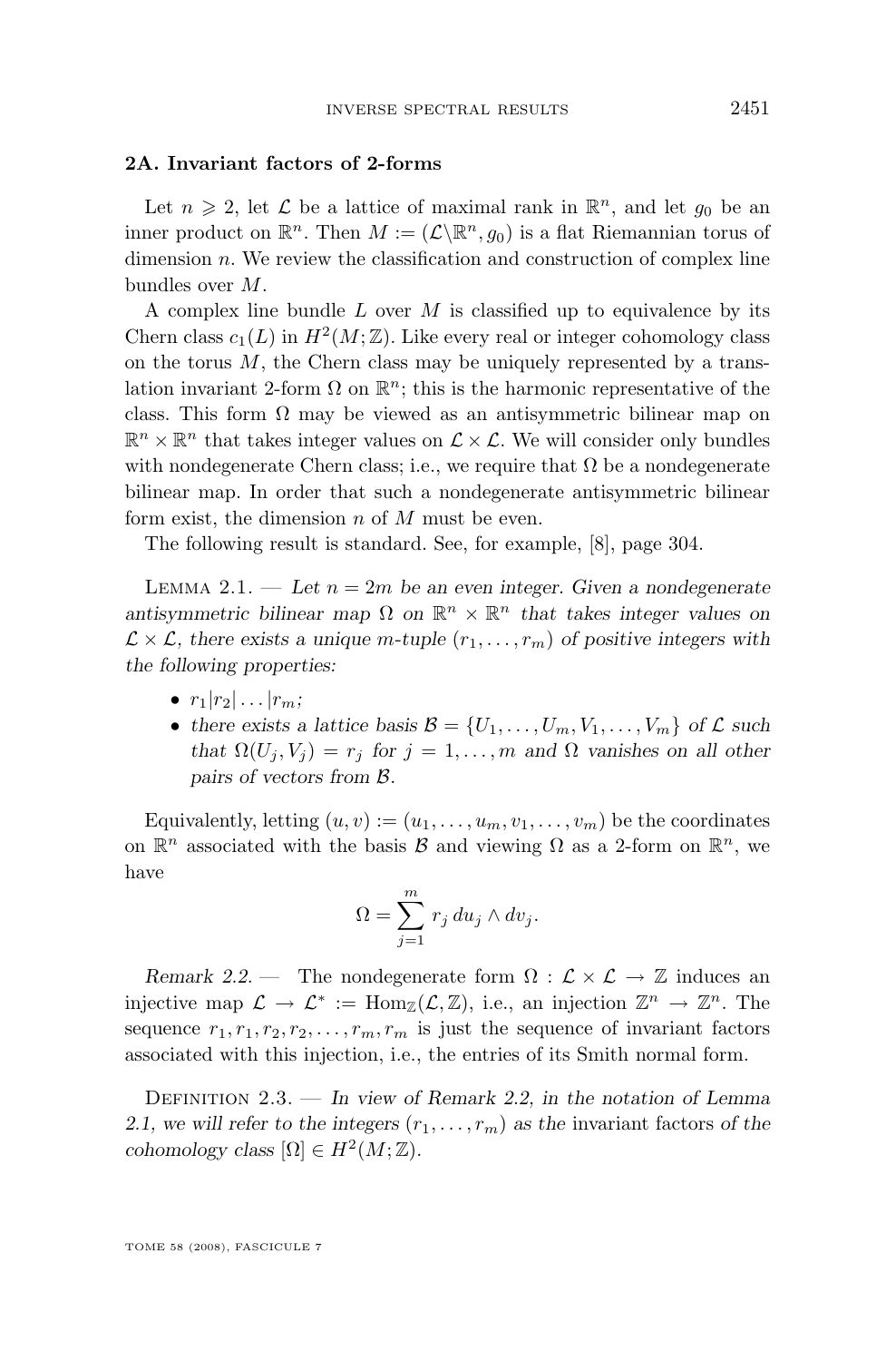<span id="page-8-0"></span>*Notation 2.4.*

(i) Throughout the rest of this section, we fix  $r = (r_1, \ldots, r_m)$  (all nonzero) with  $r_1|r_2| \dots |r_m$ , and we fix a lattice basis

$$
\mathcal{B} = \{U_1, \ldots, U_m, V_1, \ldots, V_m\},\
$$

thus defining coordinates  $(u_1, \ldots, u_m, v_1, \ldots, v_m)$ . For  $x \in \mathbb{R}^n$ , we will express  $x$  in these coordinates as

$$
x = (u(x), v(x)) = \sum_{j=1}^{m} u_j(x)U_j + v_j(x)V_j.
$$

Define a 2-form  $\Omega$  by  $\Omega = \sum_{j=1}^{m} r_j du_j \wedge dv_j$ . (ii) Given  $x, y$  in  $\mathbb{R}^n$ , define

(2.1) 
$$
e_x(y) = \sum^m r_j u_j(x) v_j(y).
$$

$$
c_x(y) = \sum_{j=1}^{r} f_j \omega_j(x) c_j(y).
$$
  
In particular, viewing  $Q$  as a bilinear form on

In particular, viewing  $\Omega$  as a bilinear form on  $\mathbb{R}^n$ , we have  $\Omega(x, y) = e_x(y) - e_y(x).$ 

*Remark 2.5.* — In the notation of 2.4,  $[\Omega]$  depends on the choice of  $\beta$ as well as on  $(r_1, \ldots, r_m)$ . However, if the torus M is two-dimensional, the cohomology class depends only on the invariant factor  $r(= r_1)$  and the orientation of the basis  $\mathcal{B}$ . In this case, if  $L$  is a line bundle with Chern class  $c_1(L) = [\Omega]$ , then the Chern number of L is  $\pm r$ , with the sign depending on the orientation of the basis  $\mathcal{B}$ . While we will normally assume that the integers  $r_i$  in 2.4 are positive (i.e., that they are the invariant factors as defined in [2.3\)](#page-7-0), the constructions in Subsections 2B and 2C below never use the positivity of the integers  $r_i$ . In considering two-dimensional tori, it is convenient to allow  $r$  to be an arbitrary nonzero integer so that as  $r$  varies (with the basis  $\beta$  remaining fixed), the corresponding 2-forms  $\Omega$  range over all nontrivial cohomology classes in  $H^2(M; \mathbb{Z})$ , which parametrize nontrivial complex line bundles over a two-dimensional torus M.

#### **2B. Line bundles, connections, and spectra.**

Given the data in Notation 2.4(i), we now construct a complex Hermitian line bundle L over the torus M and a connection on L. By computing the curvature of this connection, we will see below that the line bundle has Chern class  $|\Omega|$ .

DEFINITION 2.6. — *Define an action of the group*  $\mathcal L$  *on the total space*  $\mathbb{R}^n \times \mathbb{C}$  of the trivial complex line bundle over  $\mathbb{R}^n$  as follows: for  $l \in \mathcal{L}$ ,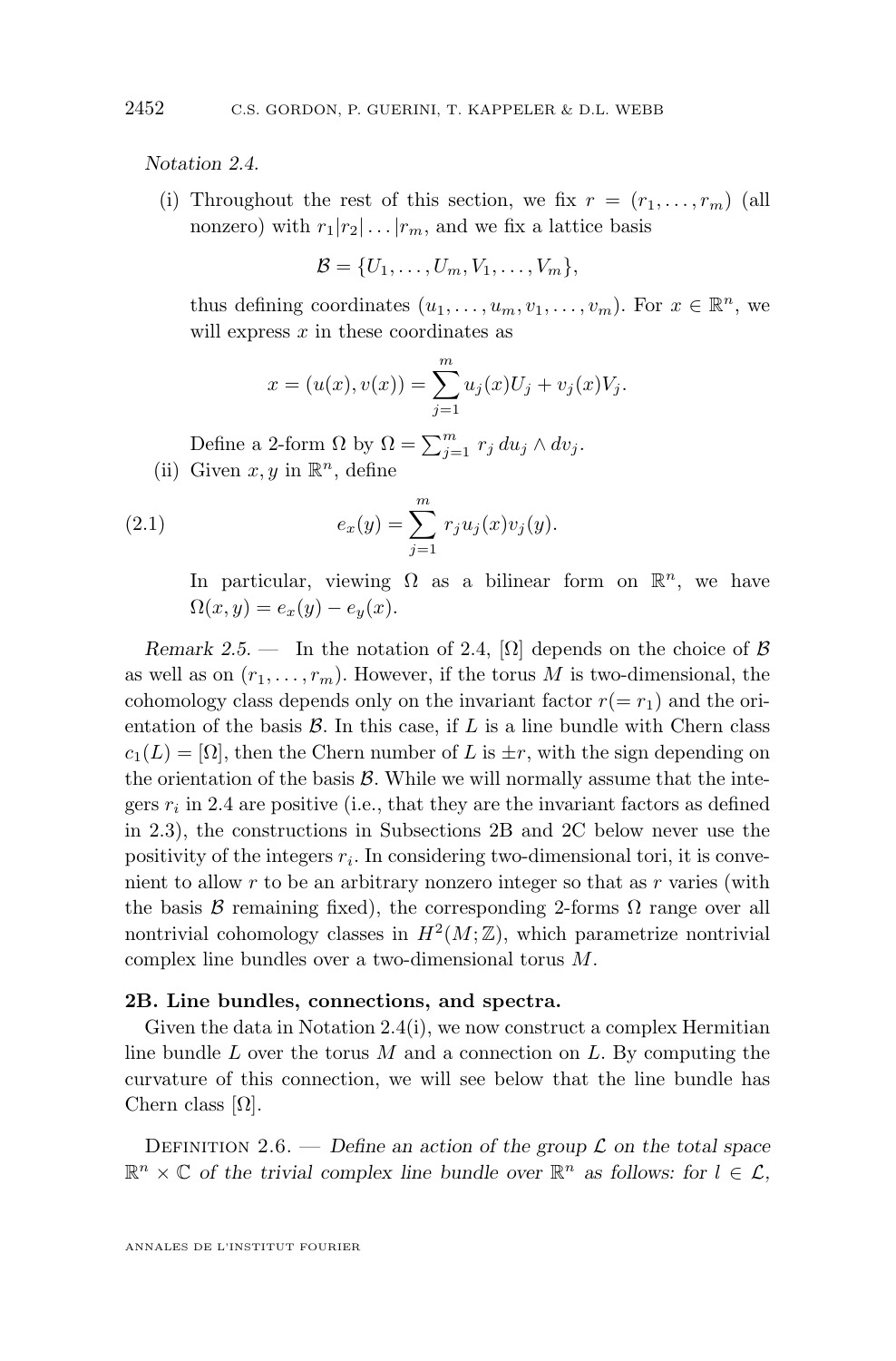<span id="page-9-0"></span>
$$
x \in \mathbb{R}^n
$$
, and  $z \in \mathbb{C}$ ,  
(2.2) 
$$
l.(x, z) = (l + x, e^{2\pi i e_l(x)}z),
$$

where  $e_l(x)$  *is given by Notation [2.4\(](#page-8-0)ii).* We define L to be the orbit space *of the L*-action on  $\mathbb{R}^n \times \mathbb{C}$ .

Denote elements of L by  $[(x, z)]$ . The bundle projection  $\mathbb{R}^n \times \mathbb{C} \to \mathbb{R}^n$ is L-equivariant, so induces  $\pi: L \to M$  by  $\pi([ (x, z) ]) = \overline{x} \in L \setminus \mathbb{R}^n = M$ . Then  $L$  is a complex line bundle over  $M$ . Moreover,  $L$  pulls back to our original trivial line bundle  $\mathbb{R}^n \times \mathbb{C}$  over  $\mathbb{R}^n$ . Many of our considerations – sections, connections, curvature, etc. – will be simplified by expressing data associated with the bundle  $L$  via corresponding "pullback" data associated with the trivial complex line bundle over  $\mathbb{R}^n$ .

(Aside: We can endow L with local trivializations in such a way that its structure group is the unitary group  $U(1)$ . To describe the local trivializations and transition functions explicitly, let  $p : \mathbb{R}^n \to M = \mathcal{L} \backslash \mathbb{R}^n$  be the projection. Given  $\overline{x} \in M$ , let  $\overline{U}$  be an evenly covered neighborhood of  $\bar{x}$  in M, so  $p^{-1}(\bar{U})$  is a union of disjoint open sheets each carried diffeomorphically by p to  $\overline{U}$ . Let U be one of these sheets. For each  $\overline{y} \in \overline{U}$ , let  $y \in U$  be the unique lift of  $\overline{y}$  in U. Define  $t_U : L|_{\overline{U}} \to \overline{U} \times \mathbb{C}$  by  $t_U([y,z]) = (\overline{y}, z)$ . If U' is another of the sheets of  $p^{-1}(\overline{U})$ , then there exists  $l \in \mathcal{L}$  such that  $U' = l + U = \{l + y : y \in U\}$ . The transition function  $t_{U'} \circ (t_U)^{-1} : \overline{U} \times \mathbb{C} \to \overline{U} \times \mathbb{C}$  is given by  $(\overline{y}, z) \mapsto (\overline{y}, \sigma_{U'U}(\overline{y})z)$ , where  $\sigma_{U'U} : \overline{U} \cap \overline{U}' \to U(1)$  is given by  $\overline{y} \mapsto e^{2\pi i e_l(y)}$ . We emphasize that  $e^{2\pi i e_l(y)}$ is independent of the choice of lift y of  $\overline{y}$  in  $\mathbb{R}^n$  since  $e_l(\mathcal{L}) \subset \mathbb{Z}$ .

The Hermitian structure on the trivial bundle  $\mathbb{R}^n \times \mathbb{C}$  given by the standard Hermitian inner product on C induces a Hermitian structure on L.

Given any bundle B, we denote by  $\mathcal{E}(B)$  the space of smooth sections of B. An element of  $\mathcal{E}(\mathbb{R}^n \times \mathbb{C})$  is a map  $s : \mathbb{R}^n \to \mathbb{R}^n \times \mathbb{C}$  of the form  $s(x) = (x, h(x))$  for some smooth complex valued function h on  $\mathbb{R}^n$ . The group  $\mathcal L$  acts on  $\mathcal E(\mathbb R^n\times\mathbb C)$  on the left via the action

(2.3) 
$$
(l \cup s)(x) = l.(s(x - l)) = (x, e^{2\pi i e_l(x)}h(x - l)).
$$

Sections of L pull back to sections  $s : \mathbb{R}^n \to \mathbb{R}^n \times \mathbb{C}$  of the trivial bundle that are  $\mathcal{L}$ -invariant for this action, i.e., to sections that satisfy

$$
(2.4) \qquad \qquad s(l+x) = l.s(x)
$$

for all  $l \in \mathcal{L}$  and  $x \in \mathbb{R}^n$ . Such a section has the form

$$
(2.5) \qquad \qquad s(x) = (x, h(x))
$$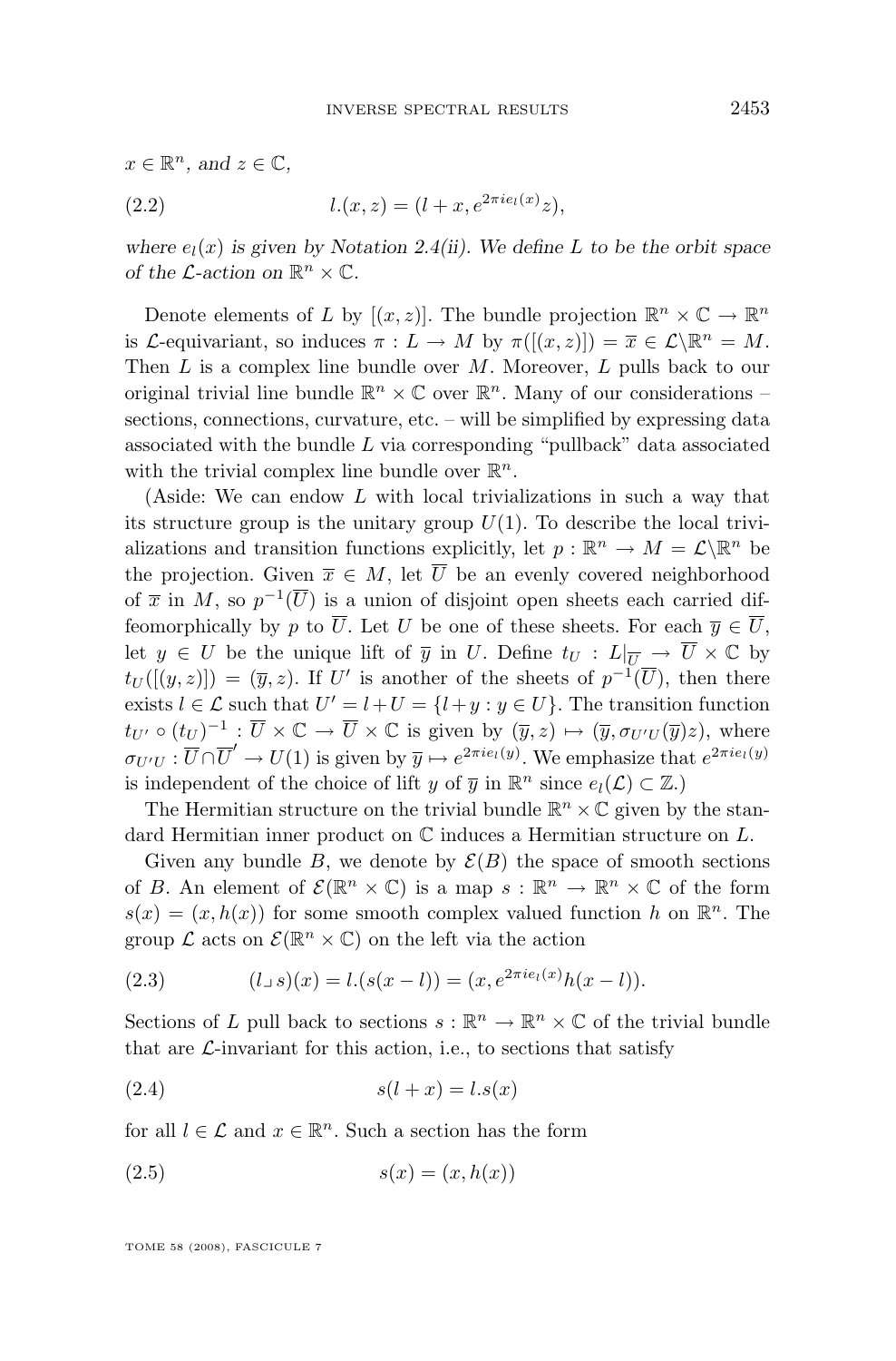<span id="page-10-0"></span>with h a complex-valued function on  $\mathbb{R}^n$  satisfying the functional equation

(2.6) 
$$
h(l+x) = e^{2\pi i e_l(x)}h(x)
$$

for  $x \in \mathbb{R}^n$  and  $l \in \mathcal{L}$ . Given such a function h, the corresponding section  $\overline{h}$  of L is given by

(2.7) 
$$
\overline{h}(\overline{x}) = [(x, h(x))].
$$

DEFINITION 2.7. — *Given a complex-valued* 1-form A on  $\mathbb{R}^n$ , we obtain *a* connection  $\nabla$  on the trivial bundle  $\mathbb{R}^n \times \mathbb{C}$  over  $\mathbb{R}^n$  by

$$
\nabla = d + A.
$$

*Thus for a section s given by*  $s(x) = (x, h(x))$  *and a tangent vector*  $X \in$  $T_x \mathbb{R}^n$ ,

$$
(\nabla_X s)(x) = (x, dh_{|x}(X) + A_{|x}(X)h(x)).
$$

*The connection* ∇ *descends to a connection on* L *if and only if it carries* L*-invariant sections to* L*-invariant sections. More precisely, the condition that*  $\nabla$  *descend to a connection on L is the following: if s is a section of the trivial complex line bundle over*  $\mathbb{R}^n$  *satisfying [\(2.4\)](#page-9-0), then for every*  $X \in T_x \mathbb{R}^n$  and  $l \in \mathcal{L}$ , we have that

(2.8) 
$$
(\nabla_{T_{l*}(X)}s)(l+x) = l. ((\nabla_X s)(x))
$$

where  $T_l : \mathbb{R}^n \to \mathbb{R}^n$  denotes translation by *l*. In this case we will use the same notation  $\nabla$  for the connection thus obtained on L.

One checks that the condition on A that guarantees that the connection on the trivial line bundle  $\mathbb{R}^n \times \mathbb{C} \to \mathbb{R}^n$  descends in this way to a connection on the line bundle L over the torus is that, for any  $l \in \mathcal{L}$ ,

$$
(2.9) \t\t T_l^* A = A - 2\pi i e_l
$$

(one uses the fact that  $e_l$  can be viewed as either a function or a 1-form, and for a tangent vector  $X \in T_x \mathbb{R}^n$ ,  $X(e_l) = e_l |_x(X)$ .

A necesssary and sufficient condition that the connection be compatible with the Hermitian structure on the bundle is that the 1-form A be purely imaginary; for convenience, we will write  $A = 2\pi i \varphi$  for some real-valued 1-form  $\varphi$  on  $\mathbb{R}^n$ . We will assume in what follows that *all connections are Hermitian*.

*Remark 2.8.* — For  $l \in \mathcal{L}$ , view the linear functional  $e_l$  as a harmonic (equivalently, translation-invariant) 1-form on  $\mathbb{R}^n$ . Then by Equation (2.9), a connection  $\nabla = d + 2\pi i \varphi$  satisfies Equation (2.8), and thus defines a connection on L, if and only if  $T_l^* \varphi = \varphi - e_l$  for all  $l \in \mathcal{L}$ . By identifying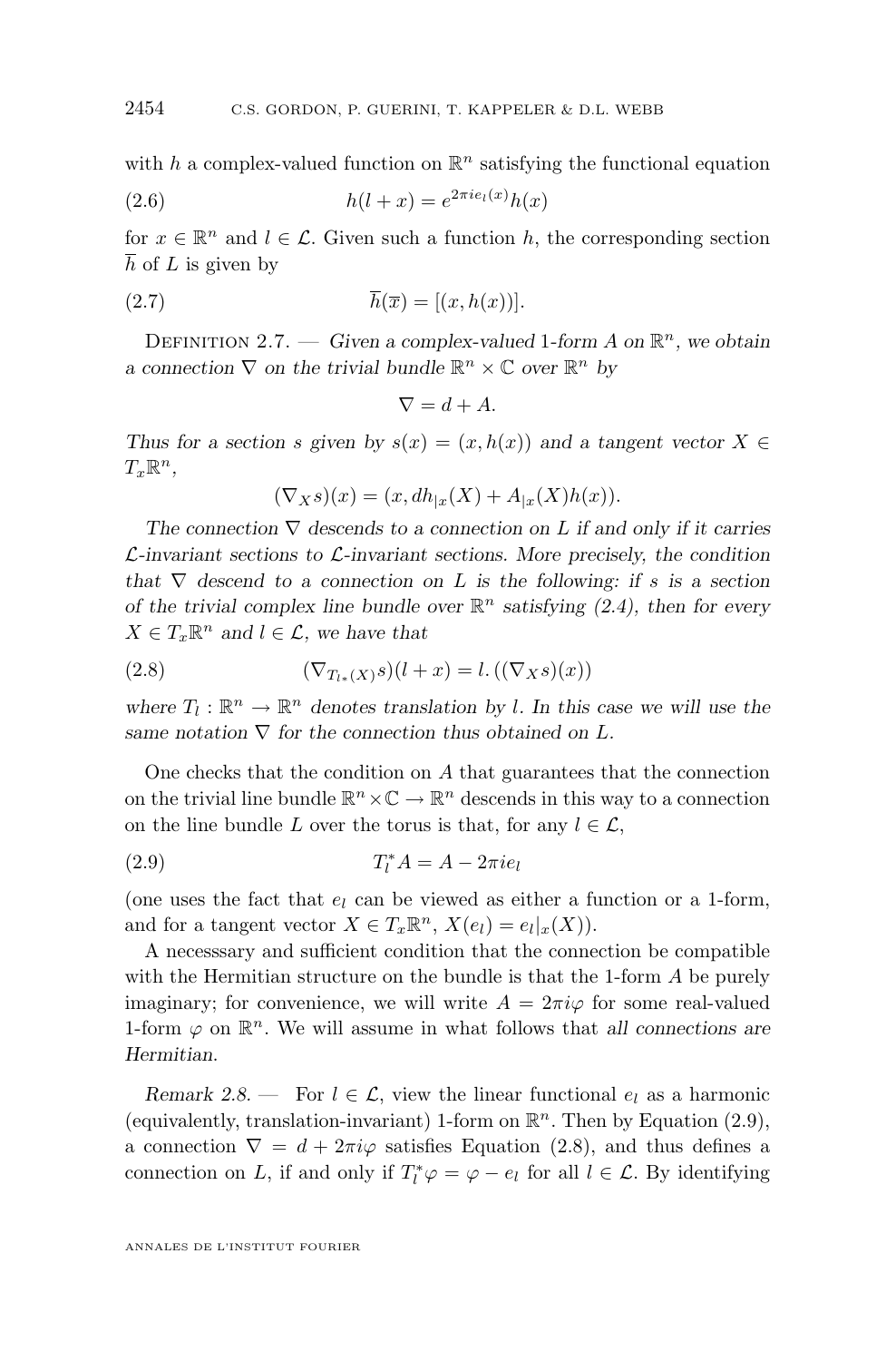<span id="page-11-0"></span>
$$
\varphi|_{x+l} = \varphi|_x - e_l.
$$

DEFINITION 2.9. — Let  $\varphi^D$  be the 1-form on  $\mathbb{R}^n$  given by  $\varphi^D$  =  $-\sum_{j=1}^{m} r_j u_j dv_j$ , and set  $\nabla^D = d + 2\pi i \varphi^D$ . Note that under the identifica*tion of the tangent space*  $T_x \mathbb{R}^n$  *with*  $\mathbb{R}^n$ *, we have*  $\varphi^D|_x = -e_x$  *for*  $x \in \mathbb{R}^n$ *. Thus*  $\varphi^D$  *trivially satisfies Equation (2.10) and hence defines a connection on* L*. This connection will be called the* distinguished connection *on* L*.*

We will see in Remark [2.19\(](#page-14-0)iii) that this connection is distinguished by its invariance properties.

Proposition 2.10. — *The Chern class of the line bundle* L *constructed in* [2.6](#page-8-0) *is represented by the* 2*-form*  $\Omega = \sum_{j=1}^{m} r_j du_j \wedge dv_j$  *on*  $\mathcal{L}\backslash \mathbb{R}^n$ *.* 

*Proof.* — The Chern class is represented by  $-\frac{1}{2\pi i}\kappa$ , where  $\kappa$  is the curvature form defined by a choice of connection on  $L$ . (The cohomology class of this form is independent of the choice of connection.) We use the distinguished connection  $\nabla^D$ . Pulling back to the trivial bundle over  $\mathbb{R}^n$ , the curvature form is given by  $d(2\pi i\varphi^D) = -2\pi i \sum_{j=1}^m r_j du_j \wedge dv_j$ . This form, being translation-invariant, descends to a 2-form on M which is the curvature form of the distinguished connection  $\nabla^D$  on L. The proposition now follows.

Thus for every 2-form  $\Omega$  of the type given by Notation [2.4\(](#page-8-0)i), we have constructed a line bundle with Chern class  $[\Omega]$ . Hence every complex line bundle over the torus with Chern class represented by a nondegenerate harmonic form arises from the construction above.

DEFINITION 2.11. — *Two Hermitian connections*  $\nabla_1$  *and*  $\nabla_2$  *on* L *are said to be* gauge equivalent *if there exists a Hermitian bundle automorphism*  $F: L \to L$  *that intertwines the two connections:*  $F \circ \nabla_2 = \nabla_1 \circ F$ .

DEFINITION 2.12.

(i) *Denote by*  $\bar{\rho}$  *both the involutive isometry*  $\bar{\rho}$  :  $\mathbb{R}^n \to \mathbb{R}^n$  given by  $x \mapsto -x$  and the induced isometry of M. This isometry of M is *covered by the map*  $\rho$  *of* L given by  $[(x, z)] \mapsto [(-x, z)]$ *. We obtain an involution*  $\rho^* : \mathcal{E}(L) \to \mathcal{E}(L)$  given by  $\rho^*(s) = \rho \circ s \circ \overline{\rho}$ ; in *particular, in the notation of Equation [\(2.7\)](#page-10-0), we have*  $\rho^*(\overline{h})(\overline{x}) =$  $[(x, h(-x))]$ *. We will say that a connection*  $\nabla$  *on* L is Z<sub>2</sub>-invariant *if it is invariant under*  $\rho$ , *i.e.*,  $\nabla_{\overline{\rho}_*(X)} \circ \rho^* = \rho^* \circ \nabla_X$  for all  $X \in TM$ . *Expressing the connection (pulled back to the trivial bundle over*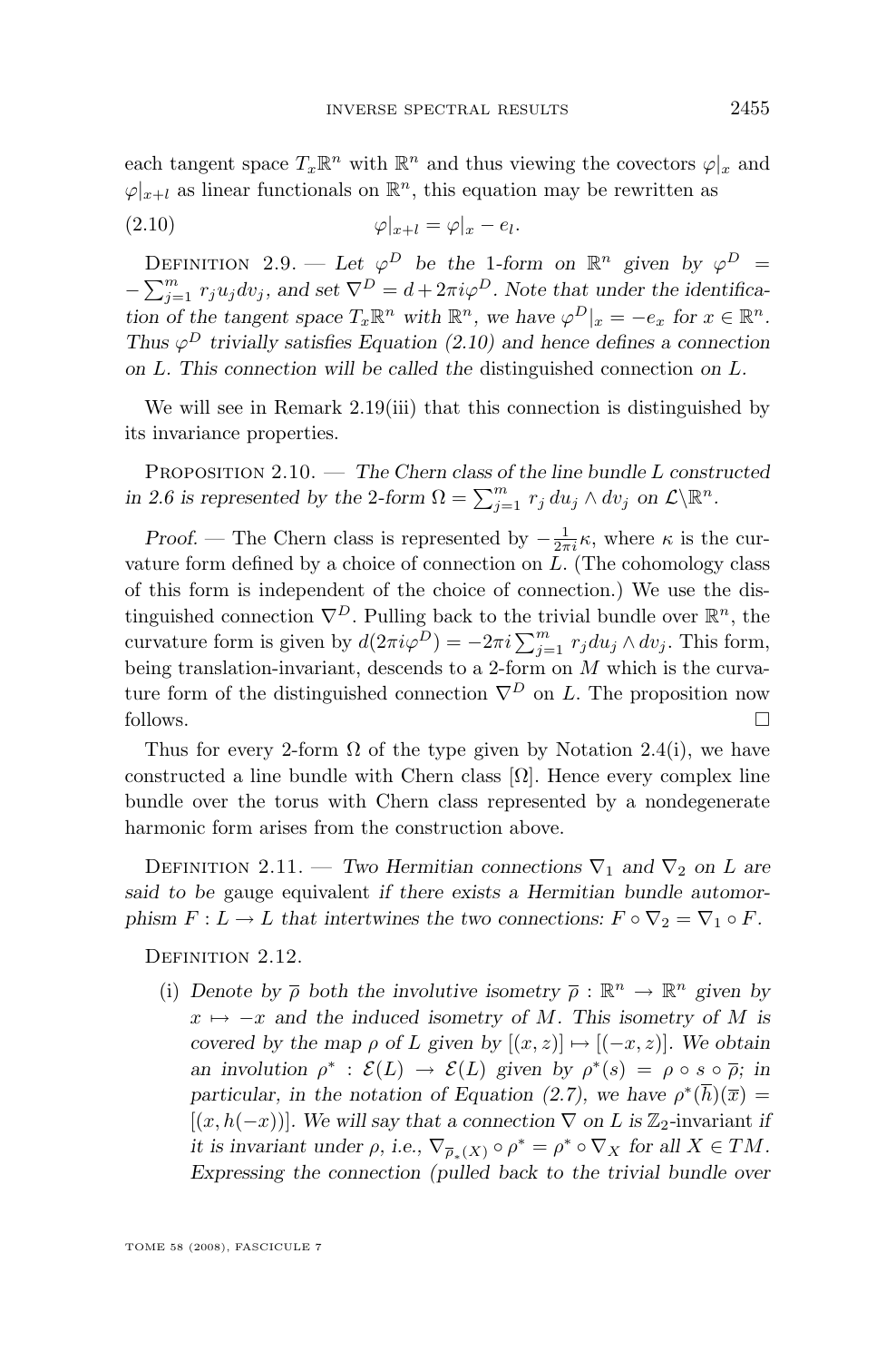<span id="page-12-0"></span> $\mathbb{R}^n$ ) as in Definition [2.7,](#page-10-0) we see that it is  $\mathbb{Z}_2$ -invariant if and only *if the* 1*-form*  $\varphi$  *is invariant under the involution*  $\bar{\rho}$ *. We will also say that*  $\varphi$  *is*  $\mathbb{Z}_2$ -invariant in this case. Under the identification of each *tangent space*  $T_x(\mathbb{R}^n)$  *with*  $\mathbb{R}^n$ *, the*  $\mathbb{Z}_2$ *-invariance of*  $\varphi$  *says that*  $\varphi|_{-x}(-X) = \varphi|_{x}(X);$  *i.e.*,  $\varphi|_{-x} = -\varphi|_{x}$ .

- (ii) We will say that a connection  $\nabla$  is weakly  $\mathbb{Z}_2$ -invariant *if the pullback of*  $\nabla$  *by*  $\rho$  *is gauge equivalent to*  $\nabla$ *; i.e., if there exists a Hermitian bundle automorphism F of L such that*  $\rho^{*-1} \circ \nabla_{\overline{\rho}_*(X)} \circ \rho^* =$  $F^{-1} \circ \nabla_X \circ F$  for all  $X \in TM$ .
- (iii) *By an abuse of language, we will say that a connection*  $\nabla$  *on a line bundle* L *over* M *is a* translation-invariant *connection if its curvature is a translation-invariant* 2*-form. (The pullback of such a* connection to the bundle  $\mathbb{R}^n \times \mathbb{C} \to \mathbb{R}^n$  is translation-invariant in the sense that each translation of  $\mathbb{R}^n$  is covered by a connection preserving map from  $\mathbb{R}^n \times \mathbb{C}$  to itself. However, in general the anal*ogous statement does not hold for the bundle*  $L \rightarrow M$ *.) We remark that the translation-invariant forms on the torus are precisely the harmonic forms.*

*Remark 2.13. —* Since the curvature form of any connection is cohomologous to that of  $\nabla^D$ , and since the translation-invariant forms are precisely the harmonic forms, it follows by Hodge theory that the translationinvariant connections all have the same curvature form.

*Remark 2.14. —* Every Hermitian connection on L is of the form

$$
\nabla = \nabla^D + 2\pi i \nu = d + 2\pi i (\varphi^D + \nu)
$$

where  $\nu$  is a real-valued 1-form on M. By the Hodge decomposition, we may write

$$
(2.11) \t\t\t \nu = \alpha + dg + d^*\mu
$$

where  $\alpha$  is a harmonic 1-form on M,  $g \in C^{\infty}(M)$ , and  $\mu$  is a smooth 2-form on M. The harmonic form  $\alpha$  may be viewed as a linear functional on  $\mathbb{R}^n$ .

*Notation 2.15.* — Let  $\mathcal{L}' \subset (\mathbb{R}^n)'$  denote the dual lattice to  $\mathcal{L}; \mathcal{L}'$  consists of linear functionals on  $\mathbb{R}^n$  taking integer values on  $\mathcal{L}$ .

Proposition 2.16. — *We use the notation of Definitions [2.6,](#page-8-0) [2.7,](#page-10-0) [2.9,](#page-11-0)* and [2.12](#page-11-0) and Remark 2.14. Let  $\nabla = \nabla^D + 2\pi i \nu$  be a Hermitian connection *on L* with  $\nu$  *given as in Equation (2.11).* 

(i) The gauge equivalence class of  $\nabla$  is given by  ${\nabla + 2\pi i(\beta + dh)}$ :  $\beta \in \mathcal{L}'$ ,  $h \in C^{\infty}(M)$ *. In particular, the gauge equivalence class of*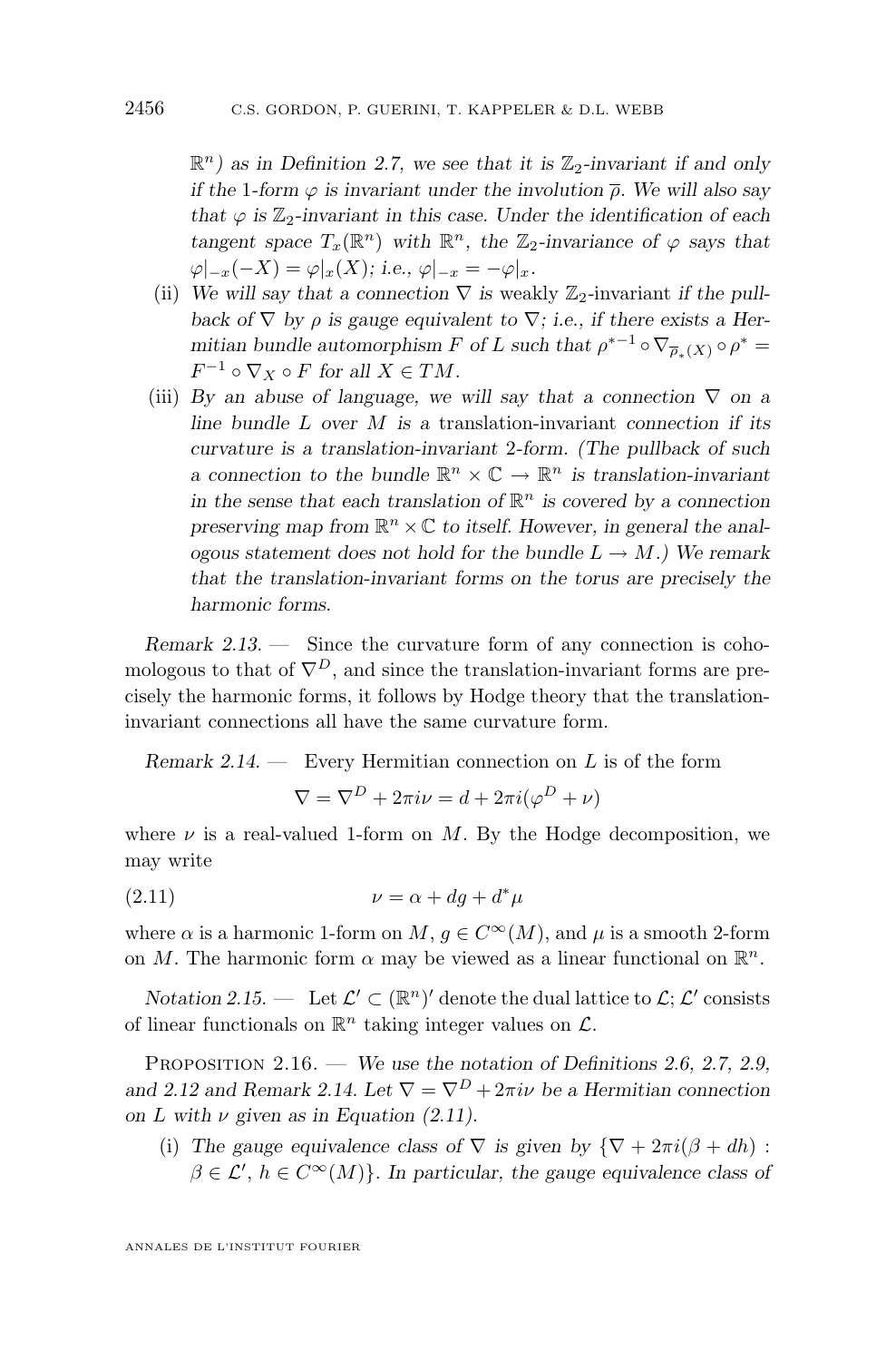<span id="page-13-0"></span> $\nabla$  *is independent of g in Equation [\(2.11\)](#page-12-0)* and depends on  $\alpha$  only *through the coset of*  $\alpha$  *in*  $\mathcal{L}'(\mathbb{R}^n)'$ *.* 

- (ii)  $\nabla$  *is translation-invariant if and only if*  $d^*\mu = 0$ *.*
- (iii)  $\nabla$  *is both translation-invariant and*  $\mathbb{Z}_2$ -*invariant if and only if*  $\alpha$  $0 = d^*\mu$  and g is  $\mathbb{Z}_2$ -invariant. (Thus  $\nabla = \nabla^D + dg$ .)
- (iv)  $\nabla$  *is both translation-invariant and* weakly  $\mathbb{Z}_2$ -invariant *if and only if*  $d^*\mu = 0$  and  $\alpha(\mathcal{L}) \subset \frac{1}{2}\mathbb{Z}$ .

*Proof.*

- (i) Any Hermitian bundle automorphism  $F: L \to L$  is of the form  $[(x, z)] \mapsto [(x, e^{2\pi i f(x)}z)],$  where  $f \in C^{\infty}(\mathbb{R}^n)$  satisfies  $f(x + l) \equiv$  $f(x) \mod \mathbb{Z}$  for all  $x \in \mathbb{R}^n$  and  $l \in \mathcal{L}$ . The function f may be written in the form  $f = h + \beta$  where h is periodic with respect to  $\mathcal L$  and  $\beta \in \mathcal L'$ . We then have  $F^{-1} \circ \nabla \circ F = \nabla + 2\pi i(\beta + dh)$ .
- (ii) The curvature forms of  $\nabla$  and  $\nabla^D$  differ by  $2\pi i d\nu = 2\pi i d d^*\mu$ . Thus, if  $d^*\mu = 0$ , then  $\nabla$  is translation-invariant, since  $\nabla^D$  is. Conversely, suppose that  $\nabla$  is translation-invariant. Then  $dd^*\mu$  is translationinvariant, i.e., harmonic. By Hodge theory, this means that  $dd^*\mu =$ 0, i.e.,  $d^*\mu$  is closed. But being both closed and coclosed,  $d^*\mu$  is harmonic; in view of the Hodge decomposition [\(2.11\)](#page-12-0), it must be zero.
- (iii) One easily checks that  $\nabla^D$  is  $\mathbb{Z}_2$ -invariant. The connection  $\nabla =$  $\nabla^D + 2\pi i \nu$  is thus  $\mathbb{Z}_2$ -invariant if and only if  $\overline{\rho}^*\nu = \nu$ . By (ii) and Equation [\(2.11\)](#page-12-0), we may write  $\nu = \alpha + dg$  and compute  $\bar{\rho}^* \nu =$  $-\alpha + d(\overline{\rho}^*g)$ . Hence  $\alpha = 0$  and g is even.
- (iv) By (i) and the proof of (iii), we see that the translation invariant connection  $\nabla$  is weakly  $\mathbb{Z}_2$ -invariant if and only if  $\alpha \equiv -\alpha \mod \mathcal{L}'$ , i.e.,  $2\alpha \in \mathcal{L}'$ , so  $\alpha(\mathcal{L}) \subset \frac{1}{2}\mathbb{Z}$ .  $\Box$

DEFINITION 2.17. — The torus  $\mathcal{L}\backslash\mathbb{R}^n$  has a flat Riemannian metric de*fined by the inner product*  $g_0$  *on*  $\mathbb{R}^n$ *. Given a connection*  $\nabla : \mathcal{E}(L) \rightarrow$  $\mathcal{E}(T^*(M) \otimes L)$  on L, we can thus define an associated Laplacian  $\Delta : \mathcal{E}(L) \rightarrow$  $\mathcal{E}(L)$  by

(2.12) 
$$
\Delta = -\sum_{j=1}^{n} (\nabla_{X_j} \circ \nabla_{X_j} - \nabla_{\nabla_{X_j}^{LC}(X_j)})
$$

*where*  $\nabla^{LC}$  *is the Levi-Civita connection on the tangent bundle to* M *and*  $X_1, \ldots, X_n$  *is an orthonormal frame field on M*. The expression (2.12) is *independent of the choice of the orthonormal frame field. Since* (M, g) *is a flat torus, we may choose the vector fields*  $X_i$  *to be translation-invariant*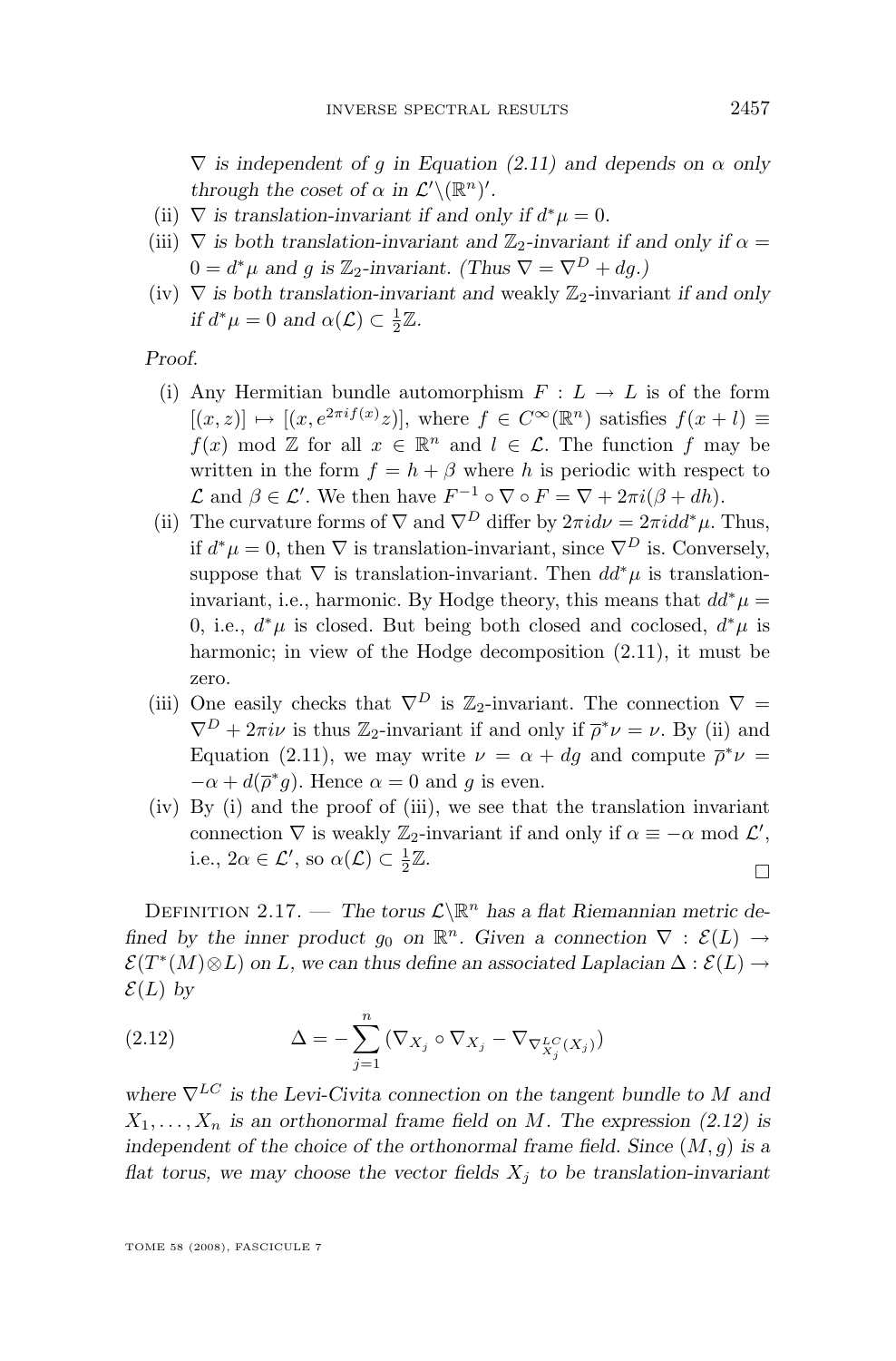<span id="page-14-0"></span>*vector fields (equivalently, coordinate vector fields), in which case the second term in each of the summands vanishes.*

As  $\nabla$  *is assumed to be Hermitian,*  $\Delta$  *is essentially self-adjoint with re*spect to the  $L^2$ -inner product on  $\mathcal{E}(L)$  induced by the metric g on M and *the Hermitian structure on* L*.*

*Notation 2.18.* — For  $\nabla = d + 2\pi i \varphi$  as in Definition [2.7,](#page-10-0) we will denote the associated Laplacian by  $\Delta_{\varphi}$ . We will use the shorthand notation  $\Delta^{D}$ for  $\Delta_{\varphi D}$ .

*Remarks 2.19.*

- (i) The connection  $\nabla$ , viewed as a connection on the trivial bundle  $\mathbb{R}^n \times \mathbb{C}$  over  $\mathbb{R}^n$ , gives rise to a Laplace operator  $\tilde{\Delta}$  on  $\mathcal{E}(\mathbb{R}^n \times \mathbb{C})$ defined by the same expression [\(2.12\)](#page-13-0), where  $X_1, \ldots, X_n$  is any orthonormal frame field on  $\mathbb{R}^n$ . If each  $X_i$  is chosen to be a translationinvariant vector field on  $\mathbb{R}^n$ , then Equation [\(2.8\)](#page-10-0) shows that  $\nabla_{X_i}$ commutes with the action of  $\mathcal L$  on  $\mathcal E(\mathbb R^n\times\mathbb C)$  defined in Equation [\(2.3\)](#page-9-0). It follows that  $\Delta$  commutes with the action and thus induces an operator on  $\mathcal{E}(L)$ , namely the Laplacian defined in Definition [2.17.](#page-13-0)
- (ii) If  $\nabla$  and  $\nabla'$  are gauge equivalent connections, say  $\nabla' = F^{-1} \circ \nabla \circ F$ for some Hermitian bundle automorphism  $F$ , then  $F$  intertwines the associated Laplacians, i.e.,  $\Delta' = F^{-1} \circ \Delta \circ F$ . Moreover, for any  $Q \in C^{\infty}(M)$ , we have  $\Delta' + Q = F^{-1} \circ (\Delta + Q) \circ F$ . Thus the Schrödinger operators  $\Delta + Q$  and  $\Delta' + Q$  are isospectral. For this reason, we will in general only be concerned with the gauge equivalence classes of the connections. Hence in the notation of Equation [\(2.11\)](#page-12-0) and Proposition [2.16,](#page-12-0) we will *always* assume  $q = 0$ .
- (iii) The notion of weak  $\mathbb{Z}_2$ -invariance of a connection is invariant under gauge transformations, but the notion of  $\mathbb{Z}_2$ -invariance is not. As seen in Proposition [2.16,](#page-12-0) the only translation-invariant  $\mathbb{Z}_2$ -invariant connection (with our convention that  $g = 0$ ) is  $\nabla^D$ . The one setting in which we will need  $\mathbb{Z}_2$ -invariance rather than just weak  $\mathbb{Z}_2$ invariance is in Theorem [4.9;](#page-32-0) in that case we will work specifically with  $\nabla^D$ .
- (iv) If the connection  $\nabla$  is  $\mathbb{Z}_2$ -invariant as in Definition [2.12,](#page-11-0) then the associated Laplacian  $\Delta$  commutes with the involution  $\rho^*$  of  $\mathcal{E}(L)$ . Equivalently, under the identification of sections of  $L$  with complexvalued functions on  $\mathbb{R}^n$  satisfying Equation [\(2.6\)](#page-10-0), we have  $\Delta(h \circ$  $\overline{\rho})(x) = (\Delta h)(-x).$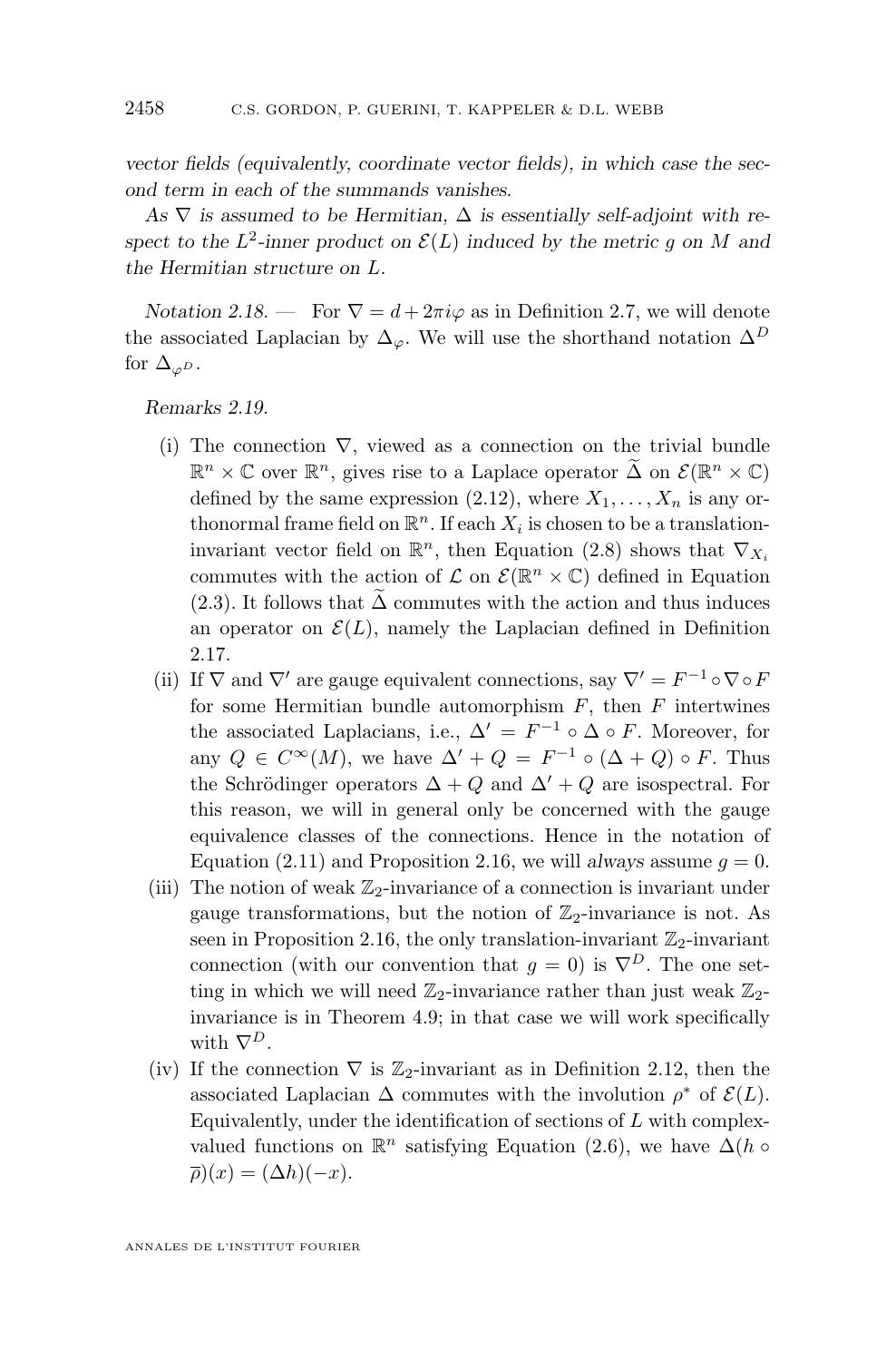<span id="page-15-0"></span>(v) More generally, if  $\nabla$  is weakly  $\mathbb{Z}_2$ -invariant, let F be a bundle automorphism satisfying  $\rho^{*-1} \circ \nabla_{\overline{\rho}_*(X)} \circ \rho^* = F^{-1} \circ \nabla_X \circ F$  as in Definition [2.12,](#page-11-0) and let  $T = \rho^* \circ F^{-1}$ . Then T commutes with the Laplacian. Moreover, if  $Q \in C^{\infty}(M)$ , then  $T \circ (\Delta + Q) = (\Delta + \check{Q}) \circ T$ , where  $\check{Q}(x) = Q(-x)$ , so the Schrödinger operators  $\Delta + Q$  and  $\Delta + \check{Q}$ are isospectral.

Proposition 2.20. — *Let* L *be a complex line bundle over the flat torus* (M, g)*. In the notation of Definition [2.17,](#page-13-0) we have*

$$
\Delta_{\varphi} = -\operatorname{div} \circ \operatorname{grad} -4\pi i \varphi \circ \operatorname{grad} +4\pi^2 |\varphi|^2 - 2\pi i \operatorname{div}(\varphi^{\#})
$$

where the "index-raising" map  $# : T^*M \to TM$  is the inverse of the duality  $\mathbf{a}$  *isomorphism*  $\mathbf{b} : TM \to T^*M$  arising from the Riemannian metric  $g_0$  on  $\mathbb{R}^n$ .

*Proof.* – For h a smooth, complex-valued function on  $\mathbb{R}^n$  satisfying Equation [\(2.6\)](#page-10-0) and for X a tangent vector to  $\mathbb{R}^n$ , we have  $\nabla_X h = dh(X) +$  $2\pi i\varphi(X)h = (X + 2\pi i\varphi(X))h$ . Thus (2.13)

$$
\nabla_X \circ \nabla_X(h) = X^2 h - 4\pi^2 \varphi(X)\varphi(X)h + 2\pi i X(\varphi(X))h + 4\pi i \varphi(X)Xh.
$$

Let  $\{X_1, \ldots, X_n\}$  be an orthonormal, translation-invariant frame field on M. We have  $\sum_{j=1}^n X_j^2(h) = \text{div grad } h, \sum_{j=1}^n \varphi(X_j) \varphi(X_j) = |\varphi|^2,$  $\sum_{j=1}^n X_j(\varphi(X_j)) = \text{div}(\varphi^{\#})$ , and  $\sum_{j=1}^n \varphi(X_j) X_j(h) = \varphi(\text{grad } h)$ . Thus the proposition follows from Equation (2.13).  $\Box$ 

*Notation 2.21.* – Given  $[\alpha] \in \mathcal{L}'(\mathbb{R}^n)'$  and  $Q \in C^{\infty}(M)$  (viewed as a periodic function on  $\mathbb{R}^n$ , let  $Spec_{\alpha}(Q; L)$  denote the spectrum of the Schrödinger operator  $\Delta_{\omega}P_{+\alpha} + Q$  acting on smooth sections of L. Since  $\Delta_{\varphi^D+\alpha}+Q$  is essentially self-adjoint with respect to the  $L^2$ -inner product on  $\mathcal{E}(L)$  and M is closed,  $Spec_{\alpha}(Q;L)$  is real and discrete. The correspondence that associates to each  $[\alpha] \in \mathcal{L}' \setminus (\mathbb{R}^n)'$  the spectrum  $Spec_{\alpha}(Q; L)$  will be called the L-*Bloch spectrum* of Q. Usually, the line bundle L will be understood and we will use "Bloch spectrum" to mean L-Bloch spectrum.

PROPOSITION 2.22. — In the notation of 2.21,  $Spec_{\alpha}(Q;L)$  coincides with the spectrum of the operator  $\Delta^D + Q$  acting on the space of all smooth *functions on* R <sup>n</sup> *satisfying*

(2.14) 
$$
h(x+l) = e^{2\pi i \alpha(l)} e^{2\pi i e_l(x)} h(x)
$$

*for all*  $x \in M$ ,  $l \in \mathcal{L}$ , where  $e_l$  is given as in Notation [2.4.](#page-8-0)

*Proof.* — Let  $L_{\alpha}$  be the bundle over M given by the quotient of  $\mathbb{R}^n \times \mathbb{C}$ by the equivalence relation  $(x, z) \equiv (x + l, e^{2\pi i \alpha(l)} e^{2\pi i e_l(x)} z)$  for  $l \in \mathcal{L}$ .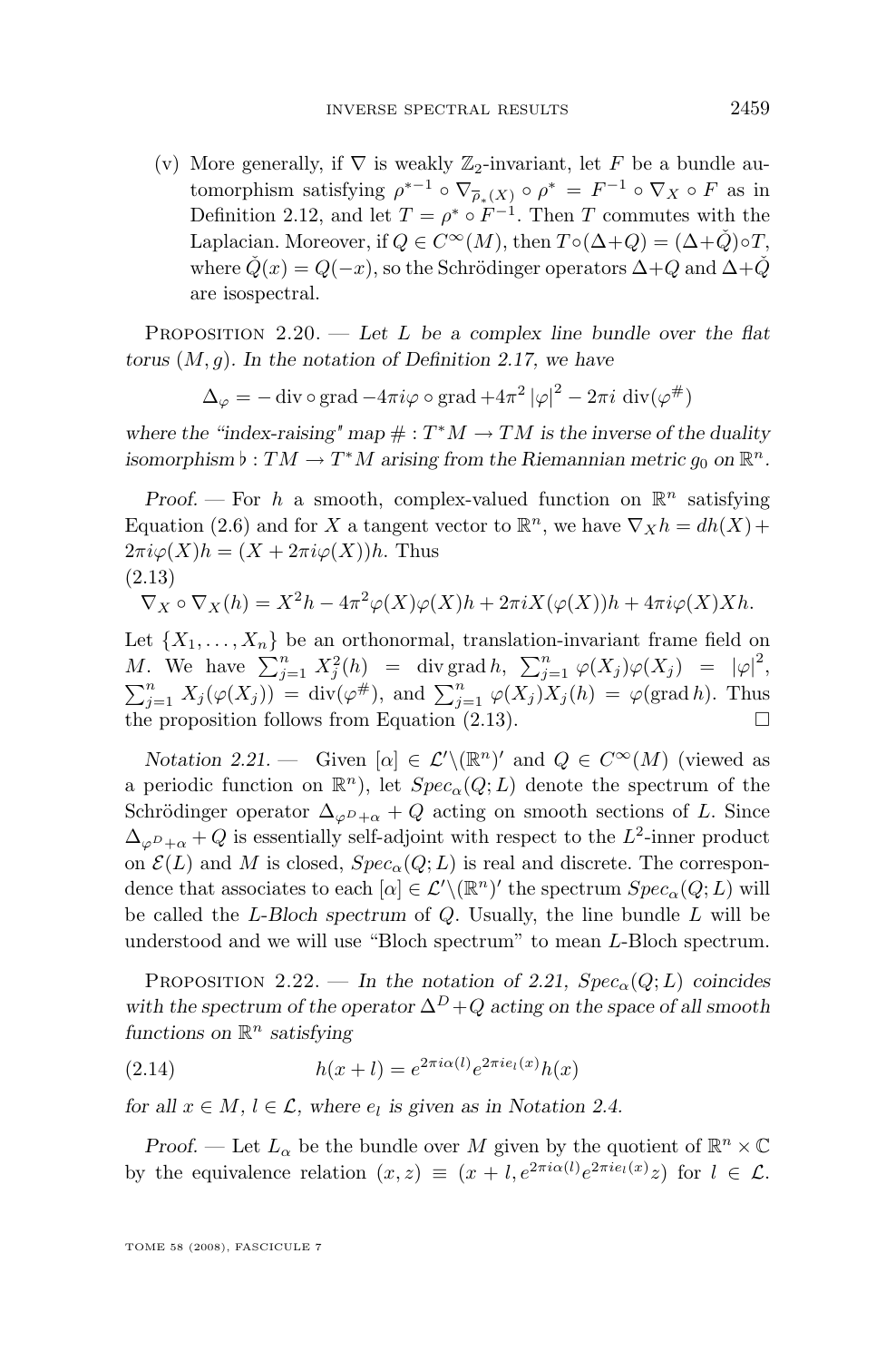<span id="page-16-0"></span>Sections of  $L_{\alpha}$  may be viewed as functions on  $\mathbb{R}^n$  satisfying Equation [\(2.14\)](#page-15-0). The automorphism of  $\mathbb{R}^n \times \mathbb{C}$  given by  $(x, z) \mapsto (x, e^{2\pi i \alpha(x)}z)$  intertwines  $\nabla^D + 2\pi i\alpha$  with  $\nabla^D$  and induces an isomorphism from L to  $L_\alpha$ . Thus it intertwines  $\Delta_{\varphi D+\alpha}$  with the operator  $\Delta^D$  acting on the space of all smooth functions on  $\mathbb{R}^n$  satisfying Equation [\(2.14\)](#page-15-0).

*Remark 2.23.* — In the case of the trivial line bundle  $M \times \mathbb{C}$ , the distinguished connection is given by  $\nabla = d$ , (i.e.,  $\varphi^D = 0$ ), the associated Laplacian  $\Delta$  is the Euclidean Laplacian  $\Delta$  defined by the Euclidean metric, and  $e_l = 0$  for every  $l \in \mathcal{L}$ . Thus  $Spec_{\alpha}(Q)$  is the spectrum of  $\Delta + Q$  acting on the space of smooth functions on  $\mathbb{R}^n$  satisfying  $f(x+l) = e^{2\pi i \alpha(l)} f(x)$ for all  $x \in \mathbb{R}^n$  and  $l \in \mathcal{L}$ . Hence the notion of Bloch spectrum in Definition [2.21](#page-15-0) in the case of a trivial bundle agrees with the classical Bloch (or Floquet) spectrum in the literature.

#### **2C. Nilmanifold structure on the principal circle bundle.**

We continue to use the conventions of Notation [2.4.](#page-8-0)

Let  $\pi: L \to M$  be a smooth Hermitian complex line bundle over M. The unit sphere bundle  $P \to M$  of  $L \to M$  whose fiber  $P_x$ , above  $x \in M$  is given by  $P_x = \{ \xi \in L_x \mid \langle \xi, \xi \rangle = 1 \},\$  is a principal  $S^1$ -bundle. Conversely, given the principal circle bundle  $P$ , one recovers the original line bundle  $L$ as the associated vector bundle given as follows: The circle  $S^1 = U(1)$  acts on C by unitary transformations  $(t \in S^1 \text{ acts as multiplication by } e^{2\pi i t}).$ We thus obtain a left action of  $S^1$  on  $P \times \mathbb{C}$  given by  $g \cdot (p, z) = (p \cdot g^{-1}, g \cdot z)$ for  $g \in S^1$ ,  $(p, z) \in P \times \mathbb{C}$ . We let L be the orbit space of this action,

(2.15) 
$$
L = P \times_{S^1} \mathbb{C} = S^1 \setminus (P \times \mathbb{C}).
$$

Then L is a complex line bundle over  $\mathcal{L}\backslash\mathbb{R}^n$ .

The space  $\mathcal{E}(L)$  of smooth sections of L may be identified with the space of  $S^1$ -equivariant smooth maps from P to the representation space  $\mathbb{C}$ : (2.16)

$$
C^{\infty}(P,\mathbb{C})^{S^1} = \left\{ f \in C^{\infty}(P,\mathbb{C}) \mid f(pg^{-1}) = gf(p) \,\forall p \in P, \,\forall g \in U(1) \right\}.
$$

(Given  $f \in C^{\infty}(P, \mathbb{C})^{S^1}$ , define its associated section  $\sigma \in \mathcal{E}(L)$  by  $\sigma(x) =$  $[p, f(p)]$  where p is any element of P for which  $\pi(p) = x$  and where  $[p, z]$ denotes the equivalence class of  $(p, z)$  in  $L' = S^1 \setminus (P \times \mathbb{C})$ .

R. S. Palais and T. E. Stewart [\[14\]](#page-56-0) proved (by explicit construction) that every principal torus bundle over a torus has the structure of a twostep nilmanifold, i.e., a quotient of a two-step nilpotent Lie group by a cocompact discrete subgroup. In what follows, we will first describe the nilmanifold structure in the case of the circle bundles discussed above. We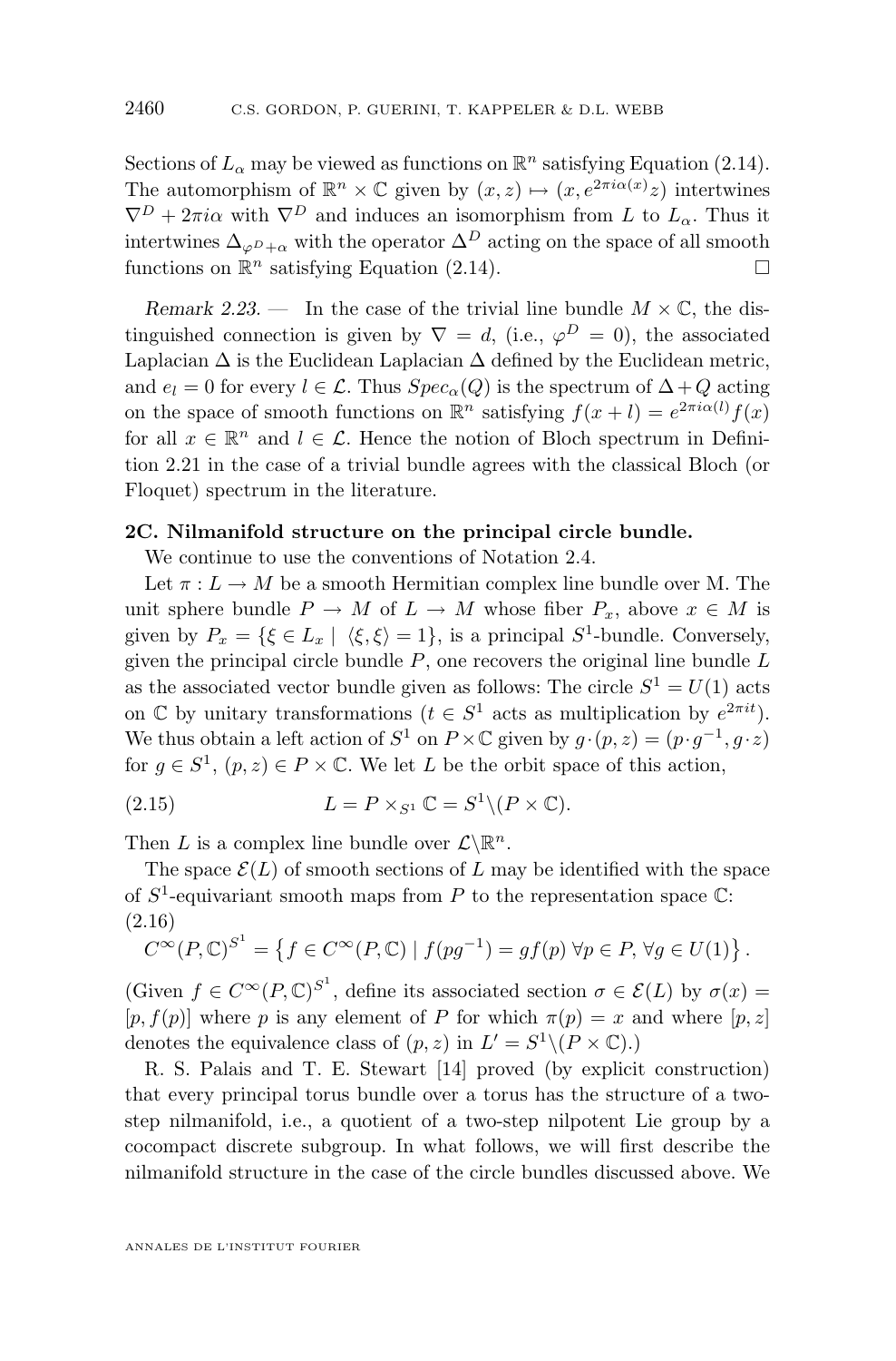will then construct an associated bundle  $L'$  and show that it coincides with the line bundle L constructed in Subsection 2B.

2C.1. *Principal bundles.*

Define a two-step nilpotent Lie group structure on  $\mathbb{R}^{n+1}$  by setting (2.17)

$$
(x,t)(y,s) = \left(x+y, s+t+\sum_{j=1}^{m} r_j u_j(x) v_j(y)\right) = (x+y, s+t+e_x(y))
$$

for all  $x, y \in \mathbb{R}^n$  and  $t, s \in \mathbb{R}$ . (See Notation [2.4.](#page-8-0)) Let N denote  $\mathbb{R}^{n+1}$  with this Lie group structure. The derived group (i.e., the subgroup generated by all  $\eta_1 \eta_2 \eta_1^{-1} \eta_2^{-1}$  with  $\eta_1, \eta_2 \in N$ ) is given by  $\{(0, t) : t \in \mathbb{R}\}\$  and is central in N. We will denote the derived group by  $(0, \mathbb{R})$ . It is easily checked that the center consists of elements  $(z, u)$  such that z is in the kernel of the bilinear form  $\Omega$ . In this paper, we are interested only in the case in which  $r_1, \ldots, r_m$ are all nonzero, i.e.,  $\Omega$  is nondegenerate, in which case the derived group coincides with the center. Thus we will refer to the derived group as the center in what follows.

The lattice  $\mathcal L$  in  $\mathbb R^n$  extends to a cocompact discrete subgroup  $\Gamma$  of  $N$ given by

$$
\Gamma = \{ (l, k) : l \in \mathcal{L}, k \in \mathbb{Z} \}.
$$

Letting  $\overline{N} = (0, \mathbb{Z}) \backslash N$ , where  $(0, \mathbb{Z})$  is the integer lattice in  $(0, \mathbb{R})$ , then  $\overline{N}$ is a nilpotent Lie group with center isomorphic to  $S^1$ . Elements in  $\overline{N}$  will be denoted by  $(x,\overline{z})$ . Set  $\overline{\Gamma} = (0,\mathbb{Z})\backslash \Gamma \cong \mathcal{L}$  and

$$
P' = \Gamma \backslash N = \overline{\Gamma} \backslash \overline{N}.
$$

Denote elements of P' by  $\overline{(x,t)}$ , with  $(x,t) \in N$ . The surjective group homomorphism  $N \to \mathbb{R}^n$  given by  $(x, t) \mapsto x$  induces a submersion

$$
\pi: P' \to \mathcal{L} \backslash \mathbb{R}^n = M,
$$

with fiber  $S^1 = (0, \mathbb{Z}) \setminus (0, \mathbb{R})$ :

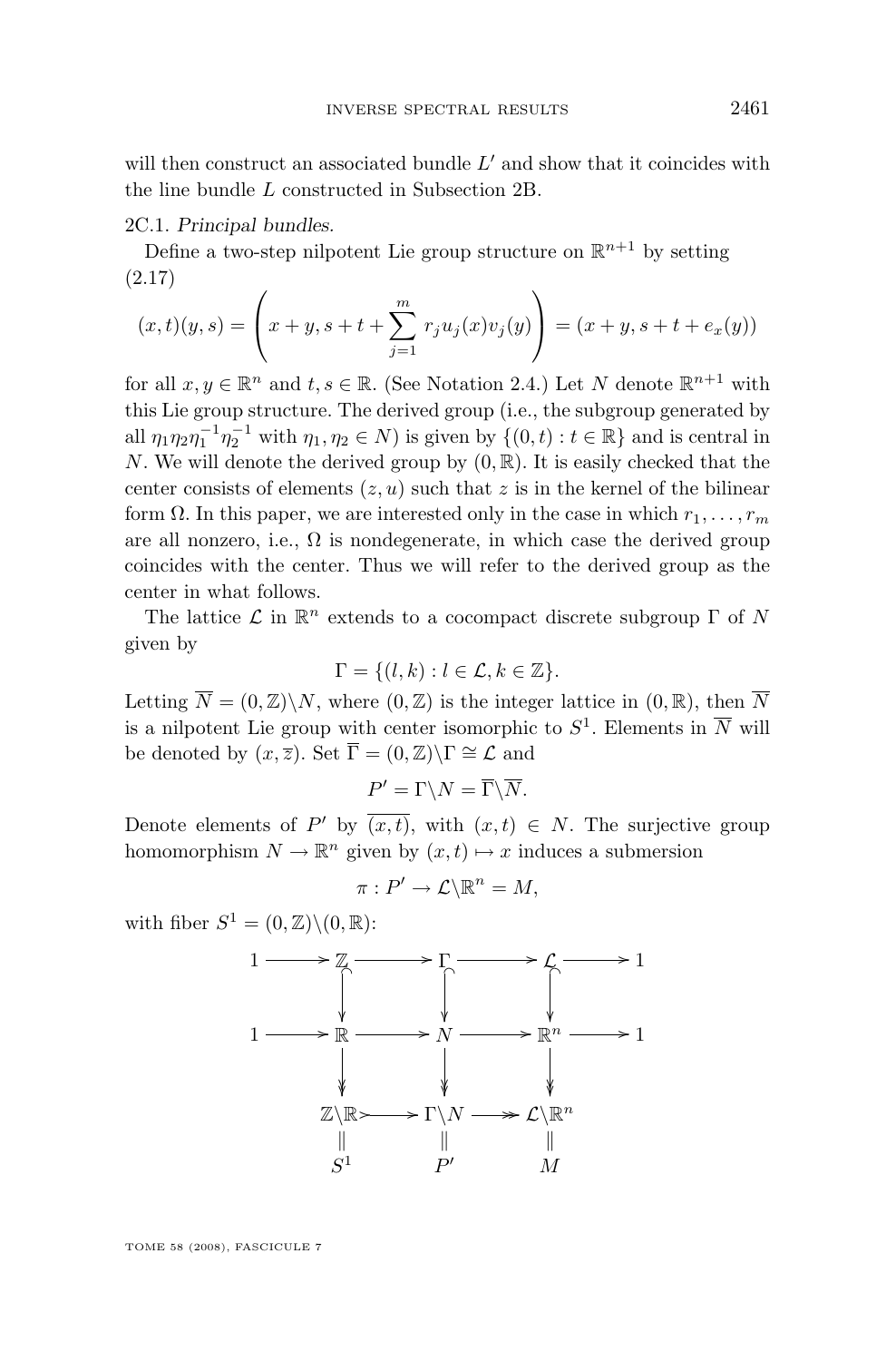<span id="page-18-0"></span>The action by translation of the center  $(0, \mathbb{R})$  of N on N gives rise to a right (and left) action of  $S^1$  on  $P'$  given by

$$
\overline{(x,t)} \cdot e^{2\pi i s} = \overline{(x,t+s)}.
$$

This action gives  $P'$  the structure of a principal circle bundle over  $M$ .

Let  $L'$  be the line bundle over M associated with  $P'$  as in Equation [\(2.15\)](#page-16-0). Elements of L' will be written  $\overline{[(x,t),z]}$ . We have  $\overline{[(x,t+s),z]}$  $[\overline{(x,t)}, e^{2\pi i s}z].$ 

*Notation 2.24.* — By Equation  $(2.16)$ , sections of L' may be viewed as smooth functions  $f: P' \to \mathbb{C}$  satisfying  $f(\overline{(x,t-s)}) = e^{2\pi i s} f(\overline{(x,t)})$ . Such a function pulls back to a  $\mathbb{C}\text{-valued function}$ , which we again denote by f, on  $\overline{N}$  satisfying the  $S^1$ -equivariance condition

$$
f(x,\overline{t-s}) = e^{2\pi i s} f(x,\overline{t});
$$

the latter in turn pulls back to a  $\Gamma$ -invariant function (still denoted f) on  $N$  satisfying

(2.18)  $f(x, t - s) = e^{2\pi i s} f(x, t)$ 

for all  $s, t \in \mathbb{R}, x \in \mathbb{R}^n$ :



Note that the Γ-invariance of  $f : N \to \mathbb{C}$  together with Equation (2.18) says that

$$
(2.19) \ f(x,t) = f((l,k)(x,t)) = f(l+x, k+t+e_l(x)) = e^{-2\pi i e_l(x)}f(l+x, t).
$$

In order to compare the bundle  $L'$  with the bundle  $L$  constructed in Subsection 2B, we consider the pullbacks of  $P'$  and  $L'$  to bundles over  $\mathbb{R}^n$ . The former is simply  $\overline{N}$ , with  $S^1$  action given by  $(x,\overline{t}) \cdot e^{2\pi i s} = (x,\overline{t+s})$ . The latter is the bundle  $\widetilde{L}' = \overline{N} \times_{S^1} \mathbb{C}$  over  $\mathbb{R}^n$  given by equivalence classes  $[(x,\overline{t}), z]$ with  $[(x,\bar{t}), z] = [(x,\bar{t}-s), e^{2\pi i s}z]$ . In particular,  $[(x,\bar{t}), z] = [(x,\bar{0}), e^{2\pi i t}z]$ .

PROPOSITION 2.25. — *In the notation above, define*  $T : \tilde{L}' \to \mathbb{R}^n \times \mathbb{C}$  *by*  $T([x,\bar{t}), z]) = (x, e^{2\pi i \bar{t}}z)$ . Then T induces an equivalence, also denoted T, *between the line bundle* L <sup>0</sup> *over* M *constructed above and the line bundle*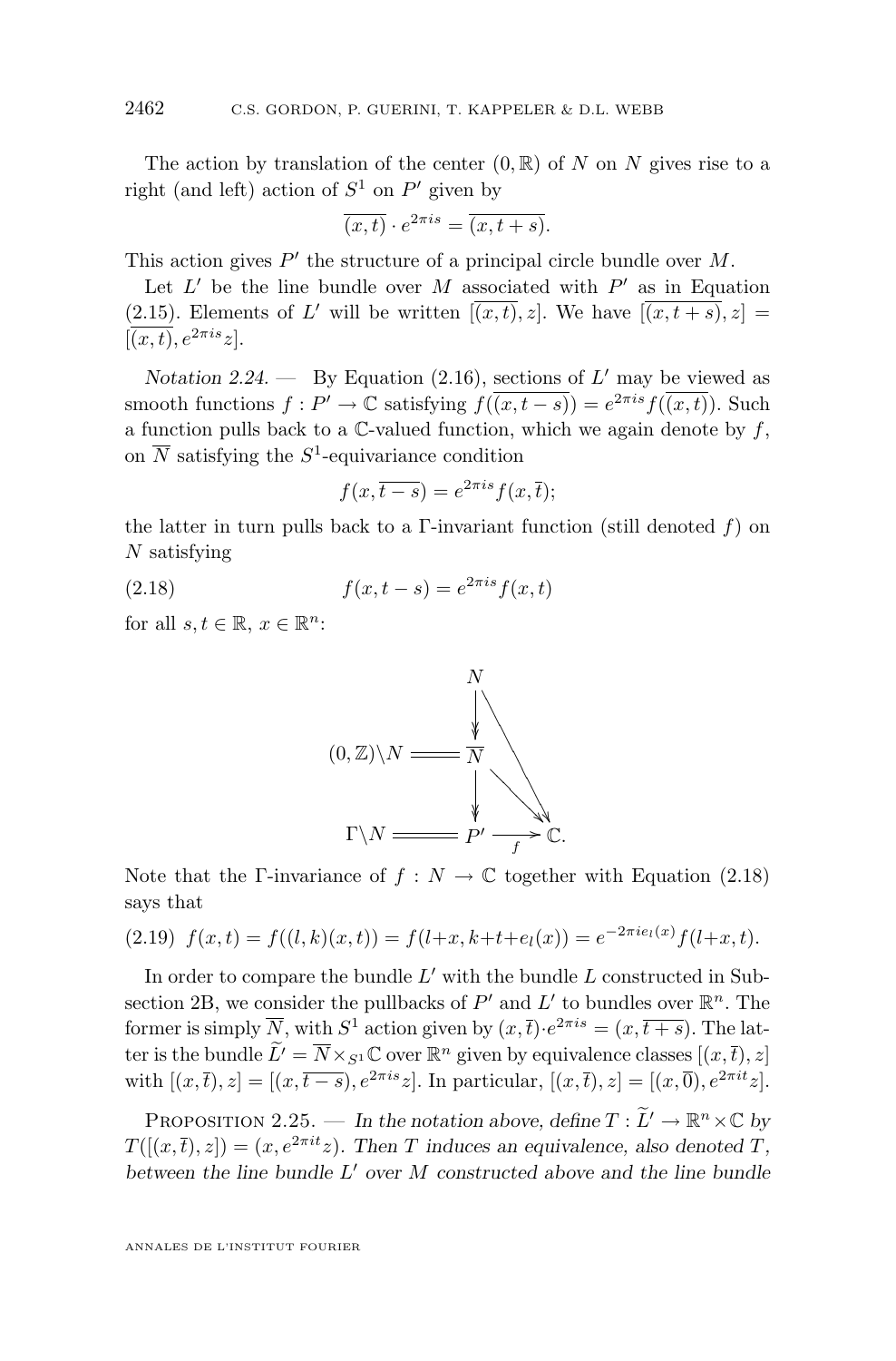<span id="page-19-0"></span>L constructed in Definition [2.6.](#page-8-0) Under this equivalence, a section f of L', *viewed as a function on* N *satisfying Equation [\(2.18\)](#page-18-0), corresponds to the section* h of L given by  $h(x) = f(x, 0)$ , where h is as in Equation [\(2.5\)](#page-9-0).

*Proof.* — The group  $\overline{\Gamma} \cong \mathcal{L}$  acts on the line bundle  $\widetilde{L}'$  by

$$
(l, \overline{0}) \cdot [(x, \overline{t}), z] = [(l, \overline{0})(x, \overline{t}), z] = [(l+x, \overline{t} + \overline{e_l(x)}), z] = [(l+x, \overline{t}), e^{2\pi i e_l(x)}z].
$$

The bundle L' is the quotient of L' by this group action. The map T carries orbits of the action of  $\overline{\Gamma}$  on  $\widetilde{L}'$  to equivalence classes of  $\mathbb{R}^n \times \mathbb{C}$  with respect to the equivalence relation in Equation [\(2.2\)](#page-9-0). The proposition follows.  $\Box$ 

2C.2. *Connections on the principal bundle.*

The coordinate vector field  $\frac{\partial}{\partial t}$  on  $\mathbb{R}^{n+1}$  with respect to the global coordinates  $(x, t)$  is invariant under left translations by elements of  $\Gamma$  and thus induces a vector field, which we still denote by  $\frac{\partial}{\partial t}$ , on P'. This vector field is the infinitesimal generator of the  $S^1$  action on P'. A connection on P' is specified by a real-valued 1-form  $\omega$  on  $P'$  which is invariant under the  $S^1$  action and satisfies  $\omega(\frac{\partial}{\partial t}) = 1$ . (Here we are using the canonical identification of the Lie algebra of the Lie group  $S^1$  with  $\mathbb{R}$ .) The kernel  $\mathcal H$  of  $\omega$ is referred to as the horizontal distribution defined by the connection. We have

(2.20) 
$$
\mathcal{H} = \left\{ X - \omega(X) \frac{\partial}{\partial t} : X \in TP' \right\}
$$

and  $\pi_{*p}$  carries  $\mathcal{H}_p$  isomorphically to  $T_{\pi(p)}(M)$  for all  $p \in P'$ . The horizontal distribution  $H$  is invariant under the action of  $S^1$ . Conversely, any  $S^1$ invariant *n*-plane distribution on P', complementary at each point to  $\frac{\partial}{\partial t}$ , defines a connection on  $P'$ .

A connection specified by a 1-form  $\omega$  on  $P'$  defines a connection  $\nabla$  on the associated line bundle L' as follows. Given  $x \in M$  and  $X \in T_x(M)$ , choose  $p \in \pi^{-1}(x)$  and let  $\overline{X}$  denote the unique horizontal lift of X in  $T_p(P')$ ; i.e.,  $\hat{X} \in \mathcal{H}_p$  and  $\pi_*(\hat{X}) = X$ . Given a section of  $L'$ , viewed as an element of  $C^{\infty}(P', \mathbb{C})^{S^1}$  (i.e., as an  $S_1$ -equivariant smooth map  $P' \to \mathbb{C}$ ), we then define  $\nabla_X(f) = \overline{X}(f)$ . (The fact that  $\mathcal H$  is  $S^1$ -invariant guarantees that this definition is independent of the choice of p.)

*Example 2.26.* — Let  $e_1, \ldots, e_n$  denote the standard basis vectors of  $\mathbb{R}^n$ . The left-invariant vector field  $\widetilde{X}_j$  on N whose value at the identity is given by  $\frac{\partial}{\partial x_j}$  is given at  $(x, t)$  by (2.21)

$$
\widetilde{X}_j = \frac{d}{ds}\bigg|_{s=0} (x,t)(se_j,0) = \frac{d}{ds}\bigg|_{s=0} (x+se_j,t+se_x(e_j)) = \frac{\partial}{\partial x_j} + e_x(e_j)\frac{\partial}{\partial t}.
$$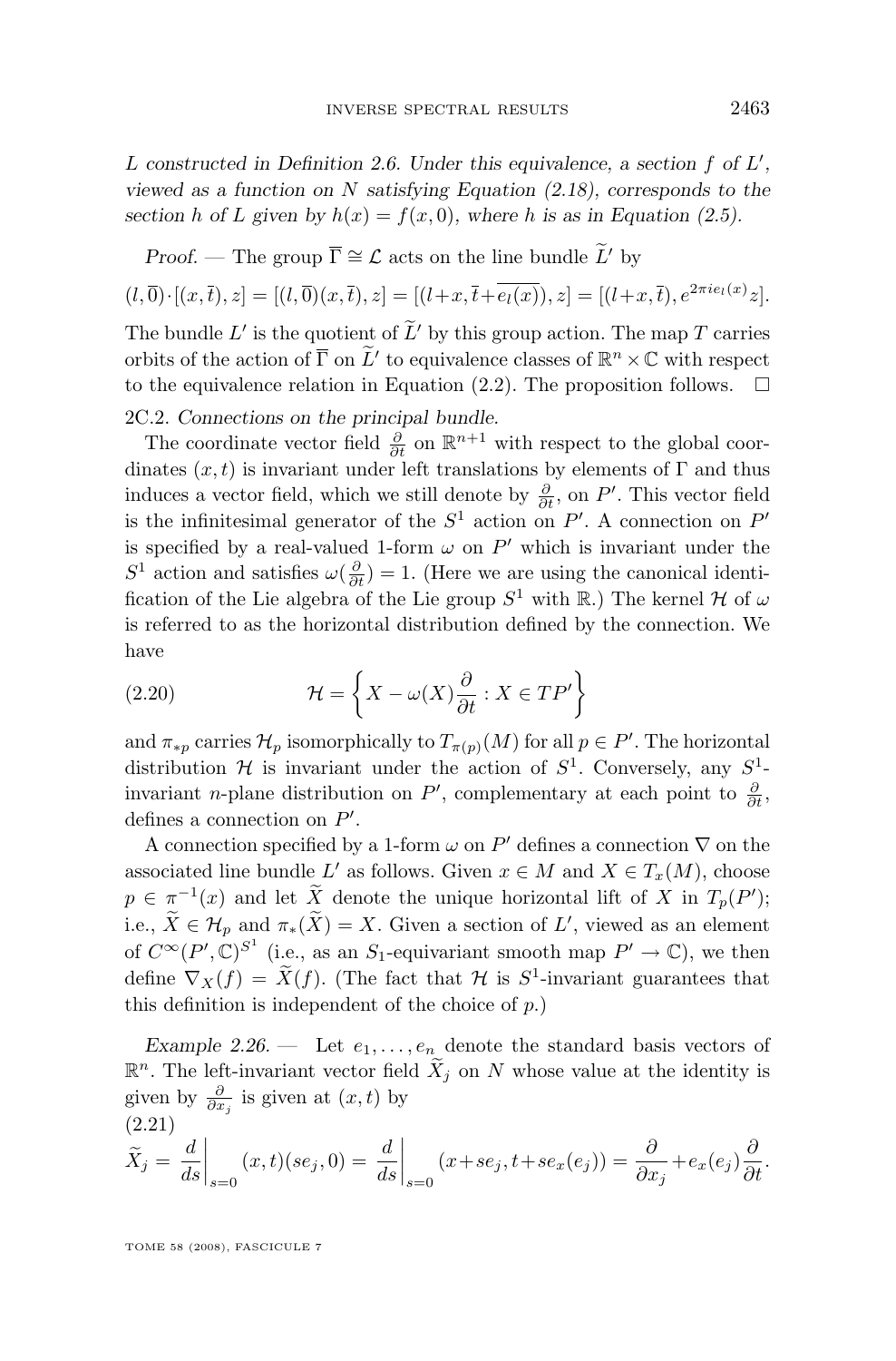<span id="page-20-0"></span>A left-invariant vector field  $\widetilde{X}$  on N induces a vector field, also denoted  $\widetilde{X}$ , on  $P'$ . We will abuse terminology and refer to X as a left-invariant vector field on  $P'$ . Let  $H$  be the distribution on  $P'$  spanned by the left-invariant vector fields  $X_1, \ldots, X_n$  given in Equation [\(2.21\)](#page-19-0). Viewing sections of L' as Γ-invariant functions f on N satisfying Equation [\(2.18\)](#page-18-0), then  $\frac{\partial f}{\partial t}$  =  $-2\pi i f$ . Thus comparing Equation [\(2.21\)](#page-19-0) and Definition [2.9,](#page-11-0) we see that the connection on  $L'$  defined by  $H$  corresponds to the distinguished connection on  $L$  under the equivalence between  $L$  and  $L'$  given in Proposition [2.25.](#page-18-0)

More generally, for  $\alpha = \sum_{j=1}^{n} a_j dx_j$  a harmonic 1-form on M, the translation-invariant connection  $\nabla = d + 2\pi i (\varphi^D + \alpha)$  on L corresponds to the connection on  $L'$  for which the horizontal distribution (on  $P'$ ) is spanned by the left-invariant vector fields  $\overline{X}_j - a_j \frac{\partial}{\partial t}, j = 1, \ldots, n$ . (Note that  $\frac{\partial}{\partial t}$  is a left-invariant vector field.) Thus by Proposition [2.16,](#page-12-0) a connection on  $L'$  corresponds to a translation-invariant connection on  $L$  if and only if its associated horizontal distribution  $H$  is spanned by left-invariant vector fields, or equivalently, if the one-form  $\omega$  on  $P'$  lifts to a left-invariant one-form on N.

Suppose that  $\nabla$  is a translation-invariant connection so that H is spanned by left-invariant vector fields. The Riemannian inner product on  $M$  gives rise to an inner product on H. Let  $\tilde{X}_1, \ldots, \tilde{X}_n$  denote an orthonormal basis of H. Then the Laplacian on  $L'$  associated to the connection  $\nabla$  is given by

(2.22) 
$$
\Delta(f) = -\sum_{j=1}^{n} \tilde{X}_{j}^{2}(f)
$$

where, as usual, we view f as a Γ-invariant function on N satisfying equation [\(2.18\)](#page-18-0).

#### **3. Negative inverse spectral results on rectangular tori**

*Notation 3.1.*

(i) Let  $n = 2m$  be an even integer and let  $(u, v) = (u_1, \ldots, u_m, v_1, \ldots, v_m)$  $v_m$ ) be the standard coordinates on  $\mathbb{R}^n$ . Given m-tuples  $a =$  $(a_1, \ldots, a_m)$  and  $b = (b_1, \ldots, b_m)$  of positive real numbers, give  $\mathbb{R}^n$ the inner product for which the standard ordered basis elements are orthogonal and have lengths  $a_1, \ldots, a_m, b_1, \ldots, b_m$ , respectively. Let  $M = M_{a,b}$  be the rectangular torus  $\mathbb{Z}^n \backslash \mathbb{R}^n$  with the metric defined by this inner product.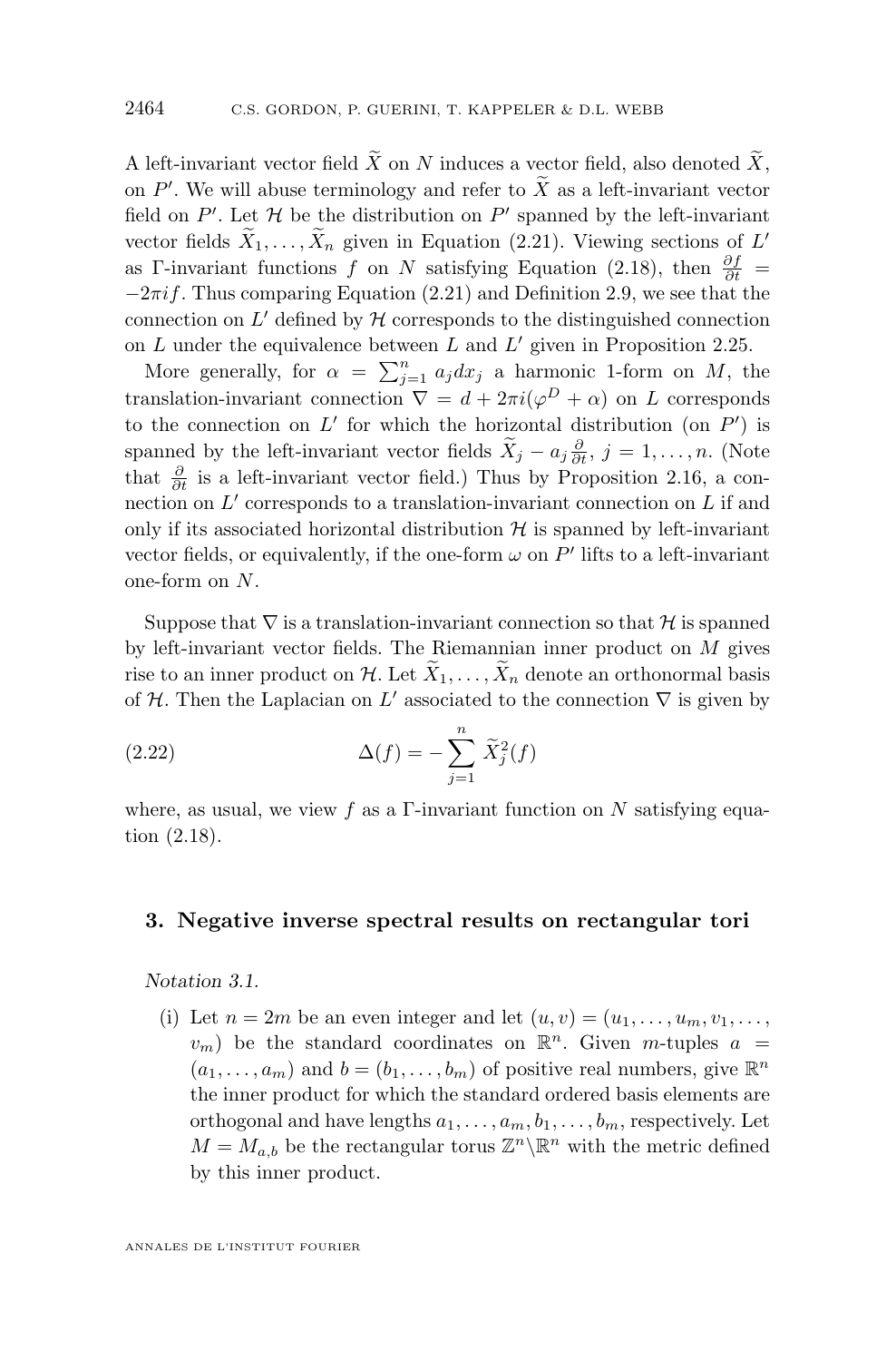<span id="page-21-0"></span>(ii) Given an *m*-tuple  $r = (r_1, \ldots, r_m)$  of positive integers such that  $r_1|r_2|\ldots|r_m$ , let  $\Omega_r = \sum_{j=1}^m r_j du_j \wedge dv_j$ . The construction in Section 2 gives us a line bundle over M with Chern class represented by  $\Omega_r$ ; we denote this bundle by  $L_r$ . We will work in the setting of Subsection 2C, viewing the principal circle bundle given by the unit vectors in  $L_r$  as a nilmanifold. We will write elements of the nilpotent group N in the form  $(u, v, t)$ , with  $u, v \in \mathbb{R}^m$ ,  $t \in \mathbb{R}$ . Comparing with the notation in Subsection 2C, an element  $(x, t) \in N$ in the notation of Subsection 2C will be written as  $(u(x), v(x), t)$ , where  $u(x)$  and  $v(x)$  are defined as in Notation [2.4\(](#page-8-0)i). The group multiplication in  $N$  is given by

(3.1) 
$$
(u, v, t)(u', v', t') = \left(u + u', v + v', t + t' + \sum_{j=1}^{m} r_j u_j v'_j\right).
$$

The discrete group  $\Gamma$  is given by

$$
\Gamma = \{(u, v, t) \in N : u, v \in \mathbb{Z}^m, t \in \mathbb{Z}\}.
$$

Thus under the identifications discussed in Subsection 2C, sections of  $L_r$  will be viewed as Γ-invariant functions on N satisfying  $f(u, v, t + s) = e^{-2\pi i s} f(u, v, t)$  (see Equation [\(2.18\)](#page-18-0)).

(iii) Each harmonic 1-form  $\alpha$  on M (equivalently, linear functional on  $\mathbb{R}^{2m}$ ) will be identified with a pair of elements  $\mu, \nu \in \mathbb{R}^m$  by writing  $\alpha(u, v) = \sum_{j=1}^{m} (\mu_j u_j + \nu_j v_j).$ 

*Remark 3.2. —* Recall Remark [2.5.](#page-8-0) Since in Notation [3.1,](#page-20-0) we fixed the basis used to construct  $\Omega_r$  and the associated line bundle  $L_r$ , the bundles  $L_r$  do *not* represent all possible line bundles over M. However, in the case of two-dimensional tori (so  $m = 1$  and we drop the subscripts on  $u, v$ ), the bundles  $L_r$ , as r varies over the positive integers, range over all equivalence classes of line bundles with positive Chern number. As in Subsections 2B and 2C, all the results below continue to make sense if we allow  $r$  to be negative, so as to obtain all nontrivial line bundles over  $M$  in the twodimensional case.

*Notation 3.3.*

(i) Given *m*-tuples  $a, b$ , and  $r$  as in Notation [3.1,](#page-20-0) define an operator  $D_{r,a,b}$  on  $C^{\infty}(\mathbb{R}^m)$  by

$$
D_{r,a,b} = \sum_{j=1}^{m} \left( \left( 2\pi \frac{r_j}{b_j} s_j \right)^2 - \frac{1}{a_j^2} \frac{\partial^2}{\partial s_j^2} \right)
$$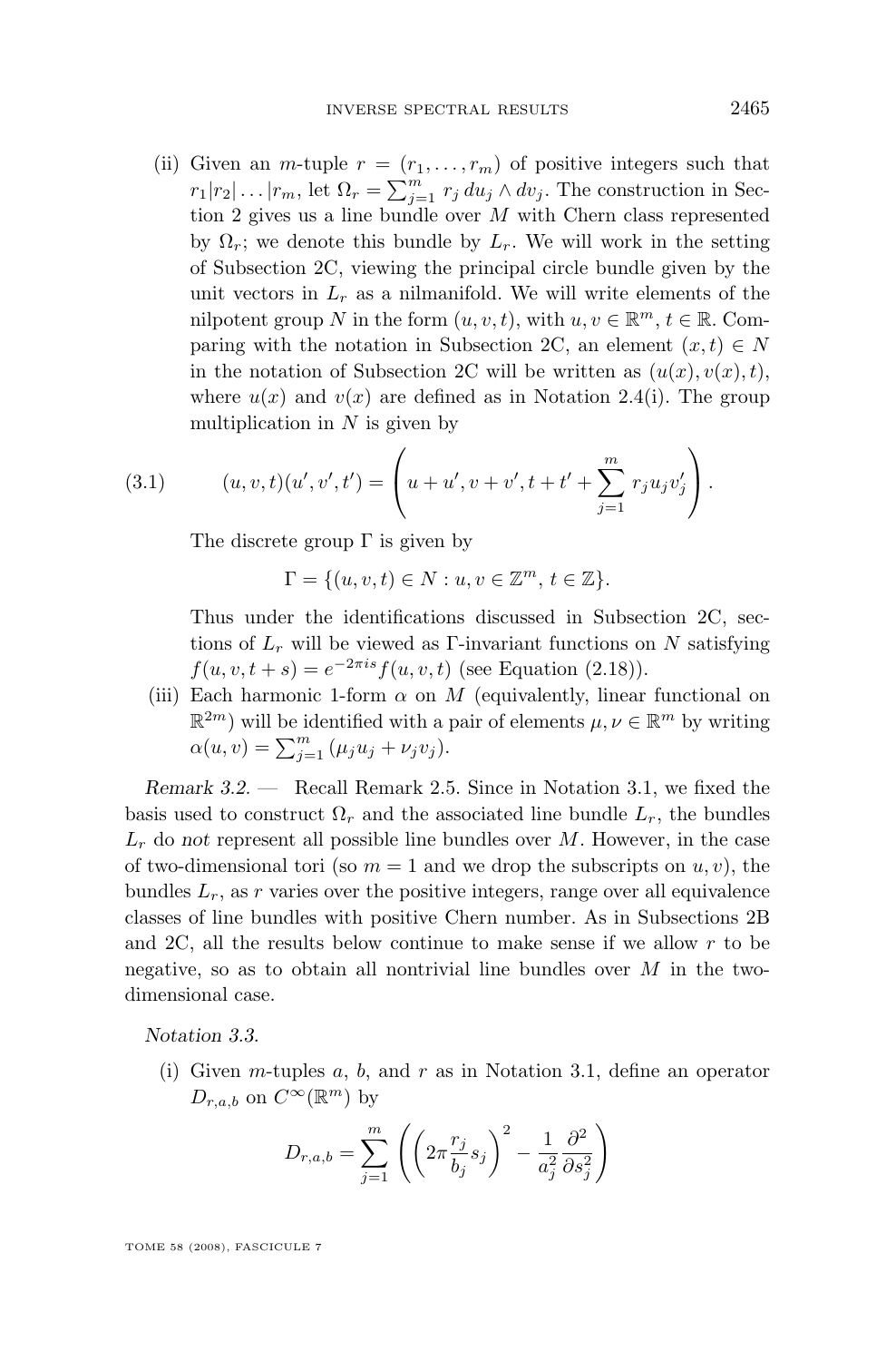<span id="page-22-0"></span>where  $s_1, \ldots, s_m$  are the standard coordinates on  $\mathbb{R}^m$ .

Under the change of coordinates on  $\mathbb{R}^m$  given by setting  $w_j =$  $\frac{a_j}{a_j}$  $\frac{a_j}{b_j}s_j$ , the operator  $D_{r,a,b}$  transforms to the operator

$$
\widetilde{D}_{r,a,b} = \sum_{j=1}^{m} \frac{1}{a_j b_j} \left( (2\pi r_j w_j)^2 - \frac{\partial^2}{\partial w_j^2} \right)
$$

In particular, the operator depends only on the products  $a_j b_j$ , not on  $a_i$  and  $b_i$  individually. Note that  $D_{r,a,b}$  represents m uncoupled harmonic oscillators.

.

(ii) Suppose  $q \in C^{\infty}(\mathbb{R}^m)$  is periodic with respect to  $\mathbb{Z}^m$ . For  $c =$  $(c_1, \ldots, c_m) \in \mathbb{Z}^m$  and for  $\mu = (\mu_1, \ldots, \mu_m) \in \mathbb{R}^n$ , define  $q_{r,c,\mu} \in$  $C^{\infty}(\mathbb{R}^m)$  by

$$
q_{r,c,\mu}(s) = q\left(s_1 + \mu_1 - \frac{c_1}{r_1}, \ldots, s_m + \mu_m - \frac{c_m}{r_m}\right).
$$

Since q is periodic,  $q_{r,c,\mu}$  depends only on the coset of c in  $(r_1 \mathbb{Z} \times$  $\cdots \times r_m \mathbb{Z} \setminus \mathbb{Z}^m$ . As q is real-valued,  $D_{r,a,b} + q_{r,c,\mu}$  is essentially selfadjoint with respect to the standard  $L^2$ -inner product. Its spectrum is real and discrete. Let  $S(q, r, a, b, \mu)$  denote the join of the spectra of the operators  $D_{r,a,b} + q_{r,c,\mu}$  as c varies over the right coset space  $(r_1 \mathbb{Z} \times \cdots \times r_m \mathbb{Z}) \backslash \mathbb{Z}^m$ .

THEOREM 3.4. — Let  $a, b, r, \alpha, \mu$  and  $\nu$  be as in Notation [3.1,](#page-20-0) and let  $M = M_{a,b}$  and  $L_r$  be the corresponding rectangular torus and line bundle as in Notation [3.1.](#page-20-0) Let  $q \in C^{\infty}(\mathbb{R}^m)$  be periodic with respect to  $\mathbb{Z}^m$ .

- (1) *Define*  $Q \in C^{\infty}(M)$  *by*  $Q(u, v) = q(u)$ *. Then the spectrum*  $Spec_{\alpha}(Q; L_r)$  *coincides with*  $S(q, r, a, b, \nu)$  *as defined in Notation [3.3.](#page-21-0)*
- (2) *Define*  $Q \in C^{\infty}(M)$  *by*  $Q(u, v) = q(v)$ *. Then*  $Spec_{\alpha}(Q; L_r)$  *coincides with*  $S(q, r, b, a, \mu)$ .

Before proving the theorem, we give several applications.

Corollary 3.5. — *Let* M *be a rectangular* 2*-dimensional torus for which the side lengths* a *and* b *are distinct positive integers. Let* L *be any line bundle over* M *with nondegenerate Chern class. Then for each translation invariant connection* ∇ *on* L*, there exist pairs of noncongruent* potentials  $Q_1$  and  $Q_2$  on M such that  $Spec(Q_1; L, \nabla) = Spec(Q_2; L, \nabla)$ . *The potentials may be chosen to be real analytic.*

*Proof of Corollary 3.5. —* By Remark [3.2,](#page-21-0) it suffices to consider the line bundles  $L_r$  given in Notation [3.1,](#page-20-0) where we allow r to be an arbitrary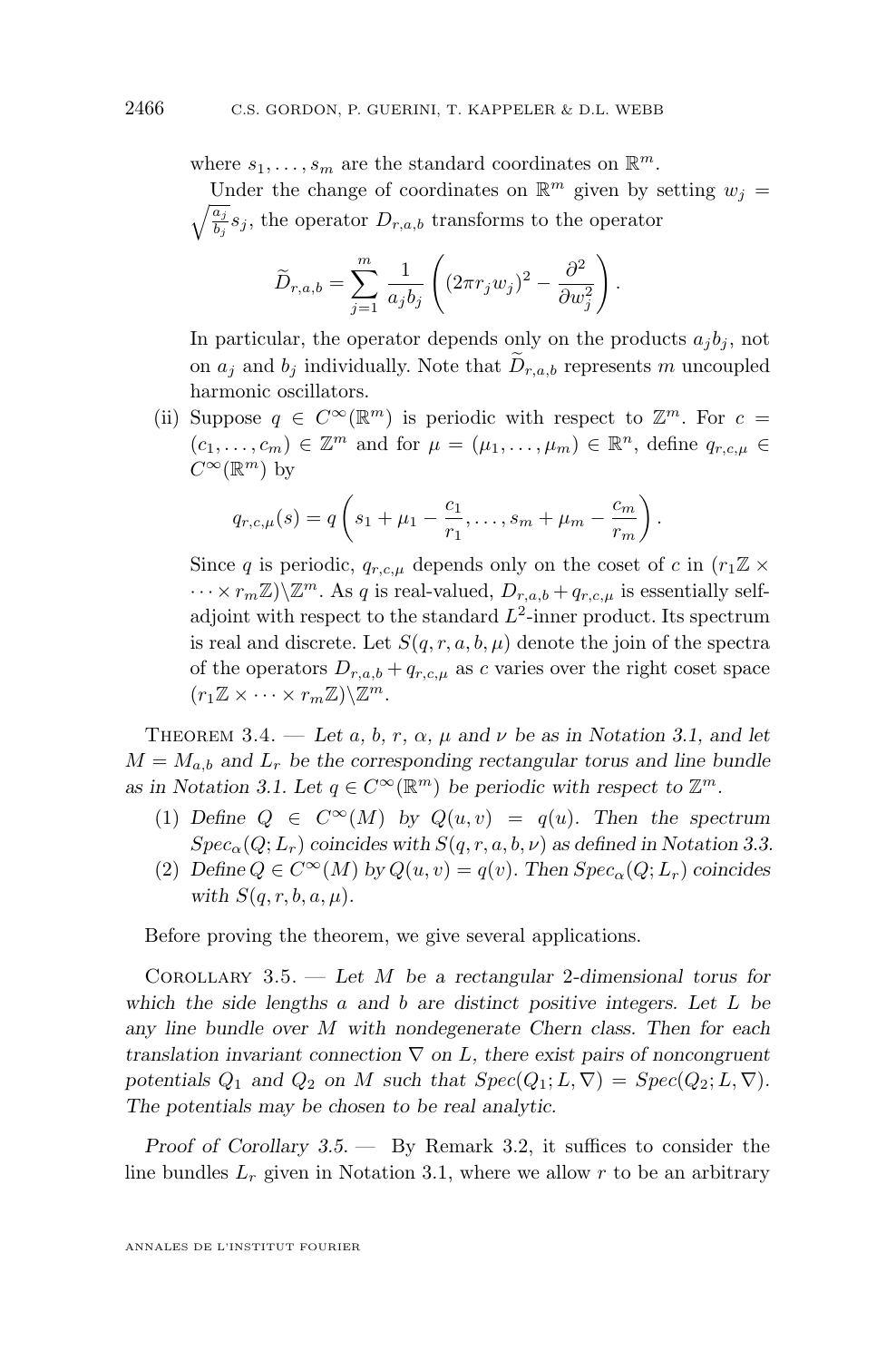<span id="page-23-0"></span>nonzero integer. Fix r and  $\alpha$ . Let  $q \in C^{\infty}(\mathbb{R})$  be periodic with period  $\frac{1}{ar}$ , and let  $q_1(s) = q(s - \nu)$  and  $q_2(s) = \tilde{q}(s - \mu)$  where  $\tilde{q}(s) = q(\frac{b}{a}s)$ . Define  $Q_1(u, v) = q_1(u)$  and  $Q_2(u, v) = q_2(v)$ . We show that  $Spec_{\alpha}(Q_1; L_r)$  $Spec_{\alpha}(Q_2;L_r).$ 

In the notation of [3.3\(](#page-21-0)ii), we have that  $(q_1)_{r,c,\nu} = q$  and  $(q_2)_{r,c,\mu} = \tilde{q}$ for all  $c \in \mathbb{Z}$  due to the periodicity condition on q. By Theorem [3.4,](#page-22-0) the spectrum of  $\Delta$ + $Q_1$  is given by  $S(q, r, a, b, \nu)$ , which is equal to the join of r copies of the spectrum of  $D_{r,a,b} + q$ . By the change of variables in Notation [3.3\(](#page-21-0)ii), the spectrum of  $\Delta + Q_1$  is thus equal to the join of r copies of the spectrum of  $\widetilde{D}_{r,a,b} + g$  where  $g(s) = q\left(\sqrt{\frac{b}{a}}s\right)$ . Again by Theorem [3.4,](#page-22-0) the spectrum of  $\Delta + Q_2$  is equal to  $S(\tilde{q}, r, b, a, \mu)$ , which is in turn equal to the join of r copies of the spectrum of  $D_{r,b,a} + \tilde{q}$ . By the change of variables  $w = \sqrt{\frac{b}{a}}s$ , the operator  $D_{r,b,a} + \tilde{q}$  is carried to  $\tilde{D}_{r,a,b} + g$ , since  $\widetilde{q}\left(\sqrt{\frac{a}{b}}w\right) = q\left(\frac{b}{a}\sqrt{\frac{a}{b}}w\right) = q\left(\sqrt{\frac{b}{a}}w\right) = g(w)$ . This proves the isospectrality statement. Since  $a \neq b$ , it is clear that the potentials  $Q_1$  and  $Q_2$  are not congruent. The corollary follows.

*Remark 3.6. —* For 2m-dimensional rectangular tori given as in Nota-tion [3.1](#page-20-0) with  $\frac{a_j}{b_j}$  rational and not equal to one for all j, a similar proof shows that for each  $r = (r_1, \ldots, r_m)$  and each translation invariant connection  $\nabla$ on  $L_r$ , there exist pairs of (analytic) noncongruent potentials on M such that  $Spec(Q_1; L, \nabla) = Spec(Q_2; L, \nabla)$ .

Corollary 3.7. — *In the setting of Theorem [3.4,](#page-22-0) suppose that* Q *is the zero potential. Then the spectrum*  $Spec_{\alpha}(Q; L)$  *is independent of*  $\alpha$ *. We will refer to this common spectrum as the* spectrum of the line bundle L*.*

The corollary is immediate from Theorem [3.4](#page-22-0) and the fact that  $S(q, r, a, b, \mu)$  depends on  $\mu$  only through q.

COROLLARY 3.8. — *For every even integer*  $n \geq 4$ , there exist an *ndimensional rectangular flat torus* M *and a pair of isospectral (in the sense of Corollary 3.7), topologically distinct, line bundles over* M*. The Chern classes of these bundles have different invariant factors.*

*Proof of Corollary*  $3.8.$  — For an example in dimension  $n = 2m$ , choose a so that  $a_1 = a_2 = \ldots = a_m$  and let  $b = (1, 2, 1, \ldots, 1)$ . Set  $r =$  $(1,4,1,\ldots,1)$  and  $r' = (2,2,1,\ldots,1)$ . Since  $\frac{r_1}{b_1} = \frac{r'_2}{b_2}$  and  $\frac{r_2}{b_2} = \frac{r'_1}{b_1}$ , we see from Theorem [3.4](#page-22-0) (with  $Q = 0$ ) and from the definition of  $D_{r,a,b}$  in Notation [3.3](#page-21-0) that the line bundles  $L_r$  and  $L_{r'}$  over M are isospectral.  $\Box$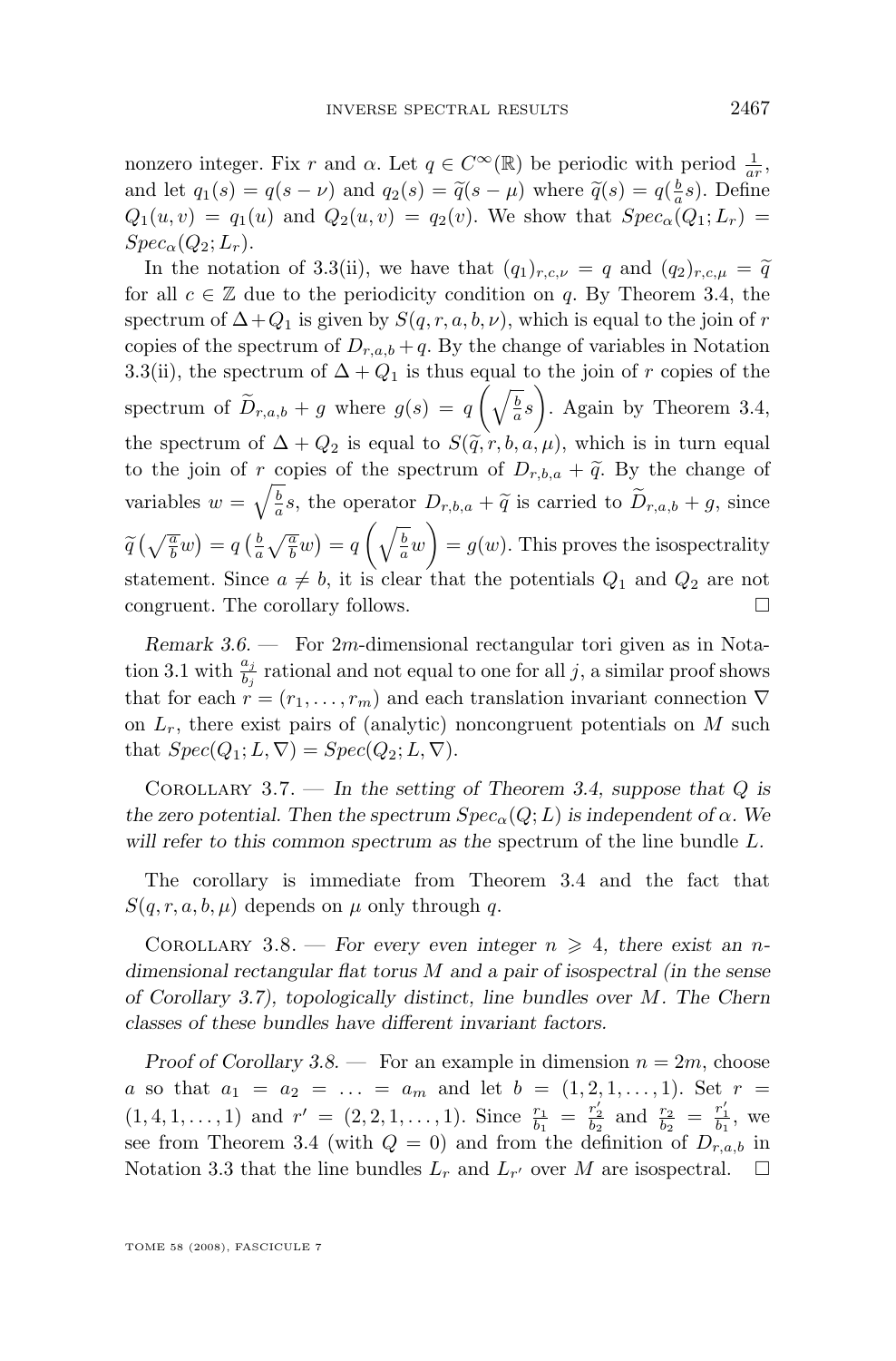<span id="page-24-0"></span>COROLLARY 3.9. — In every even dimension  $2m, m \geq 1$ , there exist pairs of nonisometric rectangular tori M and M' such that for every choice *of*  $r = (r_1, \ldots, r_m)$  *as in Notation [3.1,](#page-20-0) the corresponding line bundles*  $L_r$ and  $L'_r$  over M and M', respectively, have the same spectrum in the sense *of Corollary [3.7.](#page-23-0) In the case of two-dimensional rectangular tori* M*, the spectrum of a nontrivial line bundle over* M *depends only on the area of the torus and the Chern number of the bundle.*

*Proof of Corollary* [3.9.](#page-23-0) — We use the notation of [3.1.](#page-20-0) Choose *m*-tuples a, b, a' and b' of positive real numbers in such a way that  $a_j b_j = a'_j b'_j$  for every  $j = 1, \ldots, m$ . Let  $M = M_{a,b}$  and  $M' = M_{a',b'}$ . Choose r arbitrarily subject only to the condition  $r_1 | \dots | r_m$  and let  $L_r$  and  $L'_r$  be the corresponding line bundles over M and M' respectively. From the expression  $D_{r,a,b}$  in Notation [3.3\(](#page-21-0)ii) and by Theorem [3.4,](#page-22-0) with  $Q = 0$ , we see that  $L_r$  and  $L'_r$  have the same spectrum. In particular, in the two-dimensional case, (writing  $a = a_1$ ) and  $b = b_1$ , the spectrum of the line bundle  $L_r$  over M depends only on ab and r. Since ab is the area of the torus and r the Chern number of the line bundle, the final statement of the corollary follows. (Here we allow r to take on negative as well as positive values; see Remark [3.2.](#page-21-0))  $\Box$ 

We now turn to the proof of Theorem [3.4.](#page-22-0)

*Proof. —*

(1) We use the notation of [3.1.](#page-20-0) As in Notation [2.24,](#page-18-0) smooth sections of the line bundle  $L_r$  may be identified with elements of the space of Γ-periodic complex-valued smooth functions on N satisfying

(3.2) 
$$
f(u, v, t) = e^{-2\pi i t} f(u, v, 0).
$$

Let  $U_j$ , respectively  $V_j$ , denote the left-invariant vector field on N whose value at the identity is  $\frac{\partial}{\partial u_j}$ , respectively,  $\frac{\partial}{\partial v_j}$ , and let  $Z = \frac{\partial}{\partial t}$ . (Note that Z is also left-invariant.) By Example [2.26](#page-19-0) and Equation [\(2.22\)](#page-20-0), the Laplacian  $\Delta_{\varphi^D+\alpha}$  with respect to the connection  $\nabla^D+2\pi i\alpha$  on  $L_r$  is given by

$$
\Delta_{\varphi^{D}+\alpha} = -\sum_{j=1}^{m} \left( \frac{1}{a_j^2} (U_j - \mu_j Z)^2 + \frac{1}{b_j^2} (V_j - \nu_j Z)^2 \right).
$$

The integral curve of  $U_i$  (respectively,  $V_i$ ) through the identity element of N is given by  $exp(sU_i) = (se_i, 0, 0)$  (respectively,  $exp(sV_i) = (0, se_i, 0)$ ), where  $e_j$  is the j<sup>th</sup> standard basis vector of  $\mathbb{R}^m$ .

Left-invariant vector fields are defined as derivatives of right translations (i.e.,  $Xf(p) = \frac{d}{dt}\Big|_{t=0} f(p \exp(tX))$  for  $p \in N$ ), so we can understand the action of the Laplacian on the smooth sections of  $L<sub>r</sub>$  by analyzing the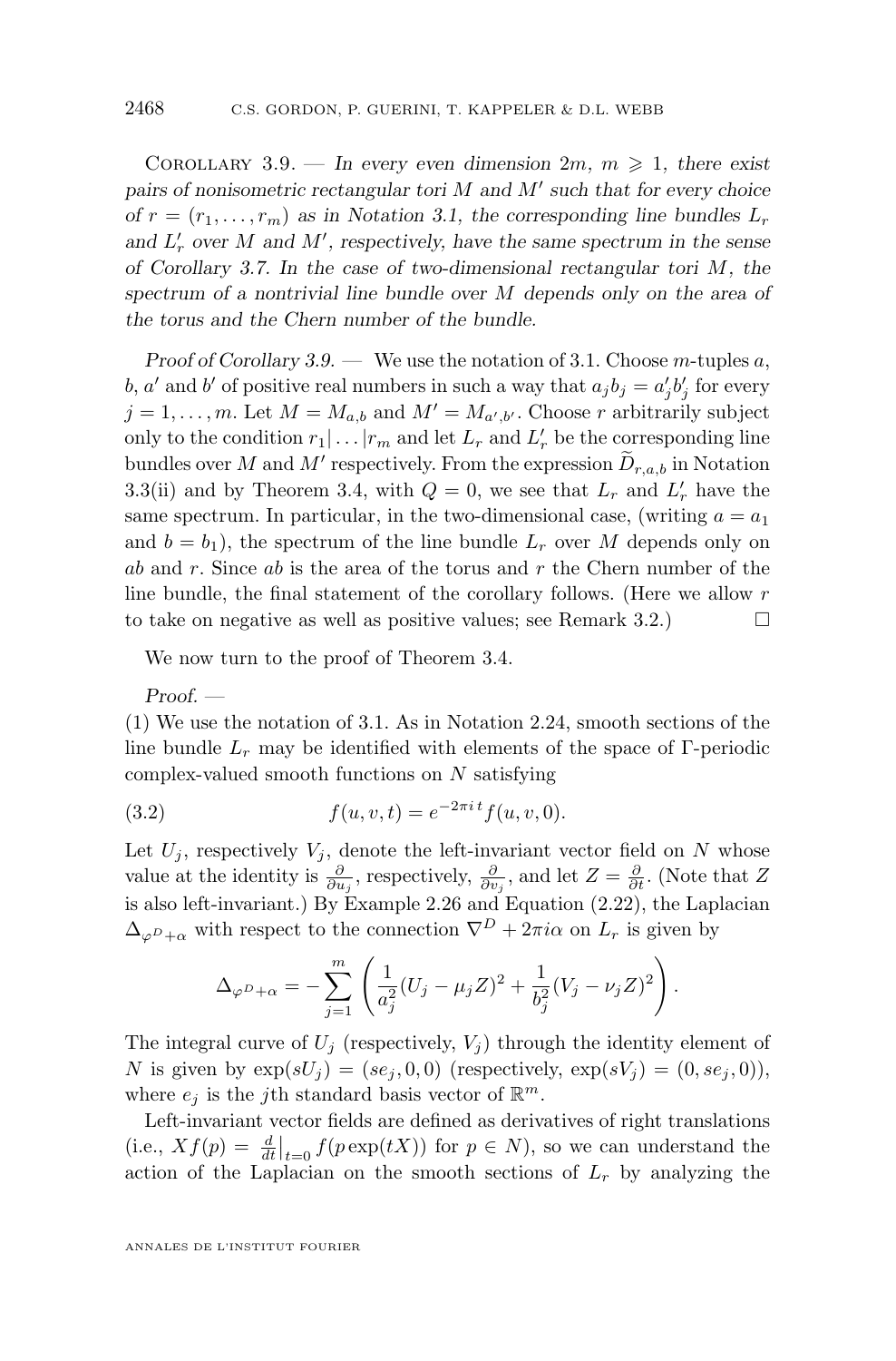<span id="page-25-0"></span>right action of N on the larger space  $\mathcal K$  of square integrable sections. As will be explained below, it is well known that this right action is unitarily equivalent to the direct sum of  $r_1 \cdots r_m$  copies of the action  $\tau$  of N on  $L^2(\mathbb{R}^m)$  given by

(3.3) 
$$
(\tau(u,v,t)g)(w) = e^{-2\pi i (t + \sum_{j=1}^m r_j w_j v_j)} g(w+u).
$$

This action of N on  $L^2(\mathbb{R}^m)$  gives rise to an infinitesimal action of the Lie algebra **n** of N; this action satisfies  $\tau_*(U_j)g = \frac{\partial g}{\partial w_j}$ ,  $\tau_*(V_j)g = -2\pi i r_j w_j g$ , and  $\tau_*(Z)g = -2\pi ig$ . Thus, under this equivalence, the Laplacian associated with the distinguished connection  $\nabla^D$  is carried to the operator  $D_{r,a,b}$ defined in Notation [3.3.](#page-21-0) (Later in the proof, we will also construct an intertwining map between  $D_{r,a,b}$  and  $\Delta_{\varphi D_{+\alpha}}$  for each  $\alpha$ .)

We will make the equivalence between the action of N on  $\mathcal K$  and the action  $\tau$  of N on  $L^2(\mathbb{R}^m)$  precise in order to see its effect on the Schrödinger operator  $\Delta + Q$ . The presentation below of this equivalence was shown to the first author by E. N. Wilson during preparation of the article [\[7\]](#page-56-0).

In order to avoid cumbersome notation, we will carry out the proof in the case  $m = 1$ . For the general case, the reader may simply replace rkv by  $\sum_{j=1}^{m} r_j k_j v_j$ , replace  $c + rk$  by  $(c_1 + r_1 k_1, \ldots, c_m + r_m k_m)$ , replace  $\mathbb{Z}$ by  $\mathbb{Z}^{\tilde{m}}$ , etc.

Let  $f \in \mathcal{K}$ . By Equation [\(3.2\)](#page-24-0) and Γ-periodicity, we have

(3.4) 
$$
f(u, v, t) = f(u + k, v + l, t + rkv) = e^{-2\pi i rkv} f(u + k, v + l, t)
$$

for all k,  $l \in \mathbb{Z}$ . In particular, f is periodic with respect to  $\mathbb{Z}$  in v and we may perform a Fourier decomposition in the  $v$  variable:

(3.5) 
$$
f(u, v, t) = \sum_{c \in \mathbb{Z}} \hat{f}_c(u) e^{-2\pi i c v} e^{-2\pi i t}.
$$

(We are writing  $\hat{f}_c$  rather than  $\hat{f}_{-c}$  here for notational convenience.)

By Equation (3.4), we see that

$$
\hat{f}_{c+rk}(u) = \hat{f}_c(u+k)
$$

for all  $k \in \mathbb{Z}$ . Thus choosing a representative c of each coset  $\bar{c}$  of  $r\mathbb{Z}$  in  $\mathbb{Z}$ , we may write

$$
f(u, v, t) = \sum_{\overline{c} \in r\mathbb{Z}\setminus\mathbb{Z}} f_{\overline{c}}(u, v, t)
$$

where

$$
f_{\overline{c}}(u, v, t) = e^{-2\pi i t} \sum_{k \in \mathbb{Z}} \hat{f}_c(u+k) e^{-2\pi i (c + rk)v}.
$$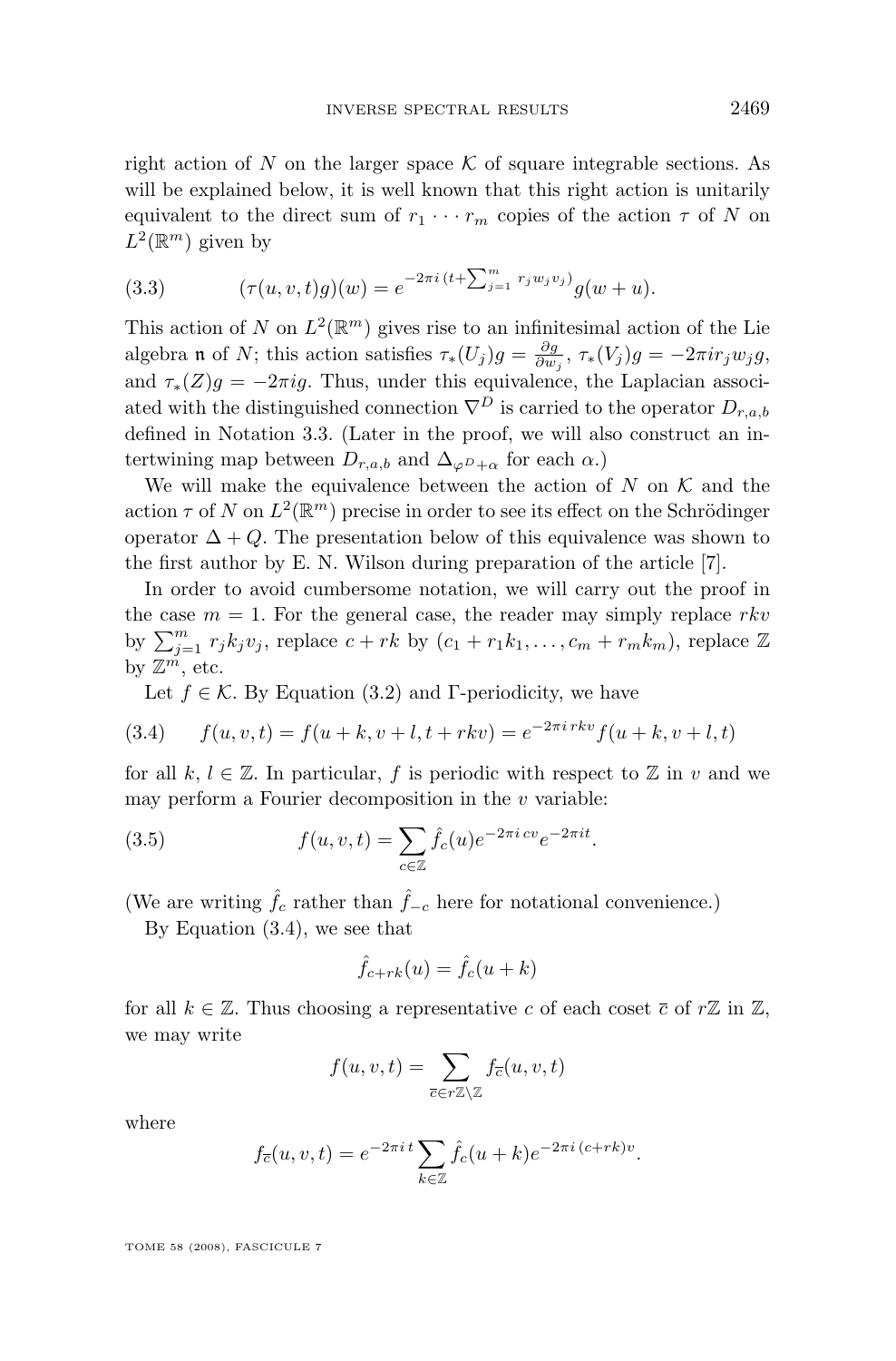Each of the functions  $f_{\overline{c}}$  on N is Γ-invariant. Thus we obtain a decomposition

(3.6) 
$$
\mathcal{K} = \bigoplus_{\overline{c} \in r\mathbb{Z}\setminus\mathbb{Z}} \mathcal{K}_{\overline{c}}
$$

where  $\mathcal{K}_{\overline{c}} = \{f_{\overline{c}} : f \in \mathcal{K}\}\$ . (In the case of a 2m-dimensional torus,  $r\mathbb{Z}\setminus\mathbb{Z}$  is replaced by  $(r_1 \mathbb{Z} \times \cdots \times r_m \mathbb{Z}) \backslash \mathbb{Z}^m$ . In particular, the index set in the right hand side of Equation (3.6) has order  $r_1 \ldots r_m$ .

For  $f \in \mathcal{K}$ , the square of the  $L^2$  norm of f as a section of the bundle  $L_r$ is given by

$$
ab \sum_{c \in \mathbb{Z}} \int_0^1 |\hat{f}_c|^2(x) dx = ab \sum_{\overline{c} \in r\mathbb{Z} \setminus \mathbb{Z}} \int_{\mathbb{R}} |\hat{f}_{\overline{c}}|^2(x) dx.
$$

Thus for each coset  $\bar{c}$ , we obtain a unitary isomorphism  $T_{\bar{c}} : \mathcal{K}_{\bar{c}} \to L^2(\mathbb{R})$ given by

$$
T_{\overline{c}}(f) = \sqrt{ab}\hat{f}_c
$$

where  $c$  is an arbitrary but fixed choice of coset representative.

Let  $\rho$  denote the right action of N on K. We have

$$
(\rho(u',v',t')f)(u,v,t) = f(u+u',v+v',t+t'+ruv')
$$

and thus the Fourier coefficients of  $\rho(u', v', t')f$  are given by

$$
(\rho(u',v',t')f)^{\hat{}}_c = e^{-2\pi i[t' + (ru+c)v']} \hat{f}_c(u+u').
$$

In particular, the right action leaves each subspace  $\mathcal{K}_{\overline{c}}$ -invariant. Moreover,  $T_{\overline{c}}$  intertwines the right action  $\rho$  on  $\mathcal{K}_{\overline{c}}$  with the action  $\eta$  of N on  $L^2(\mathbb{R})$ given by  $\eta(u', v', t')g(w) = e^{-2\pi i [t' + (rw + c)v']}g(w + u')$ . For each c as above, define  $S_{\overline{c}}: L^2(\mathbb{R}) \to L^2(\mathbb{R})$  by

$$
S_{\overline{c}}(g)(w) = g_{r,c}(w) = g\left(w - \frac{c}{r}\right).
$$

Then  $S_{\overline{c}} \circ T_{\overline{c}}$  intertwines the right action  $\rho$  on  $\mathcal{K}_{\overline{c}}$  with the action  $\tau$  given in Equation [\(3.3\)](#page-25-0) and carries the distinguished Laplacian  $\Delta$  on  $\mathcal{K}_{\overline{c}}$  to the operator  $D_{r,a,b}$  on  $L^2(\mathbb{R})$ .

We next construct an intertwining operator between the actions of  $\Delta_{\varphi^D+\alpha}$  acting on  $\mathcal{K}_{\overline{c}}$  and  $D_{r,a,b}$  acting on  $L^2(\mathbb{R})$ . Define  $P_\alpha: L^2(\mathbb{R}) \to$  $L^2(\mathbb{R})$  by

(3.7) 
$$
P_{\alpha}(g)(w) = e^{2\pi i \mu w} g(w + \nu).
$$

(In case  $m > 1$ , then  $\mu w$  is replaced by  $\mu \cdot w$ .) Then we have

(3.8) 
$$
P_{\alpha} \circ \tau(u, v, t) = \sigma(u, v, t) \circ P_{\alpha}
$$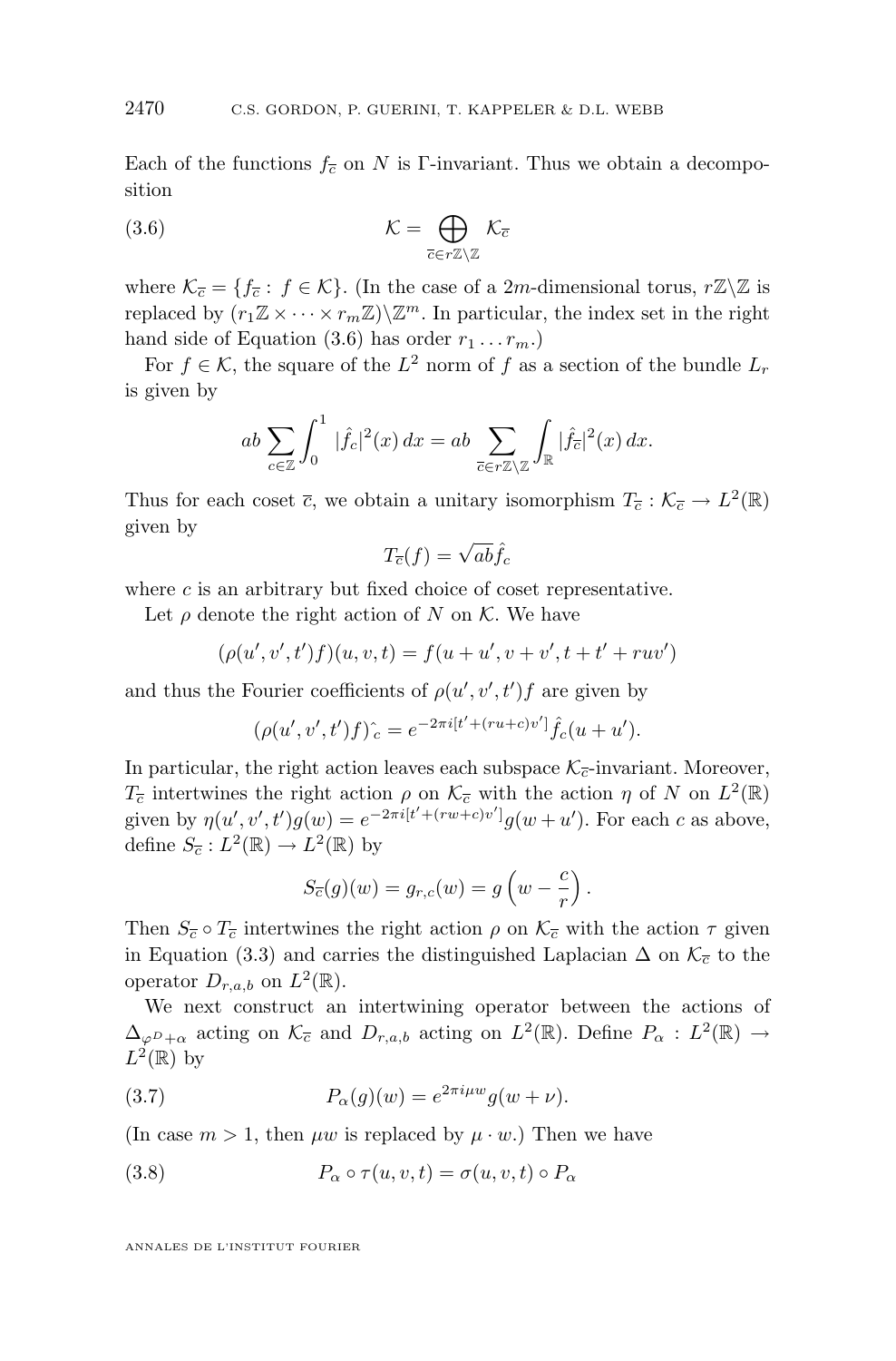where

(3.9) 
$$
\sigma(u, v, t)g(w) = e^{-2\pi i(t + \mu u + \nu v + r w v)}g(w + u).
$$

Thus  $P_{\alpha} \circ S_{\overline{c}} \circ T_{\overline{c}}$  intertwines the right action  $\rho$  of N on  $\mathcal{K}_{\overline{c}}$  with the action σ of N on  $L^2(\mathbb{R})$ . An elementary computation shows that  $\sigma_*(\Delta_{\varphi^D+\alpha})=$  $D_{r,a,b}$ ; i.e.,  $P_{\alpha} \circ S_{\overline{c}} \circ T_{\overline{c}}$  intertwines  $\Delta_{\varphi D}$ <sub>+ $\alpha$ </sub> with  $D_{r,a,b}$ .

Note that multiplication by the potential function  $Q$  (given as in part (i) of the theorem by  $Q(u, v) = q(u)$  carries K to itself, leaves each  $\mathcal{K}_{\overline{c}}$ invariant, and satisfies, for  $f \in \mathcal{K}$ ,  $(Qf)\hat{c}(u) = q(u)\hat{f}_c(u)$ . Hence  $T_{\overline{c}}(Qf) = cT f$ . We thus have  $B \circ S \circ T (Gf) = cT f S \circ T (f)$ . It follows that  $qT_{\overline{c}}f$ . We thus have  $P_{\alpha}\circ S_{\overline{c}}\circ T_{\overline{c}}(Qf) = q_{r,c,\nu}P_{\alpha}\circ S_{\overline{c}}\circ T_{\overline{c}}(f)$ . It follows that  $P_{\alpha} \circ S_{\overline{c}} \circ T_{\overline{c}}$  intertwines the Schrödinger operator  $\Delta_{\varphi} P_{+\alpha} + Q$  on  $\mathcal{K}_{\overline{c}}$  with the operator  $D_{r,a,b} + q_{r,c,\nu}$  on  $L^2(\mathbb{R})$ . This completes the proof of (1).

(2) The asymmetry between the roles of  $u$  and  $v$  above is due to our choice of coordinates on N. We have been denoting elements of N as  $(u, v, t)$ . To avoid confusion as we introduce new coordinates, we will temporarily write  $(u, v, t)$  for  $(u, v, t)$ . Define new coordinates by setting  $(u, v, t)_2$  =  $(u, v, -t + ruv)_1$ . An elementary computation using Equation [\(3.1\)](#page-21-0) shows that

$$
(u, v, t)2(u', v', t')2 = (u + u', v + v', t + t' + rvu')2.
$$

Observe that the discrete subgroup  $\Gamma$  of N given by all elements with integer coordinates  $(u, v, t)_1$  still consists precisely of the points whose coordinates  $(u, v, t)_2$  are integers. However, in the new coordinates, we have for  $k, l \in \mathbb{Z}$ ,

$$
(k,0,0)_2(u,v,t)_2 = (u+k,v,t)_2
$$

and

$$
(0,l,0)2(u,v,t)2 = (u,v+l,t+rlu)2.
$$

Thus the left Γ-invariant functions are periodic in  $u$  rather than in  $v$ . The integral curves of  $U$  and  $V$  through the identity element of  $N$  are given by exactly the same expression in the new coordinates as in the old.

The function space  $\mathcal K$  is given in our new coordinates by those left Γinvariant functions on N satisfying  $f((u, v, t)_2) = e^{2\pi i t} f((u, v, 0)_2)$ . Write  $\overline{\mathcal{K}} = {\overline{f} : f \in \mathcal{K}}$ , where  $\overline{f}$  denotes the complex conjugate, and define  $B: \mathcal{K} \to \overline{\mathcal{K}}$  by  $f \mapsto \overline{f}$ . Note that the actions of the Schrödinger operator  $\Delta_{\varphi^D+\alpha}+Q=-(\frac{1}{a^2}(U-\mu Z)^2+\frac{1}{b^2}(V-\nu Z)^2)+Q$  on K and  $\overline{\mathcal{K}}$  are intertwined by B since Q is real-valued and  $\Delta_{\varphi D+\alpha}$  is a real operator. Thus we may consider  $\overline{\mathcal{K}}$  rather than K. Since  $\overline{\mathcal{K}}$  consists of Γ-invariant functions satisfying  $f((u, v, t)_2) = e^{-2\pi it} f((u, v, 0)_2)$ , the computation of the spectrum is now identical to that carried out in part (i) except that the roles of u and v are switched. Thus (ii) follows.  $\Box$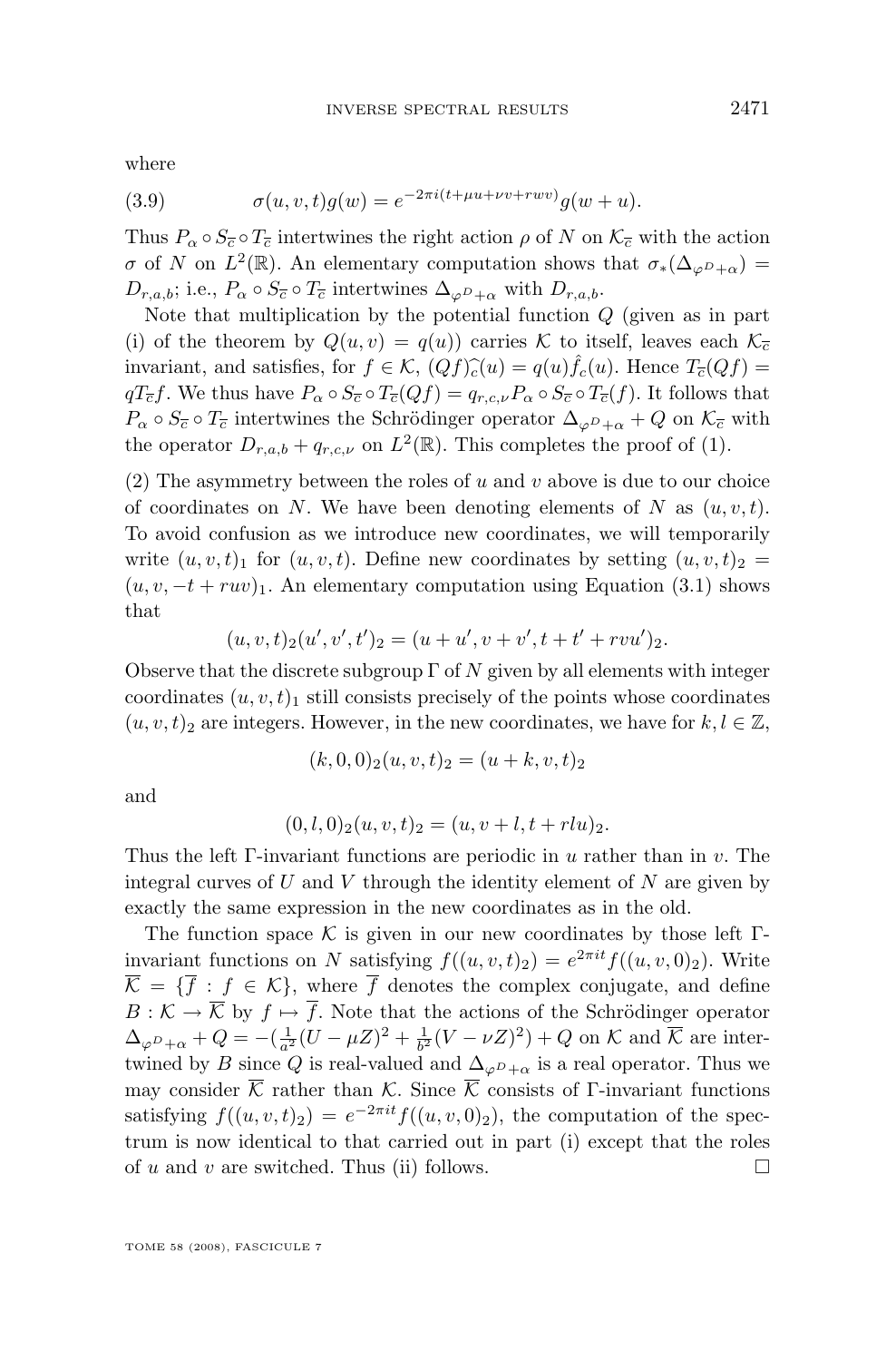#### **4. Positive inverse spectral results on tori**

<span id="page-28-0"></span>In this section we prove positive inverse spectral results, including Theorem [1.2,](#page-5-0) Theorem [1.3,](#page-5-0) and additional results concerning the odd part of the potential.

Let L be a line bundle over the torus  $M = \mathcal{L} \backslash \mathbb{R}^{2m}$  for which all the invariant factors  $r_1, \ldots, r_m$  of the Chern class are equal to one. Let  $\Omega$  be the translation-invariant 2-form representing the Chern class of  $L$ . We may view  $\Omega$  as a bilinear form on  $\mathbb{R}^{2m}$ . Recall that  $\Omega(x, y) = e_x(y) - e_y(x)$  (see Notation [2.4\)](#page-8-0). Let  $\mathcal{L}'$  be the lattice in  $\mathbb{R}^{2m}$  dual to  $\mathcal{L}$ , i.e.,  $\mathcal{L}' = {\lambda \in \mathbb{R}^{2m} : \lambda$  $\lambda \cdot l \in \mathbb{Z}$  for all  $l \in \mathcal{L}$ . Define a linear isomorphism  $S : \mathbb{R}^{2m} \to \mathbb{R}^{2m}$  by  $S(u) \cdot x = \Omega(u, x)$  for all  $x \in \mathbb{R}^{2m}$ . Since  $\Omega$  takes integer values on  $\mathcal{L} \times \mathcal{L}$ , the map S carries  $\mathcal L$  (injectively) into  $\mathcal L'$ . The fact that the invariant factors of  $\Omega$  are all equal to one implies that  $S(\mathcal{L}) = \mathcal{L}'$ , thus S gives an isomorphism between the lattices  $\mathcal L$  and  $\mathcal L'$ .

The proof of Theorem [1.2](#page-5-0) relies on the following result, due to Guillemin [\[10\]](#page-56-0) in the case  $m = 1$  and  $\alpha = 0$ . For a proof with m arbitrary, see Appendix C.

PROPOSITION 4.1. — Let  $L \to M$  be a line bundle over  $M = \mathcal{L} \backslash \mathbb{R}^{2m}$ with Chern invariant factors  $r_1 = \cdots = r_m = 1$  and assume that  $\mathcal L$  has *nondegenerate length spectrum. Let*  $\alpha \in \mathbb{R}^{2m}$ *. For*  $l \in \mathcal{L} \setminus \{0\}$ *, set* 

$$
W_l^{\alpha} := e^{-2\pi i \alpha \cdot l} \int_{\mathcal{F}} dx \, e^{2\pi i \Omega(x,l)} \int_0^{|l|} d\tau \, Q\left(x - \tau \frac{l}{|l|}\right)
$$

*(Here*  $\mathcal{F}$  *is a fundamental domain for*  $\mathcal{L}\backslash\mathbb{R}^{2m}$ *.) Then*  $W_l^{\alpha} + W_{-l}^{\alpha}$  *is an invariant of*  $Spec_{\alpha}(Q; L)$  *for every*  $l \in \mathcal{L} \setminus \{0\}$ *. (See Notation [2.21.](#page-15-0))* 

Corollary 4.2. — *Express a potential* Q *in its Fourier series*

(4.1) 
$$
Q(x) = \sum_{\gamma \in \mathcal{L}'} c_{\gamma} e^{2\pi i \gamma \cdot x}
$$

*Under the hypothesis of Proposition 4.1, for each nonzero*  $\lambda \in \mathcal{L}'$ , the *expression*

.

$$
e^{-2\pi i \alpha \cdot l} c_{\lambda} + e^{2\pi i \alpha \cdot l} c_{-\lambda},
$$

where  $l = S^{-1}(\lambda)$ *, is an invariant of*  $Spec_{\alpha}(Q; L)$ *.* 

*Proof of Corollary* 4.2. — Let  $\lambda \in \mathcal{L}'$  and let  $l = S^{-1}(\lambda)$ , so that  $\Omega(l, x) = \lambda \cdot x$  for all  $x \in \mathbb{R}^{2m}$ . Then

$$
W_l^{\alpha} = e^{-2\pi i \alpha \cdot l} \int_{\mathcal{F}} dx \, e^{-2\pi i \lambda \cdot x} \int_0^{|l|} d\tau \left( \sum_{\gamma \in \mathcal{L}'} c_{\gamma} e^{2\pi i \gamma \cdot x} e^{-2\pi i \tau \gamma \cdot \frac{l}{|l|}} \right)
$$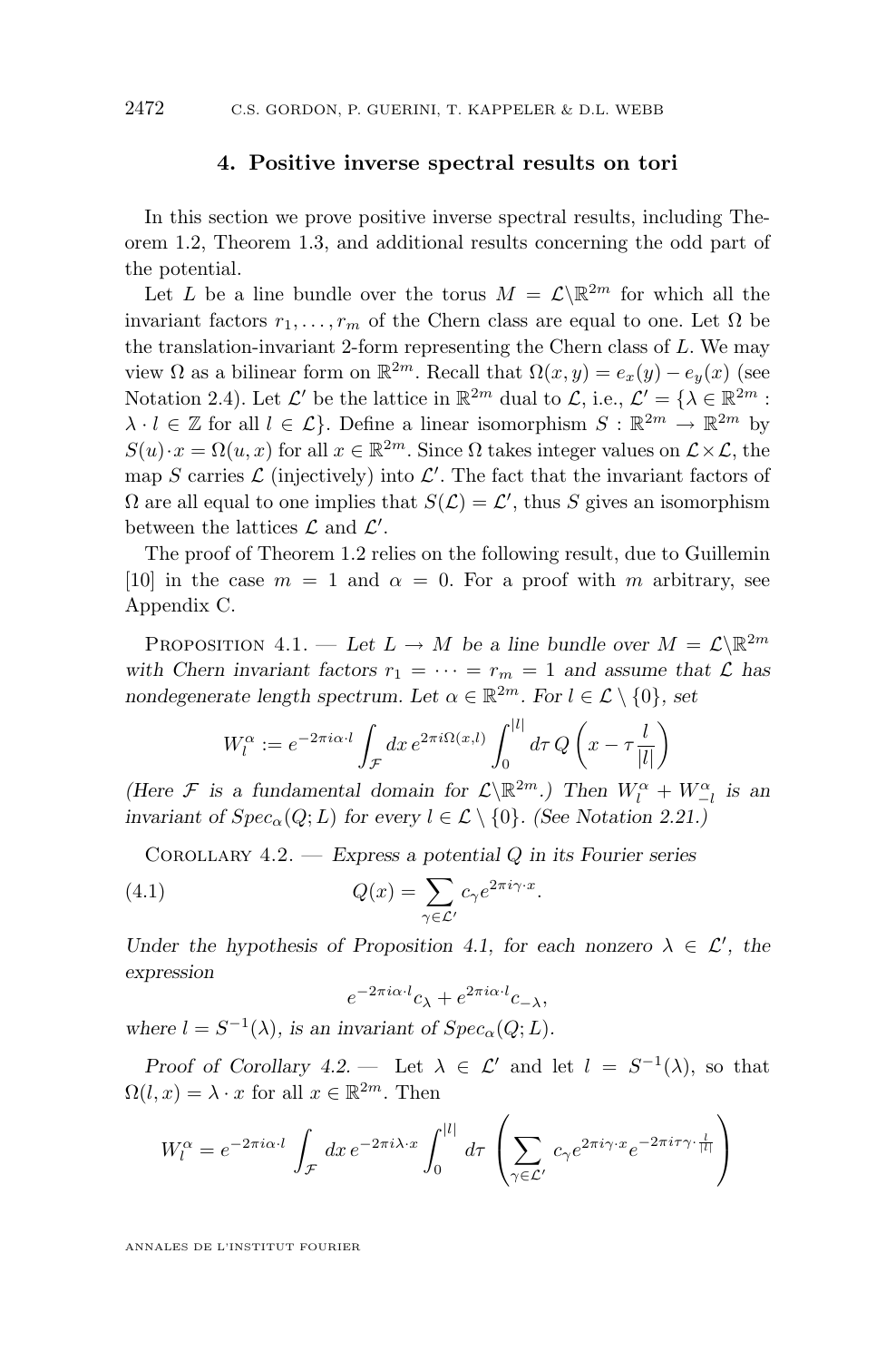<span id="page-29-0"></span>
$$
= e^{-2\pi i \alpha \cdot l} \sum_{\gamma \in \mathcal{L}'} c_{\gamma} \int_{\mathcal{F}} dx \, e^{-2\pi i (\lambda - \gamma) \cdot x} \int_0^{|l|} d\tau \, \left( e^{-2\pi i \tau \gamma \cdot \frac{l}{|l|}} \right)
$$

Since the first integral in each term of the latter sum vanishes when  $\gamma \neq \lambda$ and since  $\lambda \cdot l = \Omega(l, l) = 0$ , we thus have  $W_l^{\alpha} = |l| \text{vol}(\mathcal{F}) e^{-2\pi i \alpha \cdot l} c_{\lambda}$  and thus

$$
W_l^{\alpha} + W_{-l}^{\alpha} = |l| \operatorname{vol}(\mathcal{F}) \left( e^{-2\pi i \alpha \cdot l} c_{\lambda} + e^{2\pi i \alpha \cdot l} c_{-\lambda} \right).
$$

The corollary follows.

Proposition 4.3. — [\[5\]](#page-56-0) *Let* L *be a line bundle over the torus* M*, let* ∇ *be an arbitrary connection on* L*, and let* ∆ *be the associated Laplacian.* Then  $\int_M Q(x) dx$  and  $\int_M Q^2(x) dx$  are spectral invariants of the *Schrödinger operator*  $\Delta + Q$ .

In particular, the spectrum determines the coefficient  $c_0$  in the Fourier expansion  $(4.1)$  of  $Q$ .

*Proof of Proposition 4.3. —* This result follows immediately from the heat asymptotics computed by P. Gilkey in [\[5\]](#page-56-0). Indeed, Gilkey considered an arbitrary second order operator  $D$  on a vector bundle  $V$  over a Riemannian manifold  $M$  such that the leading symbol of  $D$  is the metric tensor. In his notation,  $D = D_{\nabla} - \mathcal{E}$ , where  $D_{\nabla}$  is the Laplacian associated with the unique connection on V for which  $D_{\nabla} - D$  is a zeroth order operator. In our case, D is the Schrödinger operator  $\Delta + Q$ ,  $D_{\nabla} = \Delta$ , and  $\mathcal{E} =$  $-Q$ . Consider the asymptotics of the trace of the heat kernel  $e_Q$  of the Schrödinger operator  $\Delta + Q$  as  $t \to 0^+$ :

$$
e_Q(t, x, x) = \frac{1}{(4\pi t)^{n/2}} (1 + tu_1(x) + t^2 u_2(x) + o(t^2)).
$$

The integral  $\int_M u_i(x) dx$  is a spectral invariant of  $\Delta + Q$  for each i. By Theorem 4.3 in [\[5\]](#page-56-0) and the fact that M is flat, we have  $u_1 = \mathcal{E} = -Q$ ; hence  $\int_M Q(x) dx$  is a spectral invariant of  $\Delta + Q$ . Next  $u_2 = \frac{1}{2}Q^2 - \frac{1}{6}\Delta Q$ plus terms depending only on the curvature of the connection. Thus by the Divergence Theorem, the  $L^2$  norm of Q is a spectral invariant.

*Proof of Theorem [1.2.](#page-5-0) —*

(a) By hypothesis, the connection  $\nabla$  is translation-invariant and weakly  $\mathbb{Z}_2$ -invariant. By Proposition [2.16](#page-12-0) and our standing hypothesis that  $g = 0$  (cf Remark [2.19\(](#page-14-0)ii)),  $\nabla = \nabla^D + 2\pi i \alpha$  with  $\alpha(\mathcal{L}) \subset \frac{1}{2}\mathbb{Z}$ . Hence  $g = 0$  (cf richard 2.15(n)),  $v = v + 2\pi i \alpha$  with  $\alpha(z) \leq 2\alpha$ . Hence  $c_{\gamma} + c_{-\gamma}$  is a spectral invariant of  $\Delta_{\varphi D+\alpha} + Q$  for all  $0 \neq \gamma \in \mathcal{L}'$ . So is  $c_0$  by Proposition 4.3. Thus the even part  $Q^+$  of Q is spectrally determined by  $\Delta_{\varphi D+\alpha}+Q$ .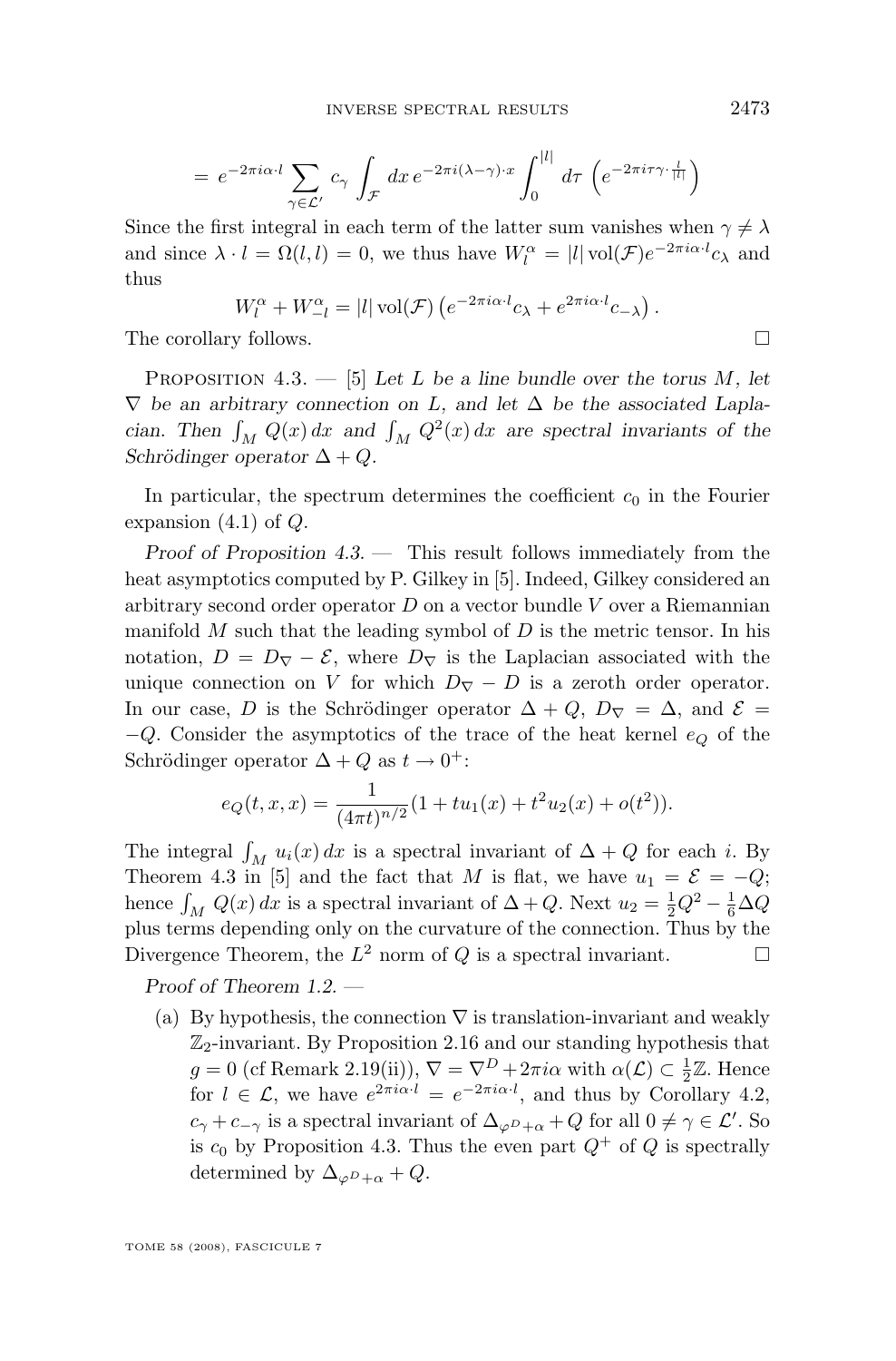<span id="page-30-0"></span>(b) By (a) and Proposition [4.3,](#page-29-0) the spectrum of  $\Delta_{\varphi P + \alpha} + Q$  determines the  $L^2$  norms of both  $Q$  and of the even part of  $Q$ , and hence it determines whether  $Q$  is even. Thus (b) follows from (a).

*Remark 4.4. —* Theorem [1.2](#page-5-0) together with Proposition [4.3](#page-29-0) show that, under the hypotheses of Theorem [1.2,](#page-5-0) the  $L^2$  norm of the odd part  $Q^-$  =  $\frac{1}{2}(Q - \check{Q})$  of  $Q$  is a spectral invariant of the Schrödinger operator  $\Delta + Q$ .

*Proof of Theorem [1.3.](#page-5-0)* — When one drops the assumption that  $\mathcal{L}$  has nondegenerate length spectrum, then the spectral invariant  $W_l^\alpha+W_{-l}^\alpha$  in Proposition [4.1](#page-28-0) is replaced by

$$
\sum_{|l|=d} W_l^{\alpha}
$$

for each length d appearing in  $|\mathcal{L}|$ . Thus from the computation in Corollary [4.2,](#page-28-0) we obtain the following invariant of  $Spec_{\alpha}(Q;L)$  for each such d:

(4.2) 
$$
V_d^{\alpha} := \sum_{l \in \mathcal{L}, |l| = d} e^{-2\pi i \alpha \cdot l} c_{S(l)}.
$$

Since the mapping  $S : \mathcal{L} \to \mathcal{L}'$  is invertible, we need only show that for each d, we can recover the individual Fourier coefficients  $c_{S(l)}$  from the expressions  $V_d^{\alpha}$  by varying the choices of  $\alpha$ .

Given d, let  $\pm l_1, \ldots, \pm l_k$  be all the lattice vectors of norm d. We need to choose  $\alpha_1, \ldots, \alpha_{2k}$  so that the matrix

$$
\begin{pmatrix} e^{-2\pi i \alpha_1 \cdot l_1} & e^{2\pi i \alpha_1 \cdot l_1} & \cdots & e^{-2\pi i \alpha_1 \cdot l_k} & e^{2\pi i \alpha_1 \cdot l_k} \\ \vdots & \vdots & & \vdots & \vdots \\ e^{-2\pi i \alpha_{2k} \cdot l_1} & e^{2\pi i \alpha_{2k} \cdot l_1} & \cdots & e^{-2\pi i \alpha_{2k} \cdot l_k} & e^{2\pi i \alpha_{2k} \cdot l_k} \end{pmatrix}
$$

is nonsingular. Choose  $\alpha_1 = 0$  and choose  $\alpha_2$  subject only to the genericity condition that the entries in the second row of the matrix are all distinct. Then by choosing  $\alpha_j = (j-1)\alpha_2$  for  $j = 2, \ldots, 2k$ , the determinant of the matrix above is a nonzero Vandermonde determinant. The theorem follows.

*Remark 4.5.* — In the special case that the length spectrum is nondegenerate, then one needs only two Bloch spectra,  $Spec_{\alpha}(Q;L)$  and  $Spec_{\beta}(Q;L)$  to determine Q, where  $\alpha$  and  $\beta$  are chosen subject only to the condition that  $(\alpha - \beta) \cdot l$  is irrational for all  $l \in \mathcal{L}$ . Indeed, in that case the matrix

$$
\begin{bmatrix} e^{-2\pi i \alpha \cdot l} & e^{2\pi i \alpha \cdot l} \\ e^{-2\pi i \beta \cdot l} & e^{2\pi i \beta \cdot l} \end{bmatrix}
$$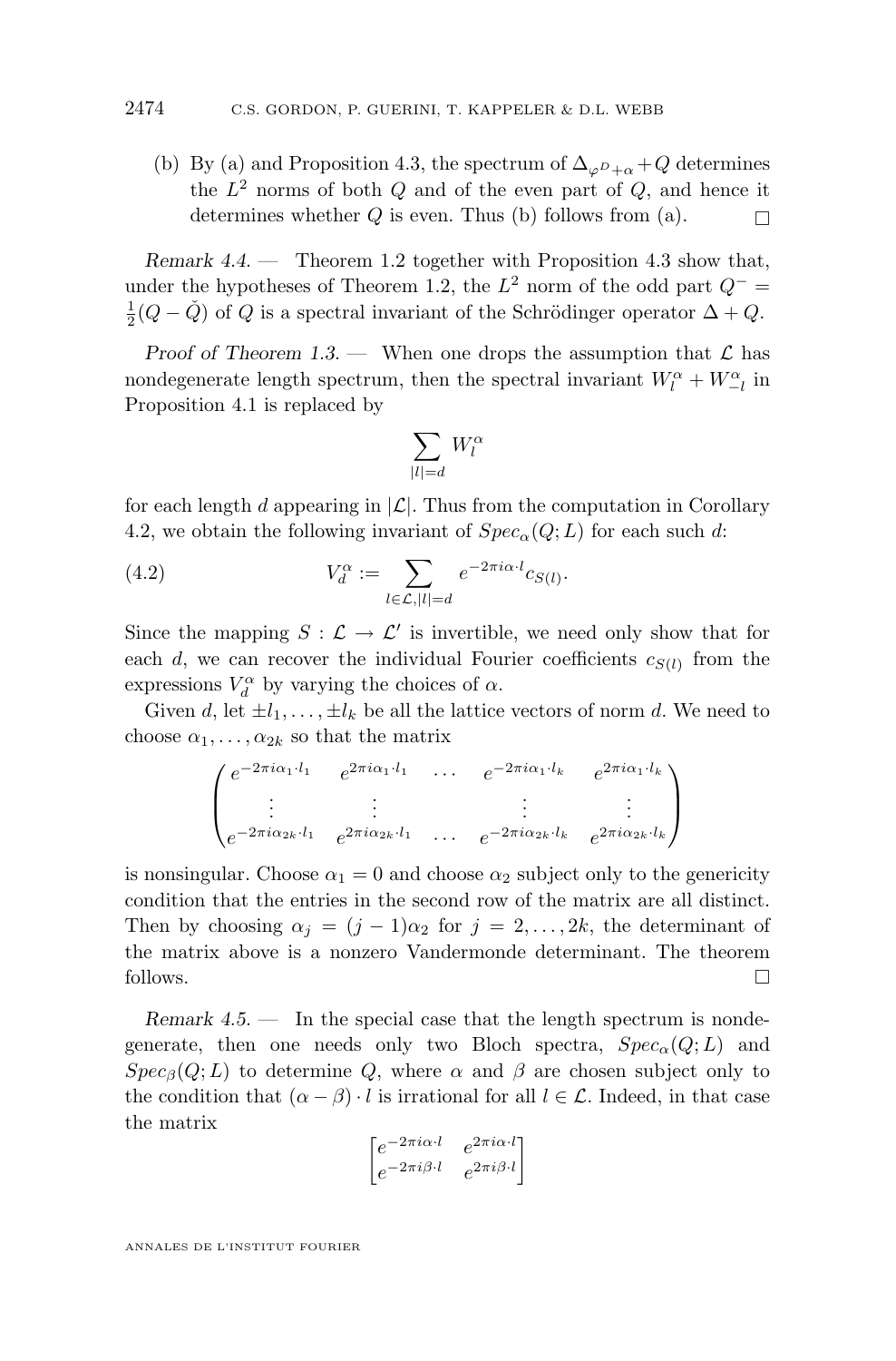<span id="page-31-0"></span>is invertible for every l, so the spectral invariants  $W_l^{\alpha} + W_{-l}^{\alpha}$  and  $W_l^{\beta} + W_{-l}^{\beta}$ determine  $S(\pm l)$  for each l.

This result fits nicely with results of the third author [\[11\]](#page-56-0) concerning a discrete version of the Schrödinger equation on a 2-dimensional torus. There it was shown that, generically, the periodic spectrum does not determine the Bloch spectrum of Q but, again generically, two spectra  $Spec_{\alpha}(Q)$  and  $Spec_{\beta}(Q)$  do.

*Remark 4.6. —* Theorem [1.3](#page-5-0) contrasts with spectral results for the Schrödinger operator on trivial line bundles over tori. (See Remark [2.23](#page-16-0) for notation.) In the case of a trivial bundle, we have the following: (i) Given any smooth real potential  $Q$ , then  $Q$  and  $\tilde{Q}$  necessarily have the same classical Bloch spectrum. (Indeed, given a smooth function  $f : \mathbb{R}^n \to \mathbb{C}$ satisfying  $(\Delta + Q)f = \mu f$  and the Bloch condition  $f(x+l) = e^{-2\pi i \alpha \cdot l} f(x)$ for all  $l \in \mathcal{L}$ , let  $g := \overline{\widetilde{f}}$  be the complex conjugate of  $\widetilde{f}$ . Then g satisfies  $(\Delta + \check{Q})g = \mu g$  and  $g(x+l) = e^{-2\pi i \alpha \cdot l} g(x)$  for all  $l \in \mathcal{L}$ .) Moreover, (ii) Eskin, Ralston and Trubowitz  $[4]$ , Theorem 6.2, proved that if  $Q$  is a real analytic potential on a torus with nondegenerate length spectrum, then the spectrum of the Schrödinger operator  $\Delta + Q$  acting on periodic functions determines the classical Bloch spectrum of Q. See also G. Eskin [\[3\]](#page-56-0) and Gordon Kappeler [\[6\]](#page-56-0) for related results.

Theorem [1.3](#page-5-0) shows that (i) always fails in the setting of line bundles  $L$ with Chern invariant factors  $r_1 = \cdots = r_m = 1$ . Also by Remark [2.19\(](#page-14-0)v), Q and  $Q$  are isospectral with respect to the distinguished connection (and in fact, with respect to any weakly  $\mathbb{Z}_2$ -invariant connection). Thus (ii) also fails. However, we do have that  $Spec_{\alpha}(Q) = Spec_{-\alpha}(Q)$  for all  $\alpha$ ; indeed the map  $g \to \check{g}$  of  $C^{\infty}(\mathbb{R}^n)$  intertwines the Schrödinger operators  $\Delta_{\varphi P+\alpha}+Q$  and  $\Delta_{\varphi P-\alpha}+\check{Q}$ . Thus the result (ii) above of Eskin, Ralston, and Trubowitz suggests the following question: Under the hypotheses of Theorem [1.2,](#page-5-0) let  $P$  and  $Q$  be real analytic potentials on  $M$  such that  $Spec_0(P; L) = Spec_0(Q; L)$ . Must it be the case that for each  $\alpha \in \mathbb{R}^n$ , either  $Spec_{\alpha}(P;L) = Spec_{\alpha}(Q;L)$  or  $Spec_{\alpha}(P;L) = Spec_{-\alpha}(Q;L)$ ? If the answer is yes, then Theorem [1.3](#page-5-0) would imply for real analytic potentials Q on even-dimensional tori with nondegenerate length spectrum that  $Iso(Q; L; \nabla^D) = \{Q, \check{Q}\}\$  without any assumptions on the parity of Q.

It seems likely that  $Iso(Q; L, \nabla^D) = \{Q, \check{Q}\}\$ for generic smooth potentials Q. This remains an open problem.

Finally, we give an extension of Theorem [1.2](#page-5-0) in the case of a 2-dimensional torus: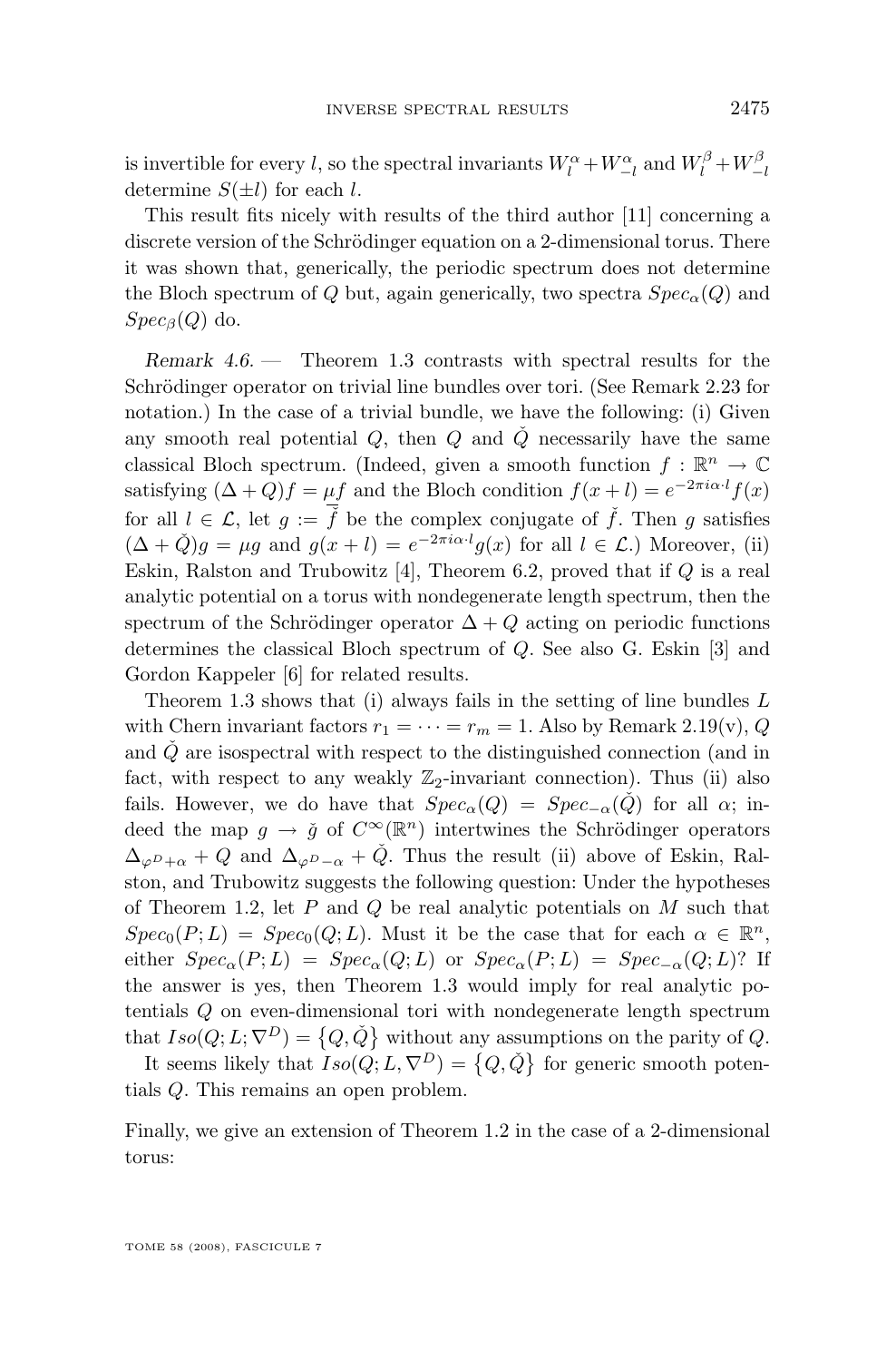<span id="page-32-0"></span>*Notation 4.7.* — Denote by S the set of maximal elements in the dual lattice  $\mathcal{L}'$  of  $\mathcal{L}$ , i.e. the set of elements  $\lambda$  in  $\mathcal{L}'$  such that  $\{\lambda \cdot l \mid l \in \mathcal{L}\} = \mathbb{Z}$ . Let  $S_+ \subset S$  be a subset with the property that for any  $\lambda \in S$ ,  $\lambda$  or  $-\lambda$  is an element of  $S_+$  but not both. Then the Fourier decomposition of  $Q$ 

(4.3) 
$$
Q(x) = c_0 + \sum_{\gamma \in \mathcal{L}', \gamma \neq 0} c_{\gamma} e^{2i\pi \gamma \cdot x}
$$

can be written as (see [\[4\]](#page-56-0))

(4.4) 
$$
Q(x) = c_0 + \sum_{\lambda \in S_+} Q_{\lambda}(\lambda \cdot x)
$$

where  $Q_{\lambda}$  is the one dimensional potential

(4.5) 
$$
Q_{\lambda}(s) := \sum_{k \in \mathbb{Z} \setminus \{0\}} c_{k\lambda} e^{2\pi iks}.
$$

Note that if  $Q^{\pm}$  are the even and odd parts of the potential Q, then  $(Q^{\pm})_{\lambda} = (Q_{\lambda})^{\pm}$  for all  $\lambda \in \mathcal{L}'$ .

LEMMA 4.8. — Assume that the torus M is two-dimensional. Let  $\lambda \in$  $S_+$  and let  $l = S^{-1}(\lambda)$ , so that  $\Omega(l, x) = \lambda \cdot x$  for all x. Let Q be any smooth potential of mean zero (i.e., the Fourier coefficient  $c_0$  of  $Q$  vanishes). Then *for*  $0 \neq k \in \mathbb{Z}$ *, we have* 

$$
\int_0^{|kl|} d\tau Q\left(x - \tau \frac{l}{|l|}\right) = |kl| Q_\lambda(\lambda \cdot x).
$$

*Proof of Lemma 4.8.* — We have  $\lambda \cdot l = \Omega(l, l) = 0$  since  $\Omega$  is skewsymmetric. Since M is two-dimensional, it follows that for  $0 \neq \gamma \in \mathcal{L}'$ , we have  $\gamma \cdot l = 0$  only when  $\gamma$  is a multiple of  $\lambda$ . Thus, with  $c_{\gamma}, \gamma \in \mathcal{L}'$ , denoting the Fourier coefficients of  $Q$ , we have

$$
\int_0^{|kl|} d\tau Q\left(x - \tau \frac{l}{|l|}\right) = \sum_{\gamma \in \mathcal{L}'} e^{2\pi i \gamma \cdot x} c_{\gamma} \int_0^{|kl|} d\tau e^{-2\pi i \tau \gamma \cdot \frac{l}{|l|}}
$$

$$
= \sum_{0 \neq j \in \mathbb{Z}} |kl| e^{2\pi i j \lambda \cdot x} c_{j\lambda} = |kl| Q_{\lambda}(\lambda \cdot x).
$$

THEOREM 4.9. — Assume that M is a 2-dimensional torus with nonde*generate length spectrum and*  $L \rightarrow M$  *is a line bundle with Chern invariant* factor  $r_1 = 1$ . Then the squares of the odd parts of the 1-dimensional po*tentials*  $Q_{\lambda}$  *defined in Notation* [4.7](#page-31-0) *are spectral invariants of*  $\Delta^{D} + Q$ *; i.e., for any*  $P \in Iso(Q; L, \nabla^D)$  *and any*  $\lambda \in S_+, (P_\lambda^-)^2 = (Q_\lambda^-)^2$ *.*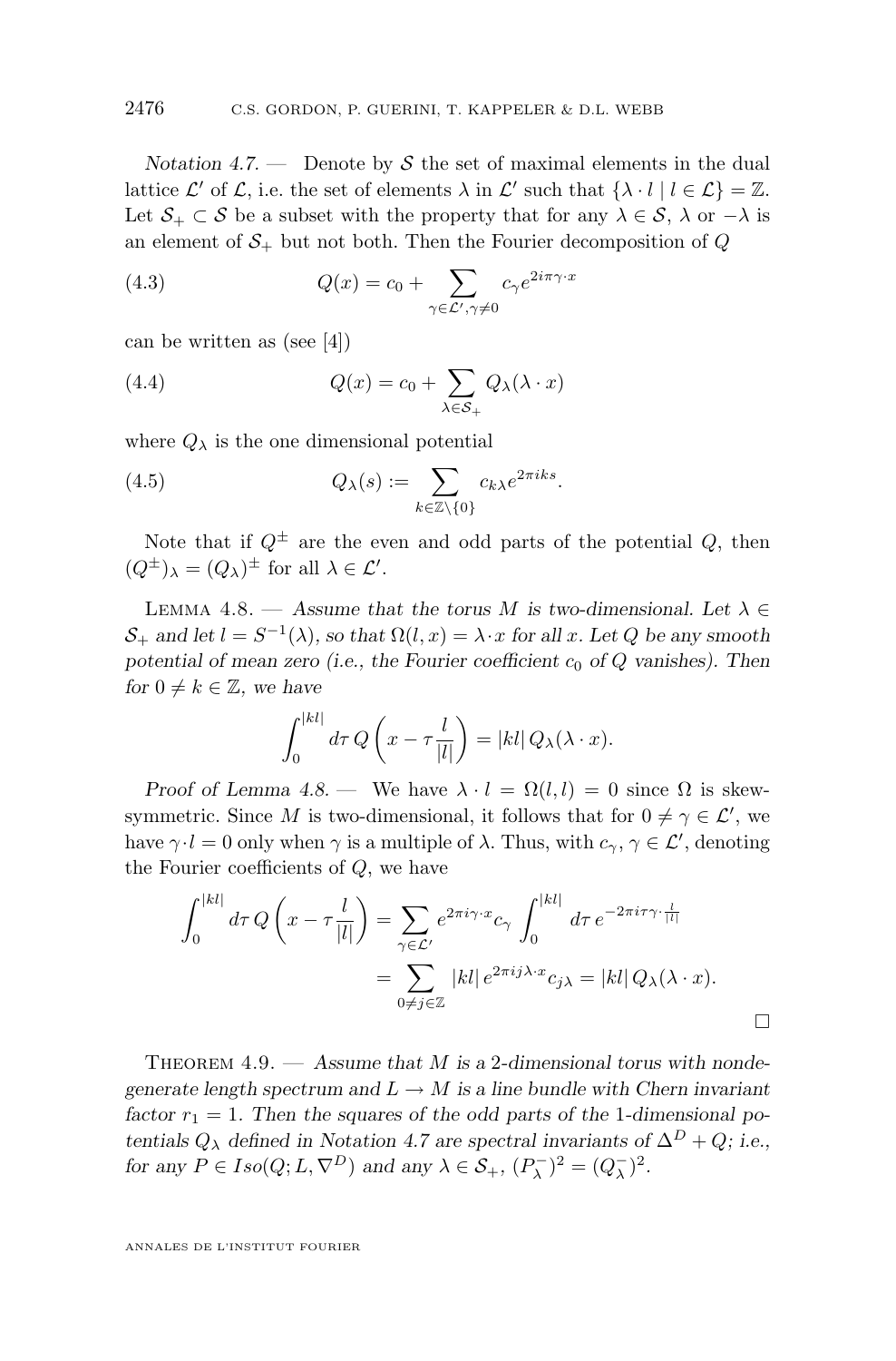<span id="page-33-0"></span>*Proof.* — Fix  $\lambda \in \mathcal{S}_+$  and let  $l = S^{-1}(\lambda)$ . By Theorem [C.5](#page-46-0) in Appendix [C,](#page-42-0) for every  $j \in \mathbb{Z} \setminus \{0\}$ , the expression  $C_{2,il}$ , given as in Theorem [C.9,](#page-48-0) is a spectral invariant. (Here we are letting the element  $jl \in \mathcal{L}$  play the role of  $l$  in Theorems [C.5](#page-46-0) and [C.9.](#page-48-0)) By Lemma [C.7](#page-47-0) and the assumption that the connection is the distinguished one, the function  $a_0$  appearing in the expression in Theorem [C.9](#page-48-0) is given by  $a_0(|jl|, x+jl, -\frac{l}{|l|}) = \epsilon_{jl}e^{2\pi i e_x(jl)},$ where  $\epsilon_{jl} = e^{-\pi i e_{jl}(jl)} = \pm 1$ . Since  $\Omega(x, y) = e_x(y) - e_y(x)$ , we have for any  $l \in \mathcal{L} \setminus \{0\}$  that  $C_{2,il}$  is a constant multiple of

(4.6) 
$$
\int_{\mathcal{F}} dx e^{2\pi i \Omega(x,jl)} \left( \int_0^{|jl|} d\tau Q^- \left( x - \tau \frac{l}{|l|} \right) \right)^2.
$$

Since  $l = S^{-1}(\lambda)$ , we have  $\Omega(x, jl) = -j\lambda \cdot x$ . Thus by Equation (4.6), Lemma [4.8](#page-32-0) and the fact that odd potentials always have mean zero, the following expression is a spectral invariant for each  $i$ :

(4.7) 
$$
|jl|^2 \int_{\mathcal{F}} dx \, e^{-2\pi i j\lambda \cdot x} (Q_\lambda^-(\lambda \cdot x))^2
$$

Writing  $(Q_\lambda^-(\lambda \cdot x))^2 = \sum_{j \in \mathbb{Z}} b_{j\lambda} e^{2\pi i j\lambda \cdot x}$ , the spectral invariance of the expression (4.7) implies that the  $b_{i\lambda}$ , for  $0 \neq j \in \mathbb{Z}$ , are spectral invariants. Thus the function  $h(x) := (Q^-_{\lambda}(\lambda \cdot x))^2 - b_{0,\lambda}$  is spectrally determined. Note that  $h(0) = b_{0,\lambda}$  since  $Q_{\lambda}^-$  is an odd function. Thus  $b_{0,\lambda}$  is also a spectral invariant and hence so is the function  $(Q_\lambda^-(\lambda \cdot x))^2$ . This completes the proof of Theorem [4.9.](#page-32-0)

Corollary 4.10. — *Assume that* M *is a* 2*-dimensional torus with nondegenerate length spectrum and*  $L \rightarrow M$  *is a line bundle with Chern invari*ant factor  $r_1 = 1$ . If  $\{Q_t\}_{t \in [0,\epsilon]}$  is any continuous family of smooth mutually *isospectral potentials on* M *with respect to the distinguished connection,* then  $Q_t = Q_0$  for all t; i.e., within the space of smooth potentials, there *are no nontrivial continuous isospectral deformations.*

*Proof.* — By Theorem [1.2,](#page-5-0) we have  $Q_t^+ = Q_0^+$  for all t, and by Theorem [4.9,](#page-32-0) for each  $\lambda \in \mathcal{S}_+$  and  $x \in M$ , we have

(4.8) 
$$
(Q_t)_{\lambda}^{-}(\lambda \cdot x) = \pm (Q_0)_{\lambda}^{-}(\lambda \cdot x)
$$

for all  $t$  (where a priori the sign may depend on  $x$  and  $t$ ). In particular, the functions  $(Q_t)_\lambda^-(\lambda \cdot x)$  and  $(Q_0)_\lambda^-(\lambda \cdot x)$  have the same zeroes for all t. By continuity of the map  $t \to (Q_t)^{-}_{\lambda}(\lambda \cdot x)$  and Equation (4.8), it follows that  $(Q_t)_{\lambda}^-(\lambda \cdot x) = (Q_0)_{\lambda}^-(\lambda \cdot x)$  for all  $t, x, \lambda$  and thus that  $Q_t = Q_0$ .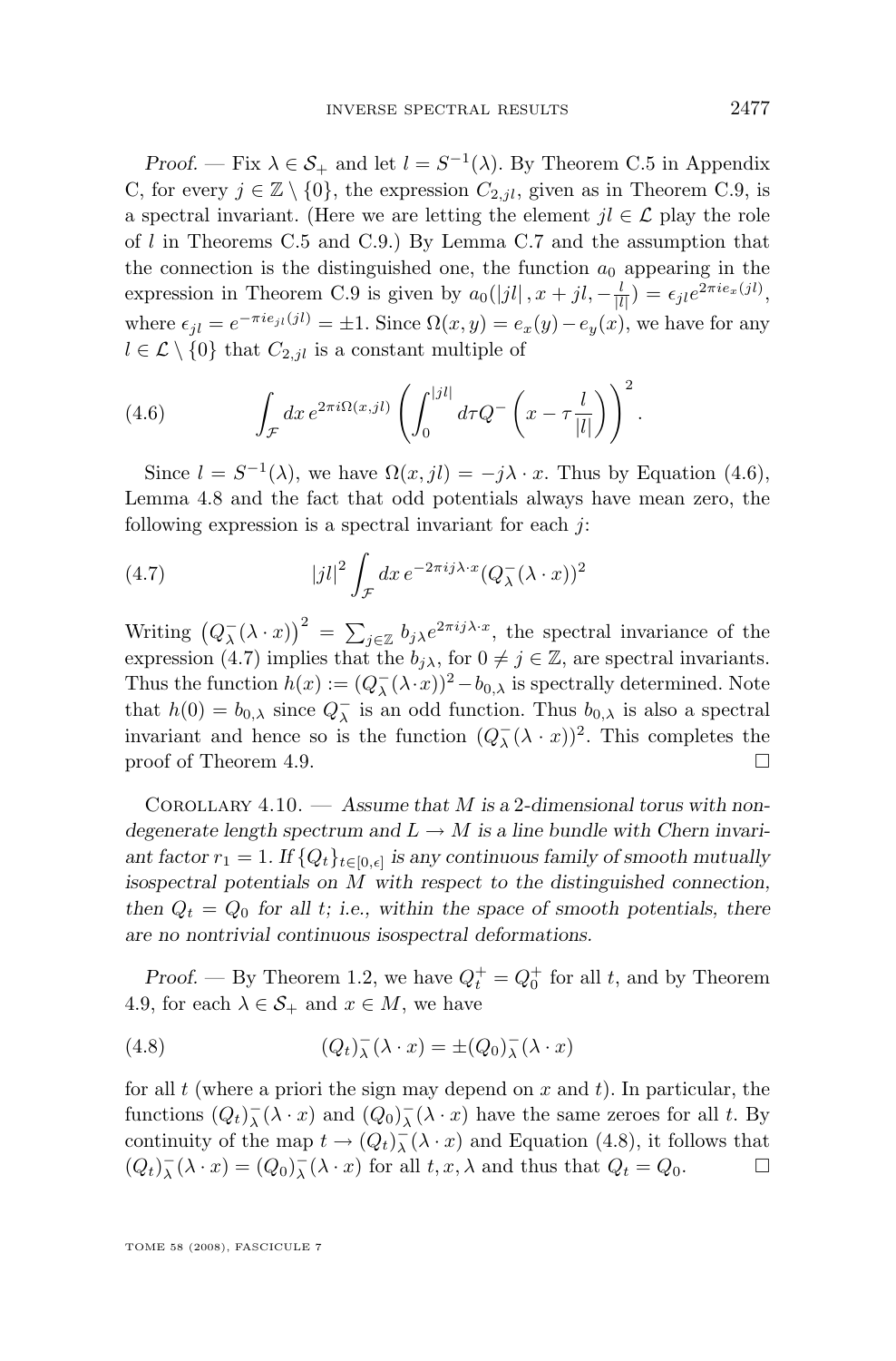<span id="page-34-0"></span>Corollary 4.11. — *Assume that* M *is a* 2*-dimensional torus with nondegenerate length spectrum and*  $L \rightarrow M$  *is a line bundle with Chern invari*ant factor  $r_1 = 1$ . Suppose that the odd part  $Q^-$  of  $Q$  is a 1-dimensional *potential, i.e., there exists*  $\lambda \in S_+$  *such that*  $Q^-(x) = Q^-(\lambda \cdot x)$ *. Let*  $P \in Iso(Q; L, \nabla^D)$ *. Then* (*i*)  $P^-(x) = P^-_\lambda(\lambda \cdot x)$  and  $(P^-)^2 = (Q^-)^2$ . *(ii)* If  $Q^-$  and  $P^-$  are real analytic, then  $P = Q$  or  $P = \check{Q}$ .

*Proof. —* The first statement follows from Theorem [4.9.](#page-32-0) For the second statement, since  $P^-$  and  $Q^-$  are both real analytic and  $(P^-)^2 = (Q^-)^2$ , we have  $P^- = \pm Q^-$ . By Theorem [1.2,](#page-5-0) we also have  $P^+ = Q^+$  and thus either  $P = Q$  or  $P = \check{Q} = Q^+ - Q^-$ .

In contrast, for the rectangular two-dimensional tori considered in Theorem [1.1,](#page-4-0) the examples of L-isospectral, noncongruent potentials include real analytic odd one-dimensional potentials.

#### **Appendices**

Throughout these appendices, we use the notation of Subsection 2B. In particular, L is a fixed Hermitian line bundle over the torus  $M, \nabla$  is a connection on L compatible with the Hermitian structure,  $\varphi$  is the 1-form on  $\mathbb{R}^n$  associated with  $\nabla$  as in Definition [2.7,](#page-10-0) and  $\Delta_{\varphi}$  is the associated Laplacian, given as in Proposition [2.20.](#page-15-0) We are following closely the constructions developed in [\[4\]](#page-56-0), adapting them to the case of non-trivial line bundles.

While we are interested primarily in translation-invariant connections, we make no assumption on the connection in Appendices A-C, except where specified at the end of Appendix C.

#### Appendix A. Wave kernel on  $\mathbb{R}^n$

Consider the wave equation on  $\mathbb{R} \times \mathbb{R}^n$ ,  $n \geq 2$ , with smooth potential  $Q: \mathbb{R}^n \to \mathbb{R}$ 

(A.1) 
$$
(\Box_{\varphi} + Q(x)) u(t, x) = 0 \quad (x \in \mathbb{R}^n, t \in \mathbb{R})
$$

with initial conditions

(A.2) 
$$
u(0, x) = u_0(x); \ \partial_t u(0, x) = 0,
$$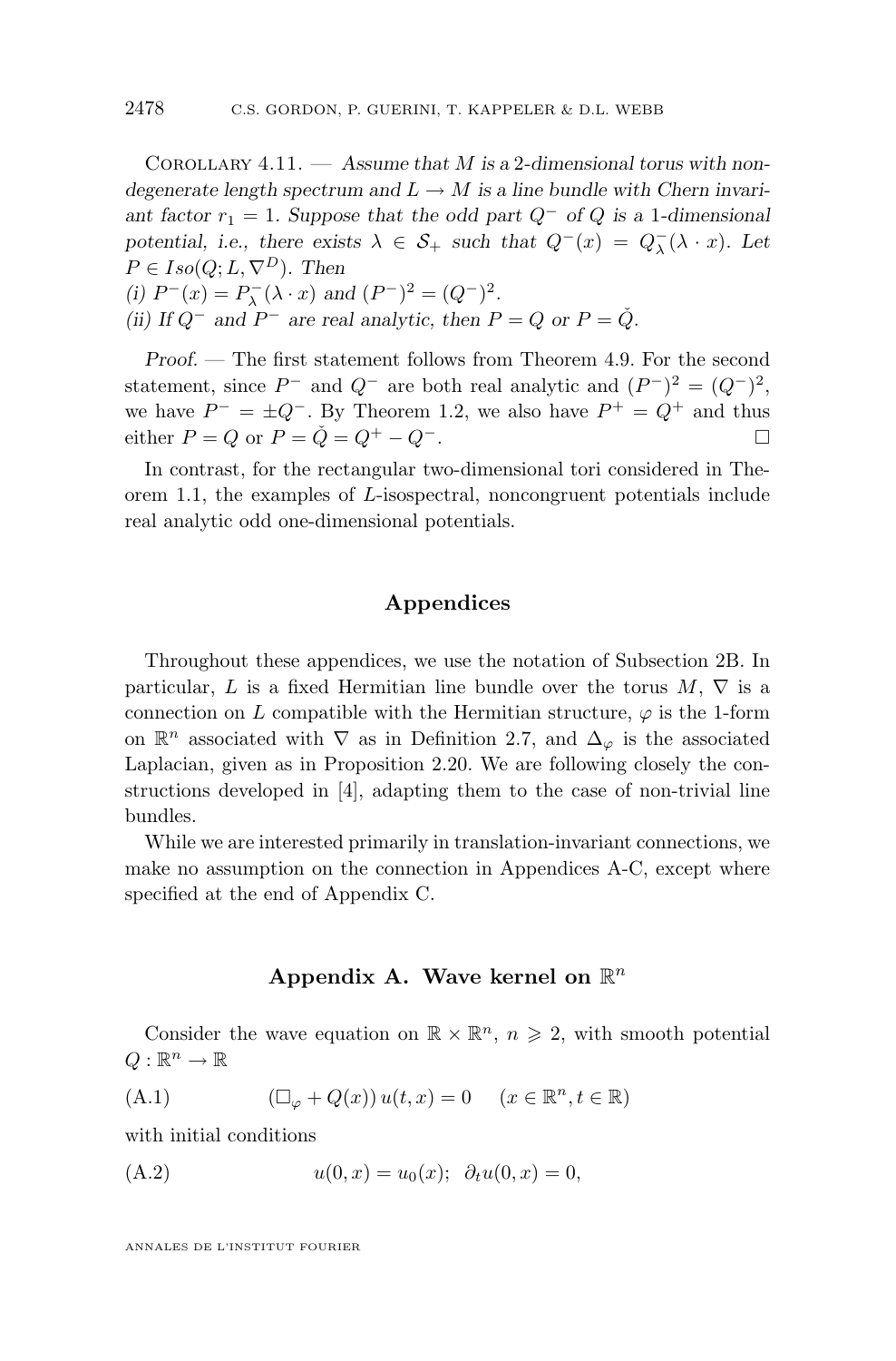<span id="page-35-0"></span>where  $u_0 \in C^\infty(\mathbb{R} \times \mathbb{R}^n, \mathbb{C})$  and

(A.3) 
$$
\Box_{\varphi} = \frac{\partial^2}{\partial t^2} + \Delta_{\varphi}.
$$

Denote by  $K(t, x, y)$  the distributional wave kernel and  $K(t)$  the wave operator corresponding to  $(A.1)$  and  $(A.2)$ ; i.e., for any choice of  $u_0$ , the function

$$
u(t,x) = (K(t)u_0)(x) := \int_{\mathbb{R}^n} K(t,x,y)u_0(y)dy
$$

solves  $(A.1)$  -  $(A.2)$ . The operator  $K(t)$  can be written as the sum of two integral operators  $\frac{1}{2}(K_+(t) + K_-(t))$  where  $K_{\pm}$  has a symbol of the form  $\frac{1}{(2\pi)^n}e^{iS^{\pm}}a^{\pm}$  with  $S^{\pm} = S^{\pm}(t, x, y, \zeta)$  denoting the phase function of  $K_{\pm}$ and  $a^{\pm} = a^{\pm}(t, x, \zeta)$  its amplitude. (Here  $t \in \mathbb{R}$  and  $x, y, \zeta \in \mathbb{R}^n$ .) As  $S^{\pm}(t, x, y, \zeta)$  only depends on the principal symbol of  $\Delta_{\varphi} + Q$ , which is independent of  $\varphi$  and  $Q, S^{\pm}$  are the corresponding phase functions for the free wave equation on  $\mathbb{R}^n$ , i.e.

$$
S^{\pm}(t, x, y, \zeta) = (x - y) \cdot \zeta \pm t |\zeta|.
$$

Thus

$$
(K_{\pm}(t)u_0)(x) = \frac{1}{(2\pi)^n} \int_{\mathbb{R}^n} d\zeta \int_{\mathbb{R}^n} dy \ e^{i(x-y)\cdot\zeta \pm it|\zeta|} a^{\pm}(t,x,\zeta)u_0(y).
$$

The amplitudes  $a^{\pm}$  satisfy the following estimates: for any choice of multiindices  $\alpha = (\alpha_i)_{1 \leq i \leq n}$ ,  $\beta = (\beta_i)_{1 \leq i \leq n}$  and any choice of  $R > 0$  and  $T > 0$ , there exists a constant  $C_{\alpha,\beta} = C_{\alpha,\beta}(R,T)$  such that for any  $\zeta \in \mathbb{R}^n$ ,

$$
\sup_{0\leq t\leq T,\ |x|
$$

where  $|\beta| = \beta_1 + \cdots + \beta_n$ . Moreover they satisfy the initial conditions  $a^{\pm}(0, x, \zeta) = 1.$ 

Following [\[13\]](#page-56-0) (see [\[4\]](#page-56-0) for the case  $\varphi \equiv 0$ ), we approximate  $K_{\pm}(t)$  by

(A.4) 
$$
(K_{\pm}^{N}(t)u_{0})(x) = \frac{1}{(2\pi)^{n}} \int_{\mathbb{R}^{n}} d\zeta \int_{\mathbb{R}^{n}} dy e^{i(x-y)\cdot\zeta \pm it|\zeta|} \times (a_{0}^{\pm} + \dots + a_{N}^{\pm})(t, x, \zeta)\chi(|\zeta|)u_{0}(y)
$$

where  $a_j^{\pm} = a_j^{\pm}(t, x, \zeta)$  is positive-homogeneous of degree  $-j$  in  $\zeta$ , i.e.  $\forall c >$  $0, t > 0, x \in \mathbb{R}^n, \zeta \in \mathbb{R}^n, a_j^{\pm}(t, x, c\zeta) = c^{-j}a_j^{\pm}(t, x, \zeta)$ , and  $a_j^{\pm}$  satisfies the initial conditions

(A.5) 
$$
a_0^{\pm}(0, x, \zeta) = 1 \text{ and } a_j^{\pm}(0, x, \zeta) = 0 \ (1 \leq j \leq N).
$$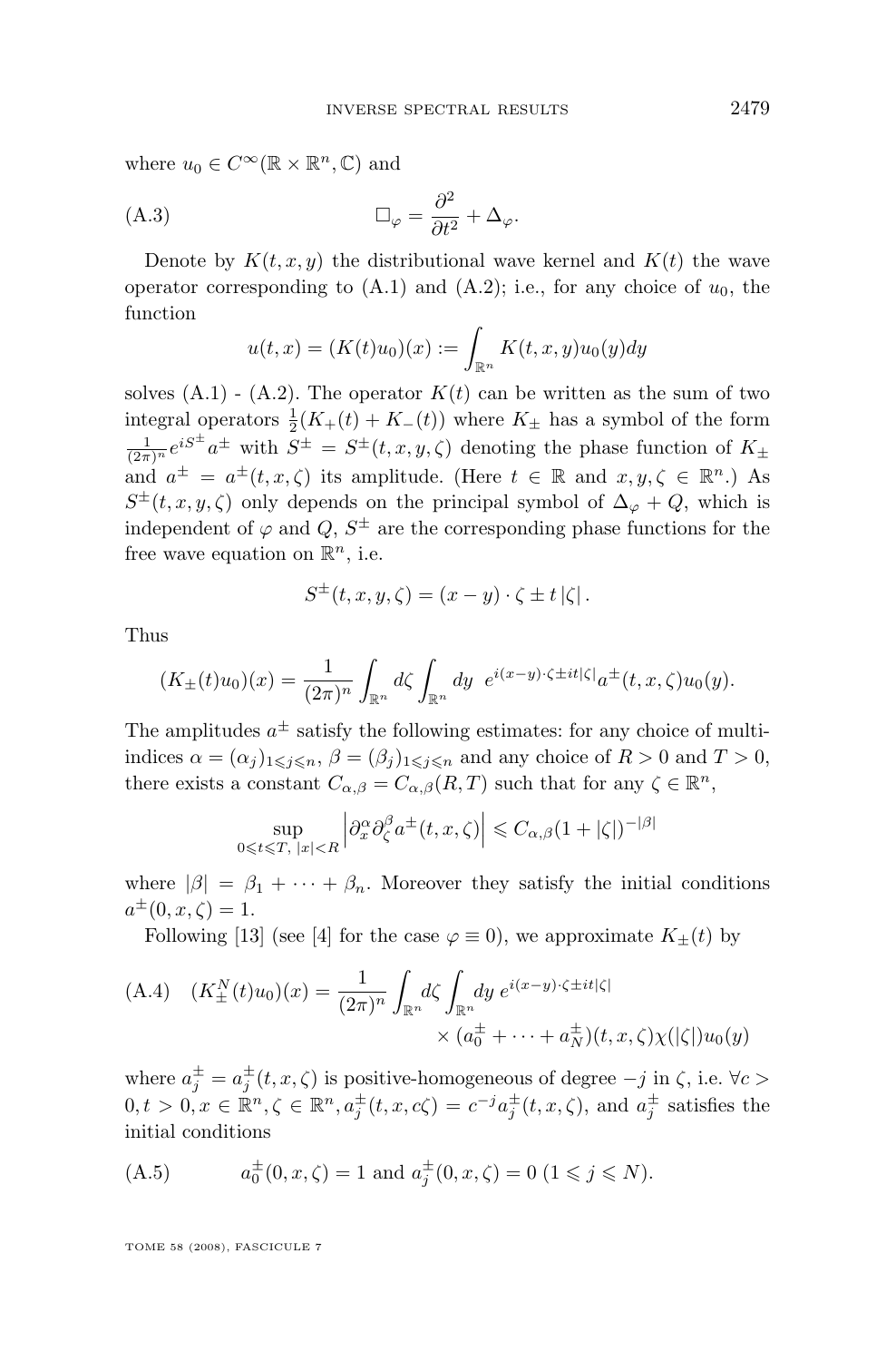Here  $\chi(r)$  is a smooth cut-off function of the form

(A.6) 
$$
\chi(r) = \begin{cases} 0 & \text{for } -\infty < r \leq 1/2 \\ 1 & \text{for } 1 \leq r < \infty. \end{cases}
$$

The functions  $a_j^{\pm}(t, x, \zeta)$  are determined inductively by solving transport equations. For any given  $M \geq 0$  we will choose the integer  $N \geq 0$  so large that the integral operators  $\widetilde{K}_{\pm}(t)$  defined by

(A.7) 
$$
\left(\Box_{\varphi} + Q\right) K_{\pm}^{N}(t) u_{0} = \widetilde{K}_{\pm}(t) u_{0},
$$

have  $C^M$  kernels. Indeed,  $\left(\Box_{\varphi} + Q\right) K^N_{\pm}(t) u_0(x)$  equals

$$
\frac{1}{(2\pi)^n} \int_{\mathbb{R}^n} d\zeta \int_{\mathbb{R}^n} dy \quad (\Box_\varphi + Q(x))
$$

$$
\times \left( e^{i(x-y)\cdot\zeta \pm it|\zeta|} (a_0^{\pm} + \dots + a_N^{\pm})(t, x, \zeta) \right) \chi(|\zeta|) u_0(y)
$$

where  $\Box_{\varphi}$  is computed with respect to the variables t and x. By Proposition [2.20,](#page-15-0) using the notation  $\varphi|_x$  established in Remark [2.8,](#page-10-0)

$$
\Box_{\varphi} \cdot e^{i(x-y)\cdot\zeta \pm it|\zeta|}
$$
  
=  $\left(4\pi\varphi_{|x}(\zeta) + 4\pi^2 |\varphi_{|x}|^2 - 2\pi i \operatorname{div}(\varphi^{\#})(x)\right) e^{i(x-y)\cdot\zeta \pm it|\zeta|}.$ 

Further, one has the product formula

(A.8) 
$$
\Box_{\varphi}(AB) = (\Box_{\varphi}A)B + A(\Box_{\varphi}B) - 4\pi^2 |\varphi|^2 AB + 2\frac{\partial A}{\partial t} \frac{\partial B}{\partial t}
$$

$$
- 2 \operatorname{grad} A \cdot \operatorname{grad} B + 2\pi i AB \operatorname{div}(\varphi^{\#})
$$

Hence

$$
\begin{split} & (\Box_{\varphi} + Q(x)) \left( e^{i(x-y)\cdot\zeta \pm it|\zeta|} (a_0^{\pm} + \dots + a_N^{\pm})(t, x, \zeta) \right) \\ & = e^{i(x-y)\cdot\zeta \pm it|\zeta|} \left( 4\pi \varphi |_{x}(\zeta) \pm 2i|\zeta| \frac{\partial}{\partial t} - 2i\zeta \cdot \text{grad} + (\Box_{\varphi} + Q(x)) \right) \\ & \qquad \qquad \cdot (a_0^{\pm} + \dots + a_N^{\pm})(t, x, \zeta) \\ & = e^{i(x-y)\cdot\zeta \pm it|\zeta|} \left[ \left( 4\pi \varphi |_{x}(\zeta) a_0^{\pm}(t, x, \zeta) \pm 2i|\zeta| \frac{\partial a_0^{\pm}}{\partial t}(t, x, \zeta) - 2i\zeta \cdot \text{grad} a_0^{\pm}(t, x, \zeta) \right) \\ & \qquad \qquad + \sum_{j=1}^N \left( 4\pi \varphi |_{x}(\zeta) a_j^{\pm}(t, x, \zeta) \pm 2i|\zeta| \frac{\partial a_j^{\pm}}{\partial t}(t, x, \zeta) - 2i\zeta \cdot \text{grad} a_j^{\pm}(t, x, \zeta) \right) \\ & \qquad \qquad + (\Box_{\varphi} + Q(x)) a_{j-1}^{\pm}(t, x, \zeta) \right) + (\Box_{\varphi} + Q(x)) a_N^{\pm}(t, x, \zeta) \right] \end{split}
$$

<span id="page-36-0"></span>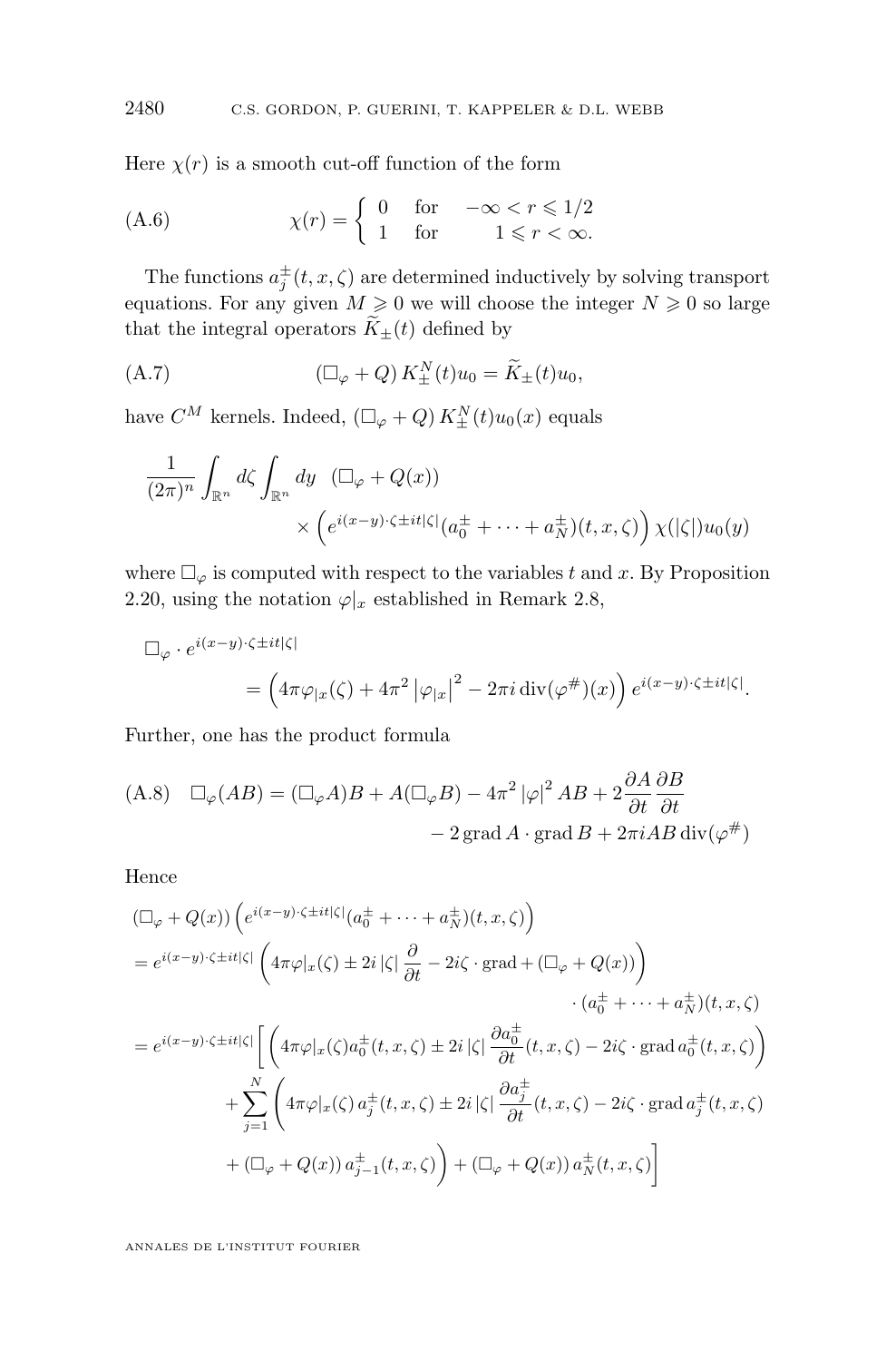<span id="page-37-0"></span>where grad  $a_j^{\pm}(t, x, \zeta)$  refers to the gradient with respect to x. Thus we are led to the transport equations

(A.9)  
\n
$$
\begin{cases}\n4\pi\varphi|_x(\zeta)a_0^{\pm}(t, x, \zeta) \pm 2i|\zeta| \frac{\partial a_0^{\pm}}{\partial t}(t, x, \zeta) - 2i\zeta \cdot \text{grad } a_0^{\pm}(t, x, \zeta) = 0 \\
a_0^{\pm}(0, x, \zeta) = 1\n\end{cases}
$$
\nand for  $1 \leq j \leq N$ ,  
\n(A.10)  
\n
$$
\begin{cases}\n4\pi\varphi|_x(\zeta)a_j^{\pm}(t, x, \zeta) \pm 2i|\zeta| \frac{\partial a_j^{\pm}}{\partial t}(t, x, \zeta) - 2i\zeta \cdot \text{grad } a_j^{\pm}(t, x, \zeta) \\
= -(\square_{\varphi} + Q(x)) a_{j-1}^{\pm}(t, x, \zeta) \\
a_j^{\pm}(0, x, \zeta) = 0\n\end{cases}
$$

Note that the solution  $a_0^+(t, x, \zeta)$  of  $(A.9)$  with  $+$  has the property that  $a_0^+(-t, x, \zeta)$  satisfies (A.9) with −. By uniqueness, it then follows that  $a_0^-(t, x, \zeta) = a_0^+(-t, x, \zeta)$ . As a consequence,  $\Box_{\varphi} a_0^+(-t, x, \zeta) = \Box_{\varphi} a_0^-(t, x, \zeta)$ and hence by the same argument, Equation (A.10) implies that  $a_1^-(t, x, \zeta) =$  $a_1^+(-t, x, \zeta)$  and, by induction, that  $a_j^-(t, x, \zeta) = a_j^+(-t, x, \zeta)$  for any  $j \geqslant 0$ . Hence, for any  $j \geqslant 0$ ,

(A.11) 
$$
\left.\frac{\partial}{\partial t}\right|_{t=0} \left(a_j^+(t,x,\zeta) + a_j^-(t,x,\zeta)\right) = 0
$$

Equation [\(A.7\)](#page-36-0) is then satisfied with the kernel of the integral operator  $\tilde{K}_{+}(t)$  given by (A.12)

$$
\widetilde{K}_{\pm}(t,x,y) := \frac{1}{(2\pi)^n} \int_{\mathbb{R}^n} d\zeta \; e^{i(x-y)\cdot\zeta \pm it|\zeta|} \left( \left( \Box_{\varphi} + Q(x) \right) a_N^{\pm}(t,x,\zeta) \right) \chi(|\zeta|).
$$

As  $a_N^{\pm}$  is positive-homogeneous of degree  $-N$  in  $\zeta$ , so is  $(\Box_{\varphi} + Q) a_N^{\pm}$ . Hence, for each of  $\widetilde{K}_{\pm}$ , it follows that the integral in (A.12) is convergent for  $N \geq n+1$  and, given any M, there exists  $N \geq n+1$  so that it is a  $C^M$ function of  $x$  and  $y$ , as required.

We are now able to check the accuracy of the approximation of  $K$  by  $K^N := \frac{1}{2}(K^N_+ + K^N_-).$  Since

$$
\begin{split}\n\frac{d}{dt}\bigg|_{t=0} \left[K^N(t)u_0\right](x) \\
&= \frac{1}{2} \frac{1}{(2\pi)^n} \int_{\mathbb{R}^n} d\zeta \int_{\mathbb{R}^n} dy e^{i(x-y)\cdot\zeta} \sum_{j=0}^N \left(\frac{\partial}{\partial t} a_j^+ + \frac{\partial}{\partial t} a_j^-\right)(0, x, \zeta)\chi(|\zeta|)u_0(y),\n\end{split}
$$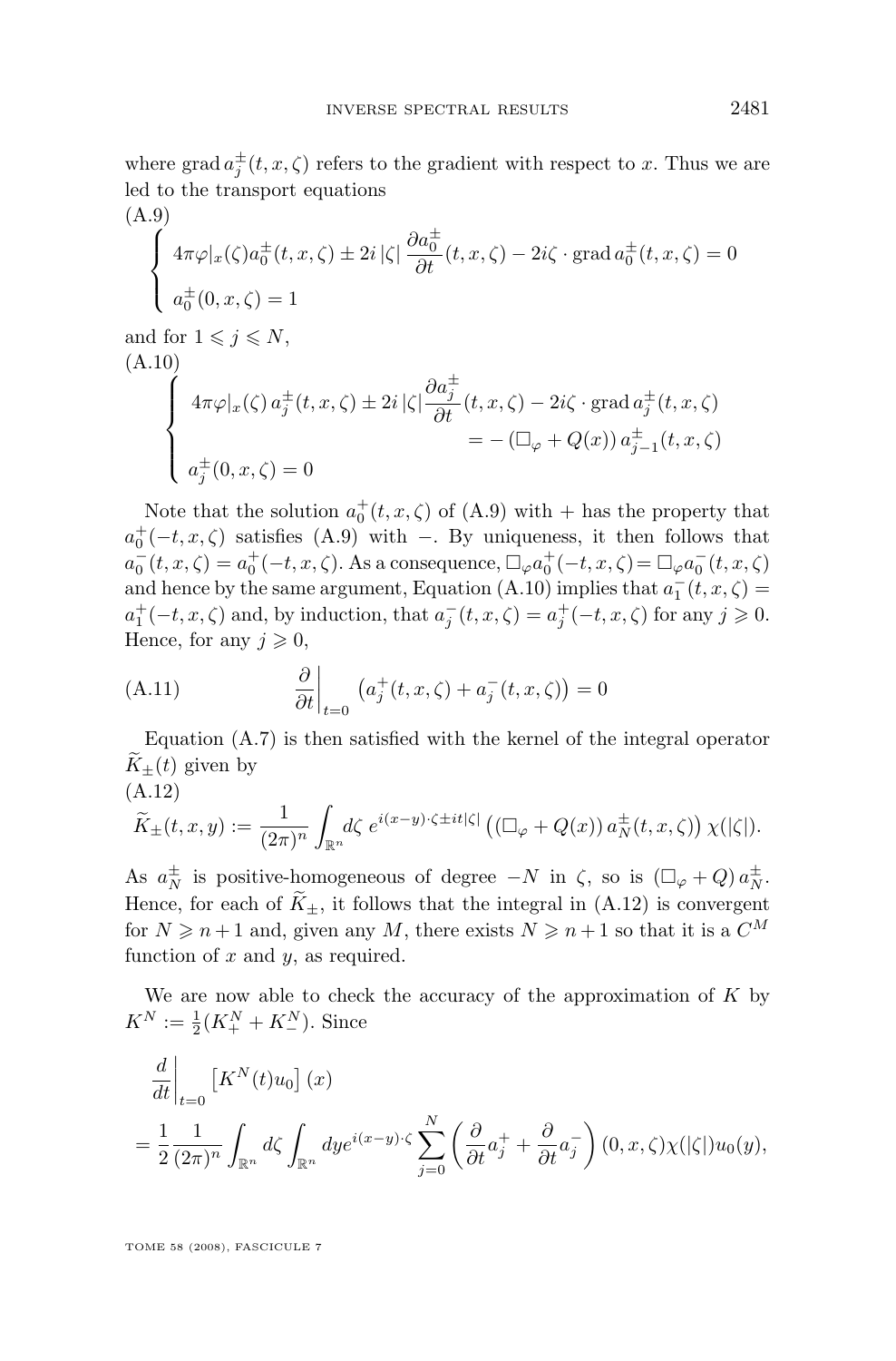Equation [\(A.11\)](#page-37-0) implies that

$$
\frac{\partial}{\partial t}\bigg|_{t=0} K^N(t)u_0 = 0.
$$

Moreover, by [\(A.5\)](#page-35-0)

$$
K^N(0)u_0(x) = \frac{1}{(2\pi)^n} \int_{\mathbb{R}^n} d\zeta \int_{\mathbb{R}^n} dy e^{i(x-y)\cdot \zeta} \chi(|\zeta|)u_0(y).
$$

Hence, with  $\widehat{u_0}$  denoting the Fourier transform of  $u_0$ ,

$$
K^{N}(0)u_{0}(x)
$$
  
=  $\frac{1}{(2\pi)^{n}} \int_{\mathbb{R}^{n}} d\zeta e^{ix\cdot\zeta} \widehat{u_{0}}(\zeta) + \frac{1}{(2\pi)^{n}} \int_{\mathbb{R}^{n}} d\zeta \int_{\mathbb{R}^{n}} dy e^{i(x-y)\cdot\zeta} (\chi(|\zeta|) - 1)u_{0}(y)$   
=  $u_{0}(x) + \frac{1}{(2\pi)^{n}} \int_{\mathbb{R}^{n}} d\zeta \int_{\mathbb{R}^{n}} dy e^{i(x-y)\cdot\zeta} (\chi(|\zeta|) - 1)u_{0}(y),$ 

by the inverse Fourier transform theorem in  $L^2(\mathbb{R}^n)$ . Thus

(A.14) 
$$
K^{N}(0)u_{0} = u_{0} + K_{0}^{N}u_{0}
$$

where  $K_0^N$  is an integral operator with a smooth kernel.

Denoting by  $\underline{K}^N$  the difference  $K^N - K$ , we are led to the following Cauchy problem

(A.15)  

$$
\begin{cases}\n(\Box_{\varphi} + Q) \underline{K}^{N}(t)u_{0} = \widetilde{K}(t)u_{0} \\
\underline{K}^{N}(0)u_{0} = K_{0}^{N}u_{0} \\
\frac{\partial}{\partial t}\Big|_{t=0} \underline{K}^{N}(t)u_{0} = 0,\n\end{cases}
$$

where  $\widetilde{K}(t) = \frac{1}{2}(\widetilde{K}_+ + \widetilde{K}_-)$  has a  $C^M$  kernel for a given M, provided N is sufficiently large, and where  $K_0^N$  has a smooth kernel. By regularity theory for solutions of  $(A.15), K^N(t)$  is an integral operator with a  $C^{M'}$  kernel, for any given  $M'$ , provided  $N$  is large enough. This will be useful in Appendix [C](#page-42-0) (see the proof of Proposition [C.2\)](#page-44-0).

We now solve [\(A.9\)](#page-37-0) and [\(A.10\)](#page-37-0). As we will only need the  $a_j^{\dagger}$ 's we compute only these coefficients. Let

$$
(A.16) \t\t a_j = a_j^+|_{\mathbb{R}^+\times\mathbb{R}^n\times S^{n-1}}.
$$

Since  $a_j^+(t, x, \zeta)$  is positive-homogeneous in  $\zeta$ , it suffices to solve for the functions  $a_j$ . Dividing [\(A.9\)](#page-37-0) by 2i and restricting to  $\mathbb{R}^+ \times \mathbb{R}^n \times S^{n-1}$ , one

<span id="page-38-0"></span>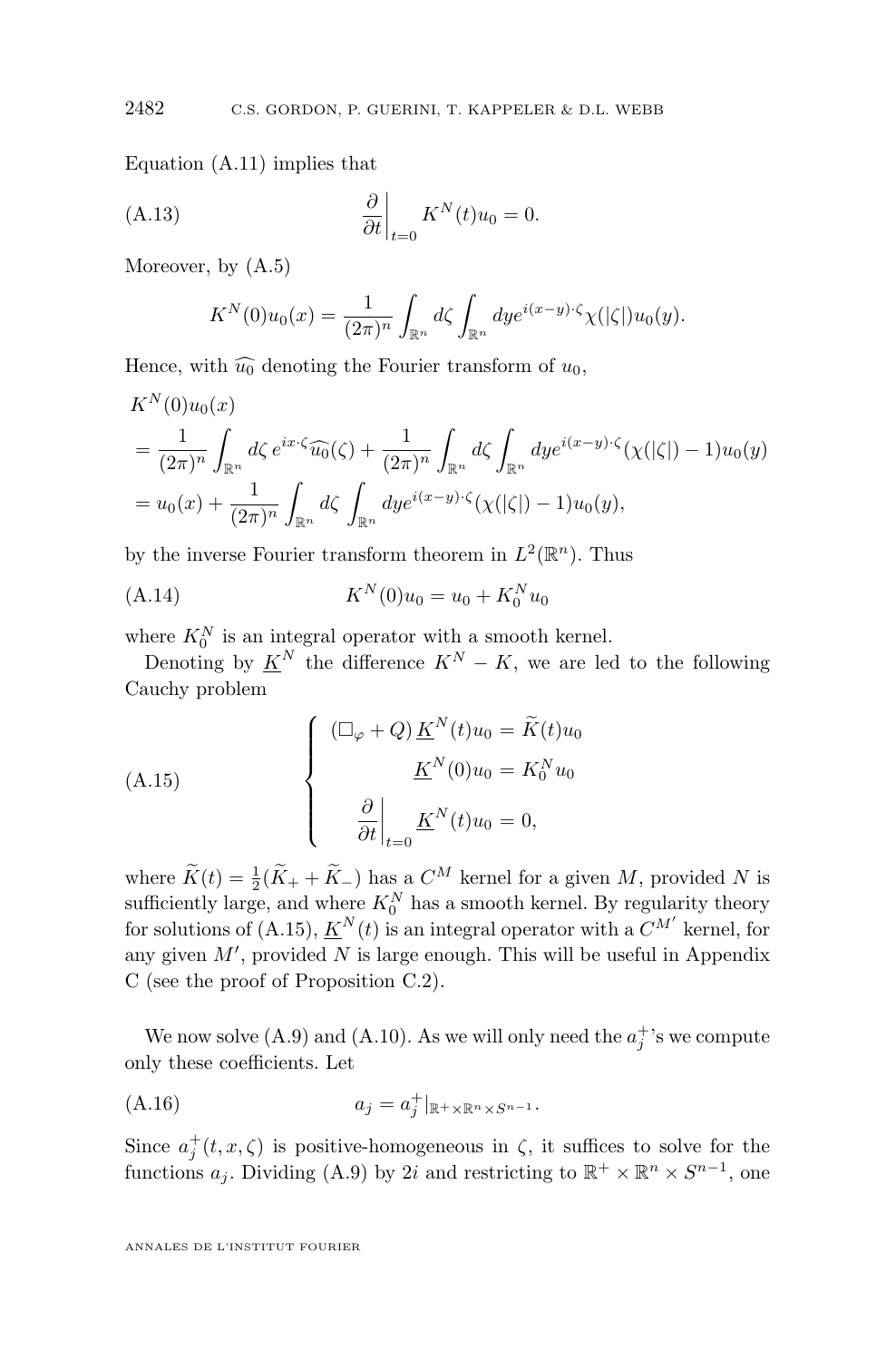<span id="page-39-0"></span>gets

(A.17) 
$$
\begin{cases} \frac{\partial a_0}{\partial t}(t, x, \omega) - \omega \cdot \text{grad } a_0(t, x, \omega) - 2\pi i \varphi|_x(\omega) a_0(t, x, \omega) = 0\\ a_0(0, x, \omega) = 1 \end{cases}
$$

Lemma A.1. — *Equation (A.17) has the following solution*

(A.18) 
$$
a_0(t,x,\omega) = \exp\left(2\pi i \int_0^t \varphi|_{(x+\tau\omega)}(\omega) d\tau\right).
$$

The function  $a_0$  is smooth in all its arguments.

*Proof.* — First note that if  $h \in C^{\infty}(\mathbb{R}^n)$ , then for fixed  $\omega$ , the function  $g(t,x) = \exp\left(2\pi i \int_0^t h(x+\tau\omega)d\tau\right)$  satisfies (with grad denoting the gradient with respect to  $x$ ):

$$
\omega \cdot \operatorname{grad} g(t, x) = g(t, x) 2\pi i \int_0^t \omega \cdot \operatorname{grad}(h)(x + \tau \omega) d\tau
$$

$$
= g(t, x) 2\pi i \int_0^t \frac{\partial}{\partial \tau} h(x + \tau \omega) d\tau
$$

$$
= g(t, x) 2\pi i h(x + t\omega) - g(t, x) 2\pi i h(x)
$$

$$
= \frac{\partial g}{\partial t}(t, x) - 2\pi i h(x) g(t, x).
$$

Moreover  $g(0, x) = 1$ . Let  $h(t, x) = \varphi|_{(x+\tau\omega)}(\omega)$  (again viewing  $\omega$  as arbitrary but fixed) to see that the function defined in Equation (A.18) satisfies  $(A.17).$ 

Similarly, dividing  $(A.10)$  by 2*i*, we obtain in view of  $(A.16)$ (A.19)

$$
\begin{cases}\n\frac{\partial a_j}{\partial t}(t, x, \omega) - \omega \cdot \text{grad } a_j(t, x, \omega) - 2\pi i \varphi|_x(\omega) a_j(t, x, \omega) \\
= \frac{i}{2} \left( \Box_{\varphi} + Q(x) \right) a_{j-1}(t, x, \omega) \\
a_j(0, x, \omega) = 0\n\end{cases}
$$

We solve (A.19) by the method of variation of constants. First for  $0\leqslant j\leqslant$ N, define  $f_j : \mathbb{R}^+ \times \mathbb{R}^n \times S^{n-1} \to \mathbb{R}$  by

(A.20) 
$$
f_j(t, x, \omega) = \frac{a_j(t, x, \omega)}{a_0(t, x, \omega)}.
$$

By (A.17) and (A.20), we may rewrite the system (A.19) for  $1 \leq j \leq N$  as

(A.21) 
$$
\begin{cases} \frac{\partial f_j}{\partial t} - \omega \cdot \text{grad } f_j = \frac{i}{2a_0} \left( \Box_{\varphi} + Q \right) a_0 f_{j-1} \\ f_j(0, x, \omega) = 0. \end{cases}
$$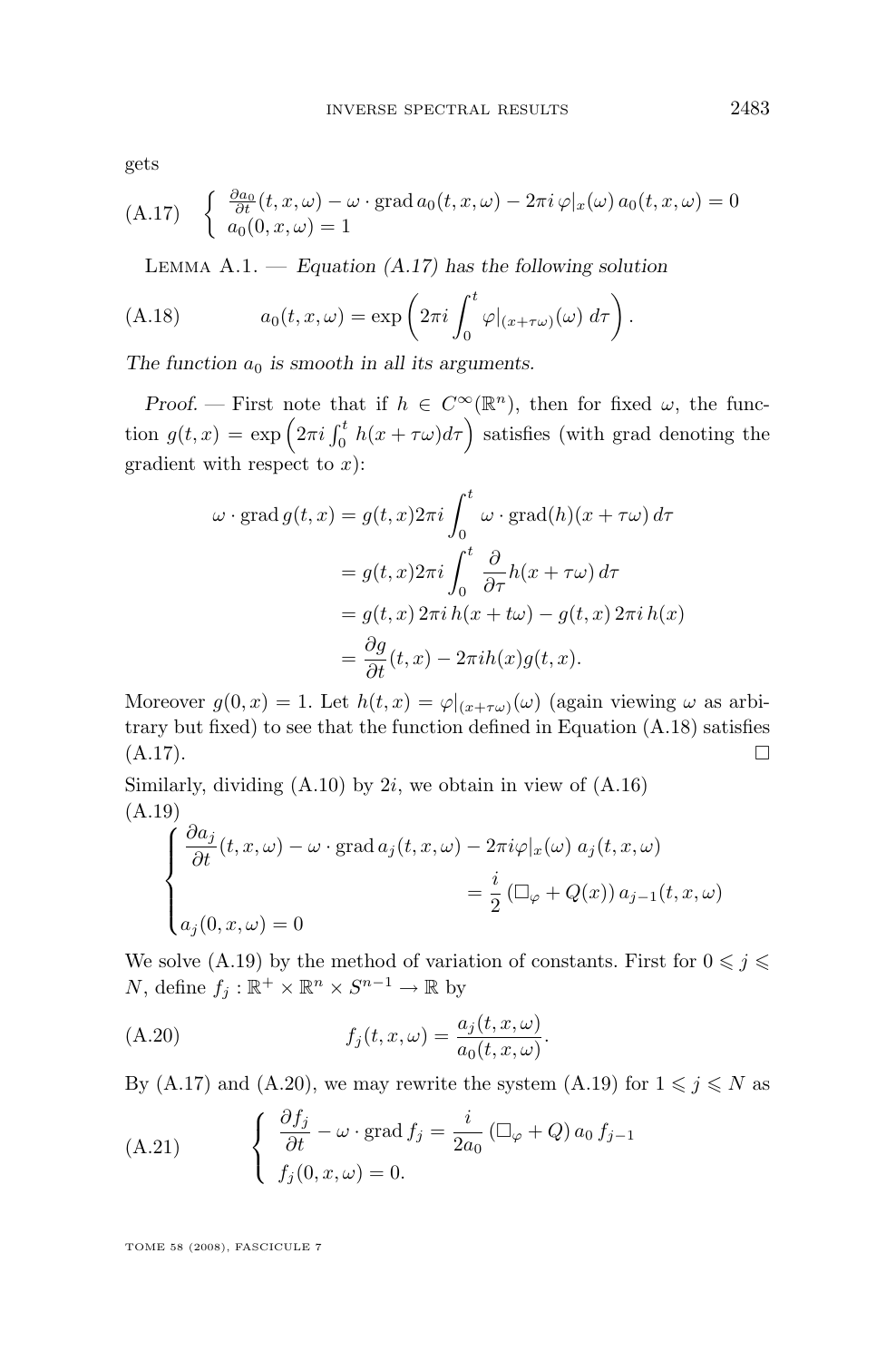To solve [\(A.21\)](#page-39-0) we notice that

$$
\frac{d}{dt}f_j(t, x - \omega t, \omega) = \left(\frac{\partial f_j}{\partial t} - \omega \cdot \text{grad } f_j\right)(t, x - \omega t, \omega).
$$

Hence

$$
f_j(t, x - \omega t, \omega) = \frac{i}{2} \int_0^t \left( \frac{\Box_{\varphi}(a_0 f_{j-1})}{a_0} + Q f_{j-1} \right) (\tau, x - \tau \omega, \omega) d\tau
$$

or

(A.22) 
$$
f_j(t, x, \omega) = \frac{i}{2} \int_0^t \left( \frac{\Box_{\varphi}(a_0 f_{j-1})}{a_0} + Q f_{j-1} \right) (\tau, x + (t - \tau)\omega, \omega) d\tau.
$$

Inductively, one proves that  $f_j$  is smooth in all its arguments.

As  $f_0 \equiv 1$ , formula (A.22) leads for  $j = 1$  to the decomposition

$$
(A.23) \t\t f_1 = f_{1,0} + f_{1,1}
$$

of  $f_1$ , where

(A.24) 
$$
f_{1,0}(t,x,\omega) := \frac{i}{2} \int_0^t \frac{\Box_{\varphi} a_0}{a_0} (\tau, x + (t - \tau)\omega, \omega) d\tau
$$

and

(A.25)

$$
f_{1,1}(t,x,\omega) := \frac{i}{2} \int_0^t Q(x + (t-\tau)\omega) d\tau
$$
<sup>change of variable</sup>  $\frac{i}{2} \int_0^t Q(x + \tau \omega) d\tau$ .

Note that  $f_{1,0}$  is independent of Q whereas  $f_{1,1}$  is linear in Q.

Equations [\(A.20\)](#page-39-0) and (A.23) yield a decomposition for  $a_1$ :

 $(a.26)$   $a_1 = a_{1,0} + a_{1,1}$ 

where for  $j = 1, 0$ ,

$$
(A.27) \t\t\t a_{1,j} := a_0 f_{1,j}.
$$

Similarly, one has

$$
(A.28) \t\t f2 = f2,0 + f2,1 + f2,2
$$

and

$$
(A.29) \t\t\t a_2 = a_{2,0} + a_{2,1} + a_{2,2}
$$

where  $a_{2,j} := a_0 f_{2,j}$  ( $\forall j = 0, 1, 2$ ) and

(A.30) 
$$
f_{2,0}(t,x,\omega) := \frac{i}{2} \int_0^t \left( \frac{\Box_{\varphi}(a_0 f_{1,0})}{a_0} \right) (\tau, x + (t - \tau)\omega, \omega) d\tau,
$$

(A.31) 
$$
f_{2,1}(t,x,\omega) = \frac{i}{2} \int_0^t \left( \frac{\Box_{\varphi}(a_0 f_{1,1})}{a_0} + Q f_{1,0} \right) (\tau, x + (t - \tau)\omega, \omega) d\tau
$$

<span id="page-40-0"></span>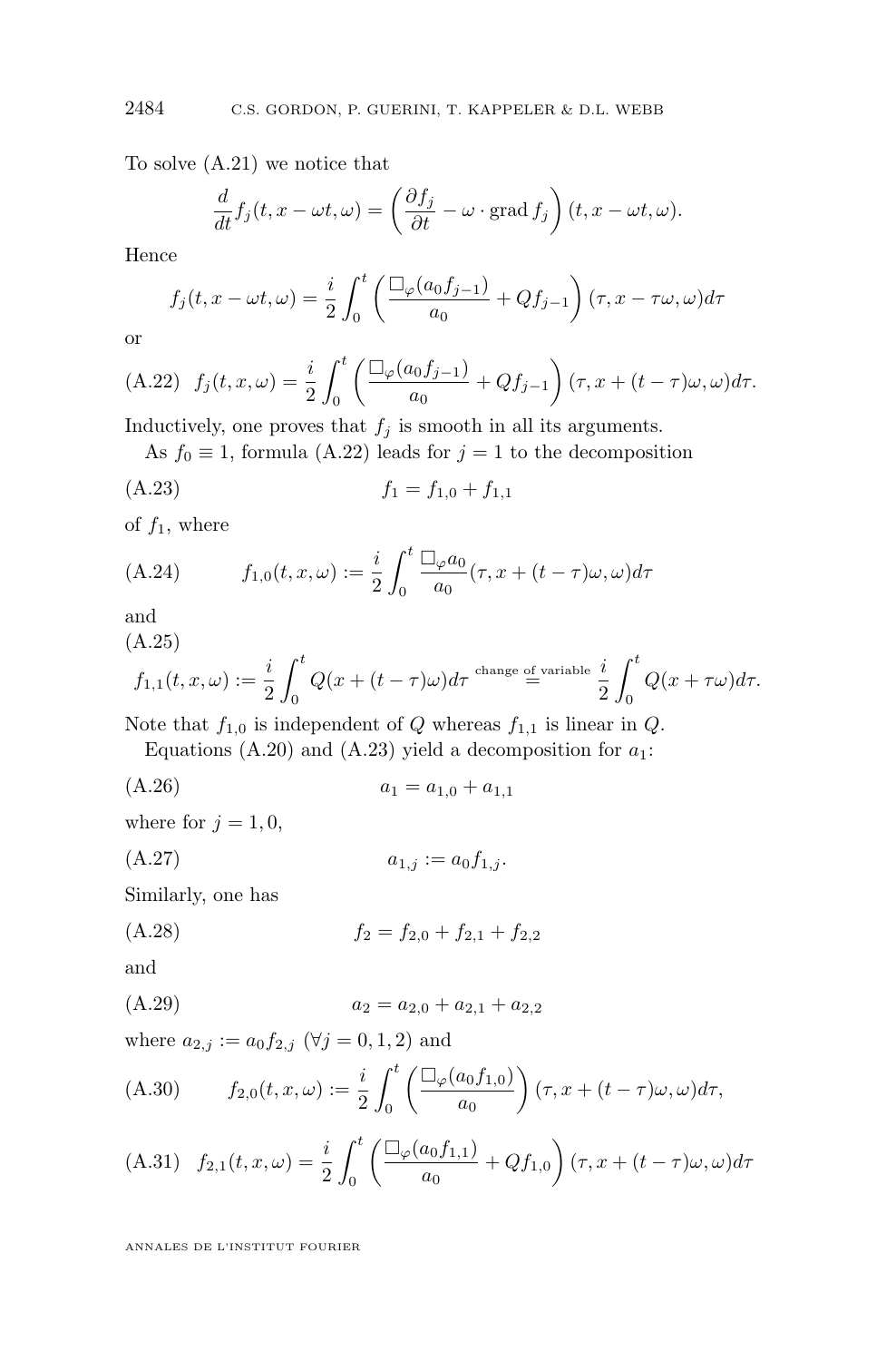<span id="page-41-0"></span>and

(A.32) 
$$
f_{2,2}(t,x,\omega) = \frac{i}{2} \int_0^t Q f_{1,1}(\tau, x + (t - \tau)\omega, \omega) d\tau.
$$

Substituting [\(A.25\)](#page-40-0) into (A.32) and changing variables, we obtain (A.33)

$$
f_{2,2}(t, x, \omega) = -\frac{1}{4} \int_0^t \left[ Q(x + (t - \tau)\omega) \int_0^{\tau} Q(x + (t - s)\omega) ds \right] d\tau
$$
  

$$
= -\frac{1}{4} \int_0^t \frac{1}{2} \frac{d}{d\tau} \left( \int_0^{\tau} Q(x + (t - s)\omega) ds \right)^2 d\tau
$$
  

$$
= -\frac{1}{8} \left( \int_0^t Q(x + (t - \tau)\omega) d\tau \right)^2
$$
  

$$
= -\frac{1}{8} \left( \int_0^t Q(x + \tau\omega) d\tau \right)^2
$$

#### **Appendix B. Wave kernel acting on sections of a line bundle**

In this appendix we show how to construct the wave kernel acting on sections of the complex line bundle L over the *n*-dimensional torus  $M =$  $\mathcal{L}\backslash\mathbb{R}^n$ ,  $n\geqslant 2$ , from the wave kernel on  $\mathbb{R}^n$  constructed in Appendix [A.](#page-34-0)

Recall that sections of  $L \to M$  may be viewed equivalently as functions  $f: \mathbb{R}^n \to \mathbb{C}$  satisfying Equation [\(2.6\)](#page-10-0) for all  $l \in \mathcal{L}$ , where  $e_l$  is defined as in Notation [2.4.](#page-8-0)

We introduce the following distributional kernel

(B.1) 
$$
K_L(t, x, y) := \sum_{l \in \mathcal{L}} e^{-2\pi i e_l(x)} K(t, x + l, y),
$$

where  $K(t, x, y)$  denotes the wave kernel on  $\mathbb{R}^n$  introduced in the previous section. For any section  $u_0$  of L, again viewed as a function  $u_0 : \mathbb{R}^n \to \mathbb{C}$ satisying Equation [\(2.6\)](#page-10-0), define

(B.2)  
\n
$$
u(t,x) := \int_{\mathcal{F}} K_L(t,x,y)u_0(y)dy
$$
\n
$$
= \sum_{l \in \mathcal{L}} e^{-2\pi i e_l(x)} \int_{\mathcal{F}} K(t,x+l,y)u_0(y)dy,
$$

where  $\mathcal F$  denotes a fixed fundamental domain of the action of  $\mathcal L$  on  $\mathbb R^n$ . By a standard domain of dependence argument the sum in (B.2) is finite for any given  $x$  and  $t$ .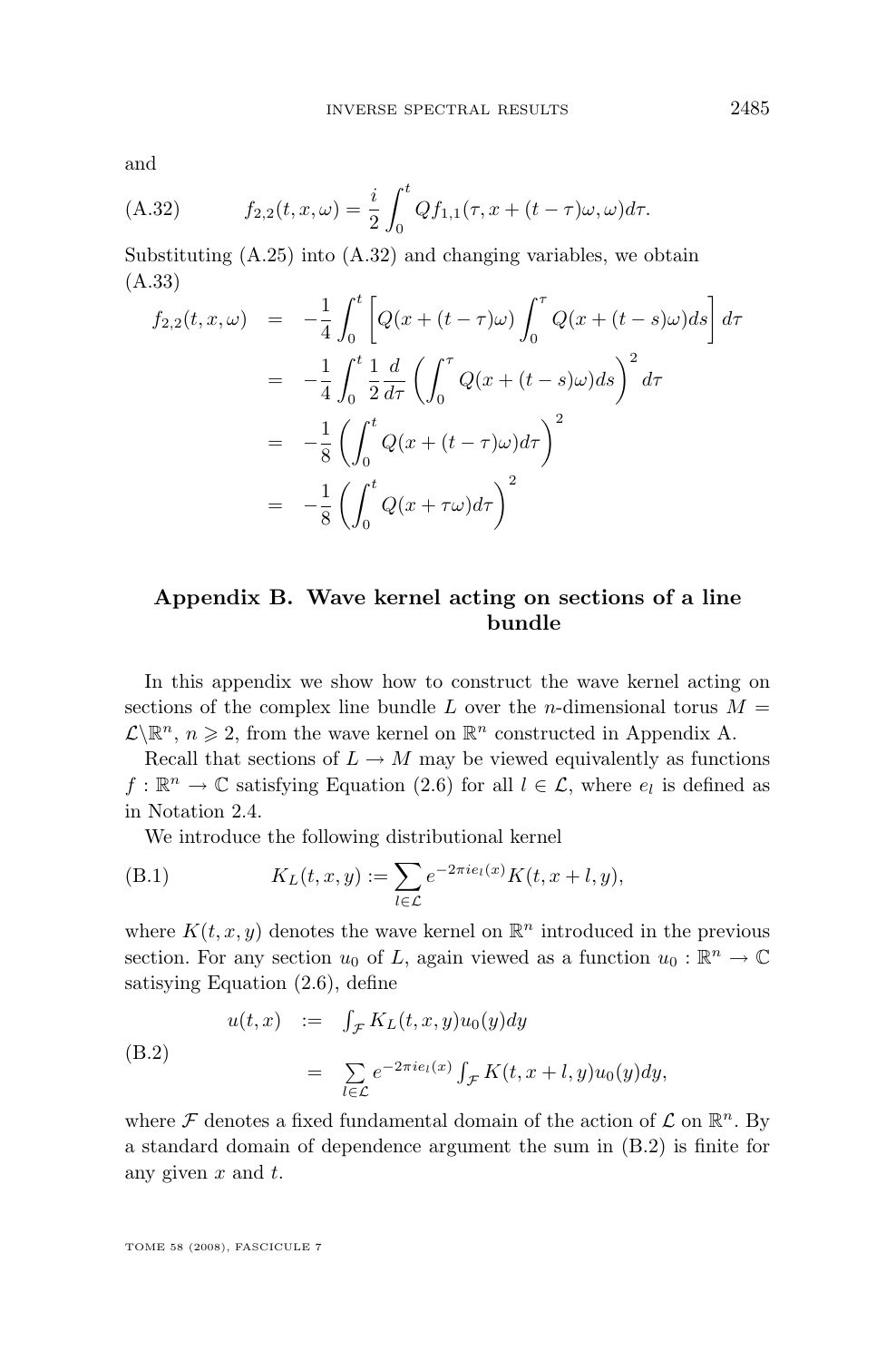<span id="page-42-0"></span>We claim that  $u(t, x)$  satisfies  $(A.1) - (A.2)$  $(A.1) - (A.2)$  $(A.1) - (A.2)$  as well as  $(2.6)$ , i.e., one has the following:

PROPOSITION B.1. — *For any*  $x \in \mathbb{R}^n$ ,  $t > 0$ ,

(i)  $(\Box_{\varphi} + Q)(x) \cdot u(t, x) = 0$ 

- (ii)  $u(0, x) = u_0(x); u_t(0, x) = 0$
- (iii)  $u(t, x + l) = e^{2\pi i e_l(x)} u(t, x)$  for all  $l \in \mathcal{L}$ .

#### *Proof. —*

- (i) The group  $\mathcal L$  acts on  $C^{\infty}(\mathbb{R}^+\times\mathbb{R}^n,\mathbb{C})$  by  $(l.v)(t,x)=e^{2\pi ie_l(x)}v(t,x-$ l). By Remark [2.19,](#page-14-0) this action commutes with  $\Delta_{\varphi}$  and hence with the Schrödinger operator  $(\Box_{\varphi} + Q)$ . Assertion (i) follows.
- (ii) Letting t approach 0 in  $\Sigma$ l∈L  $e^{-2\pi i e_l(x)} \int_{\mathcal{F}} K(t, x+l, y) u_0(y) dy$ , one gets by [\(B.2\)](#page-41-0) that for any  $x \in \mathbb{R}^n$ ,

$$
u(0,x) = \sum_{l \in \mathcal{L}} e^{-2\pi i e_l(x)} \int_{\mathcal{F}} \delta_{x+l}(y) \ u_0(y) \ dy = e^{-2\pi i e_{l_x}(x)} u_0(x + l_x)
$$

where  $\delta$  denotes the Dirac delta function and  $l_x$  is the unique element in  $\mathcal L$  such that  $x + l_x \in \mathcal F$ . Since  $u_0(x + l_x) = e^{2\pi i e_{l_x}(x)} u_0(x)$ , one thus obtains  $u(0, x) = u_0(x)$ . Moreover, as  $\frac{\partial}{\partial t}\big|_{t=0} K \equiv 0$ , one has

$$
\frac{\partial u}{\partial t}(0,x) = \sum_{l \in \mathcal{L}} e^{-2\pi i e_l(x)} \int_{\mathcal{F}} \left. \frac{\partial}{\partial t} \right|_{t=0} K(t,x+l,y) \ u_0(y) \ dy = 0.
$$

(iii) This is immediate since u is invariant under the action of  $\mathcal L$  defined in (i).

#### **Appendix C. Expansion of the wave trace at singularities**

In this appendix, we analyze the singularities of the wave trace  $W_L$ . This is a distribution in the variable t which when applied to  $f \in C_0^{\infty}(\mathbb{R})$  is given by

(C.1) 
$$
\langle W_L, f \rangle = \int_{\mathcal{F}} dx \int_{\mathbb{R}} dt f(t) K_L(t, x, x)
$$

where  $\mathcal F$  again denotes a fixed fundamental domain of the action of  $\mathcal L$  on  $\mathbb{R}^n$  invariant under the  $\mathbb{Z}_2$ -action.

Eskin, Ralston and Trubowitz [\[4\]](#page-56-0) analyzed the singularities of the wave trace in the case of trivial line bundles over tori (i.e., for the Schrödinger operator acting on smooth functions on the torus). We will use the same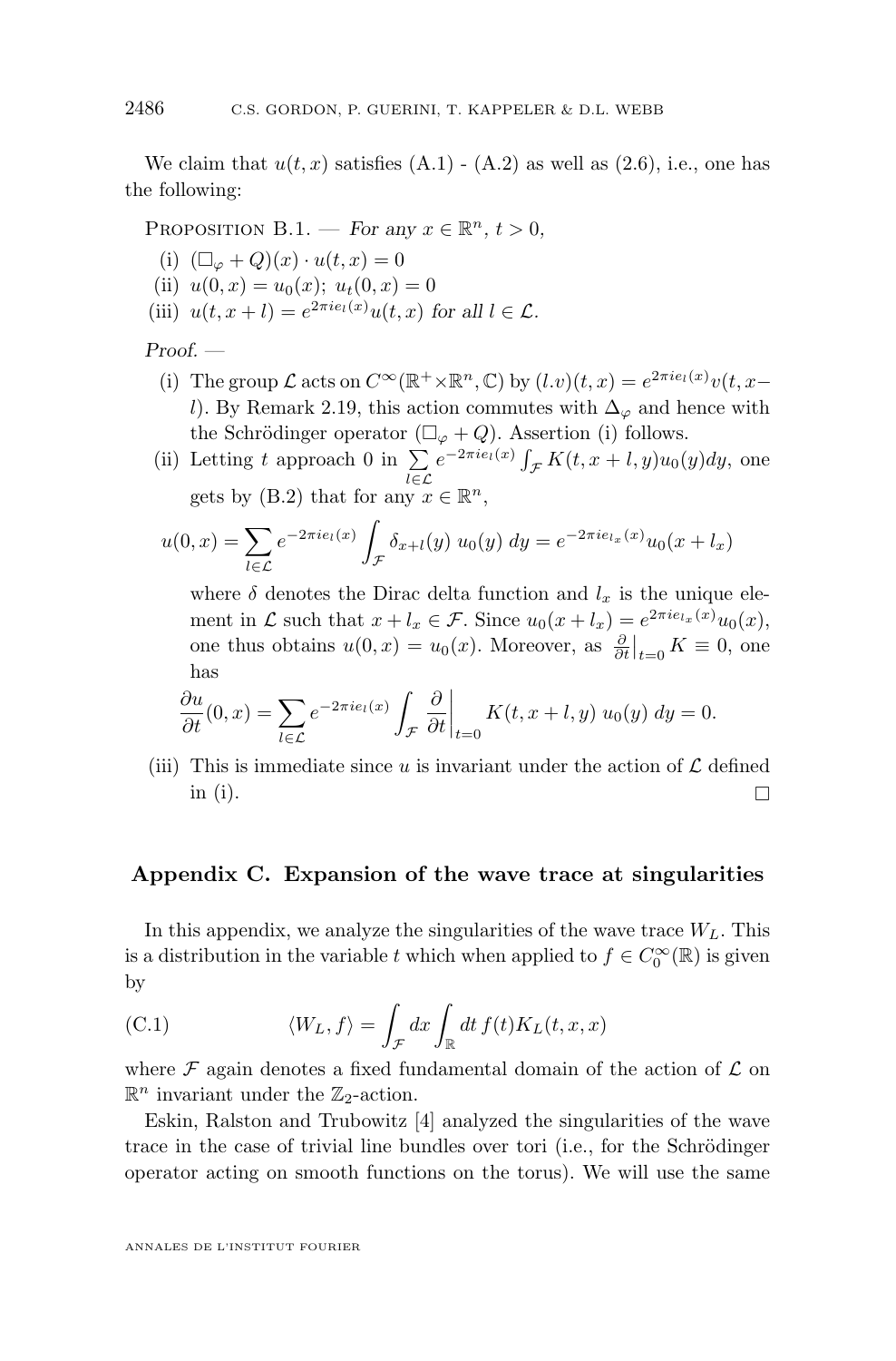<span id="page-43-0"></span>approach in our setting. We continue to assume throughout this section that  $n \geqslant 2$ .

In view of Proposition [B.1,](#page-42-0) we have

(C.2) 
$$
\langle W_L, f \rangle = \int_{\mathcal{F}} dx \int_{\mathbb{R}} dt f(t) \sum_{l \in \mathcal{L}} e^{-2\pi i e_l(x)} K(t, x + l, x),
$$

where by a standard domain of dependence argument, the sum in  $(C.2)$  is finite for any  $x \in \mathbb{R}^n$  and  $t > 0$ . Hence

(C.3) 
$$
\langle W_L, f \rangle = \int_{\mathcal{F}} dx \sum_{l \in \mathcal{L}} e^{-2\pi i e_l(x)} \int_{\mathbb{R}} dt f(t) K(t, x + l, x),
$$

where the sum is again finite, as  $f$  has compact support.

The singular support of the distribution  $W_L$  is given by the set  $\{|l|: l \in \mathcal{L}\}\.$  The contributions to the singularity of  $W_L$  at  $t = |d|, d \in$  $\mathcal{L} - \{0\}$ , come from

(C.4) 
$$
\int_{\mathcal{F}} dx \sum_{l \in \mathcal{L}, |l|=|d|} e^{-2\pi i e_l(x)} K(t, x+l, x).
$$

For  $d \in \mathcal{L} \setminus \{0\}$ , let  $\beta_{|d|}$  be a smooth, compactly supported function on R such that  $\beta_{|d|}(t) = 1$  for t near  $|d|$ , supp $(\beta_{|d|}) \subset \mathbb{R}^+$ , and supp $(\beta_{|d|}) \cap |\mathcal{L}| =$  $\{|d|\}$ . Then the singular support of the distribution  $\beta_{d|W_L}$  is given by  $\{\pm |d|\}$ . Hence, by (C.4) and the assumption that  $\mathcal{L}\backslash\mathbb{R}^n$  has nondegenerate length spectrum, the Fourier transform  $\beta_{|d|}W_L$  of  $\beta_{|d|}W_L$  with respect to time t satisfies

(C.5)  
\n
$$
\widetilde{\beta_{|d|}W_L}(\eta) \stackrel{\eta \to +\infty}{=} \sum_{l=\pm d} \int_{\mathcal{F}} dx \int_{\mathbb{R}} dt \ e^{-it\eta} \beta_{|d|}(t) e^{-2\pi i e_l(x)} K(t, x+l, x) + O(\eta^{-\infty}).
$$

DEFINITION C.1. — *For*  $l \in \mathcal{L} \setminus \{0\}$ ,  $x \in \mathbb{R}^n$ ,  $\omega \in S^{n-1}$  and k any *nonnegative integer, set*

(C.6) 
$$
b_{k,l,\beta}(x,\omega) = \sum_{j=0}^k {n-1-j \choose k-j} \left( i \frac{\partial}{\partial t} \right)^{k-j} \bigg|_{t=\omega \cdot l} \beta_{|l|}(t) a_j(t, x+l, -\omega)
$$

*and let*

(C.7) 
$$
b_{k,l}(x,\omega) = \sum_{j=0}^k {n-1-j \choose k-j} \left( i \frac{\partial}{\partial t} \right)^{k-j} \Bigg|_{t=\omega \cdot l} a_j(t, x+l, -\omega).
$$

*(To review the notion of the binomial coefficients*  $\binom{-m}{r}$  when m and r are *positive, see Equation [\(D.2\)](#page-53-0) in Appendix D.)*

*In particular,*

(C.8) 
$$
b_{0,l}(x,\omega) = a_0(\omega \cdot l, x+l, -\omega)
$$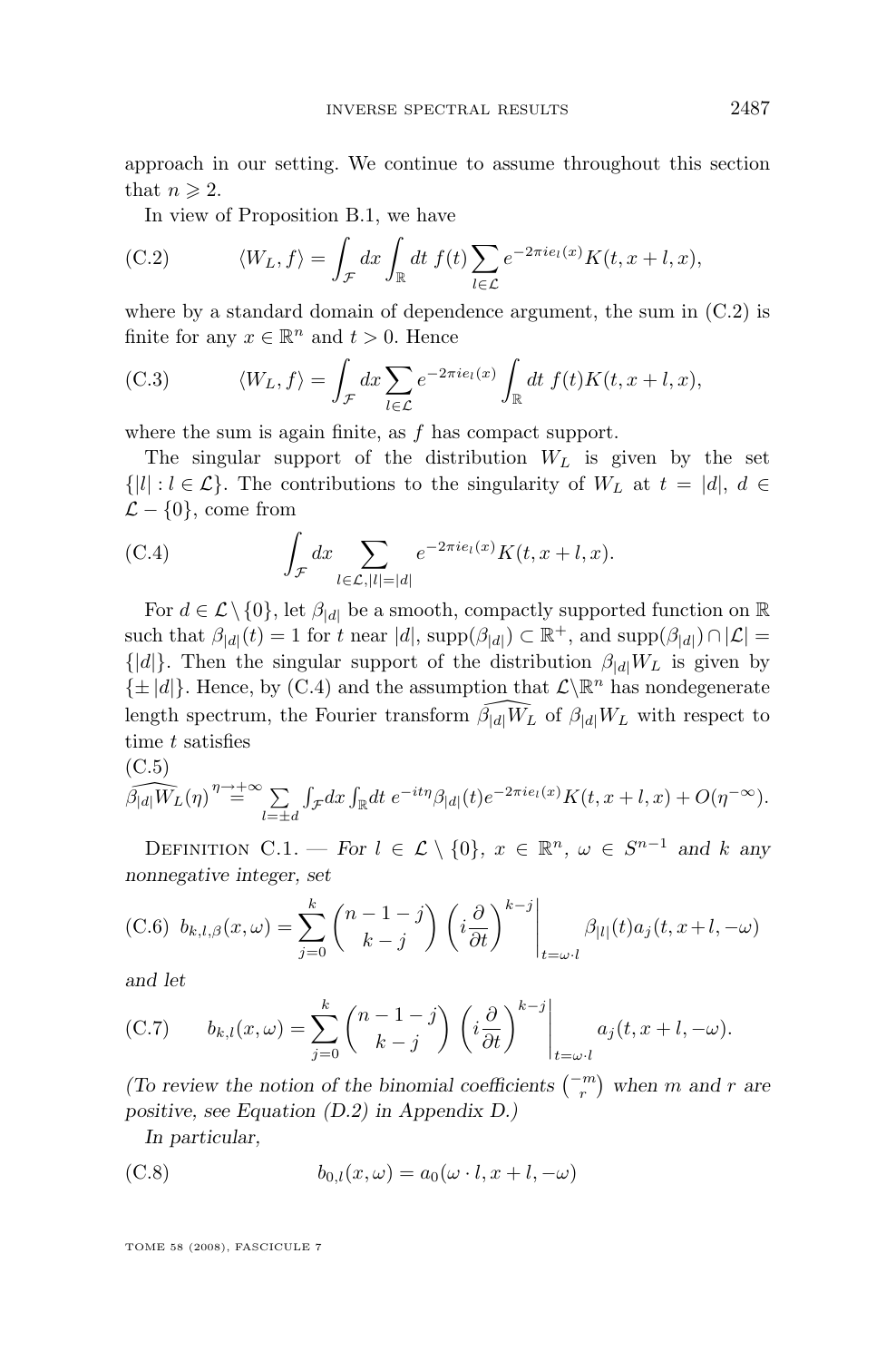*For any integer*  $R \geqslant 1$ *, set* 

(C.9) 
$$
J_{l,R}(\eta) := \frac{1}{(2\pi)^{n-1}} \sum_{k=0}^{R+n-2} \eta^{n-1-k} \int_{\mathcal{F}} dx \ e^{-2\pi i e_l(x)} \times \int_{S_+^{n-1}(l)} d_{vol} \omega \ e^{-i\eta \omega \cdot l} b_{k,l,\beta}(x,\omega)
$$

*where*  $d_{vol}\omega$  *is the volume form on*  $S^{n-1}$  *and* 

$$
S^{n-1}_{+}(l) := \{ \omega \in S^{n-1} \mid \omega \cdot l > 0 \}.
$$

PROPOSITION C.2.  $-$  *Assume that*  $\mathcal{L}\backslash\mathbb{R}^n$  *has nondegenerate length spectrum. Then for any*  $R \geq 1$ ,

$$
\widehat{\beta_{|d|}W_L(\eta)} \stackrel{\eta \to +\infty}{=} \frac{1}{2}(J_{d,R}(\eta) + J_{-d,R}(\eta)) + O(\eta^{-R})
$$

The proof of Proposition C.2 can be found in Appendix [D.](#page-51-0)

To get an asymptotic expansion of  $J_{l,R}$   $(l = \pm d)$  we use the method of stationary phase. Note that the map

$$
\begin{array}{ccc} S^{n-1}_+(l)&\to&\mathbb{R}\\ \omega&\mapsto&-\omega\cdot l\end{array}
$$

has  $\omega = \frac{l}{|l|}$  as the unique critical point and that this point is a minimum. Thus the asymptotic expansion as  $\eta \rightarrow +\infty$  of the integral  $\int_{S^{n-1}_+(l)} e^{-i\eta\omega \cdot l} b_{k,l,\beta}(x,\omega) d_{vol}\omega$  is related to the behavior of  $b_{k,l,\beta}(x,\omega)$  with  $ω$  restricted to an arbitrarily small neighborhood of this point. Since  $β_{|l|}(ω \cdot$ l) is identically one for  $\omega$  in some neighborhood U of  $\frac{l}{|l|}$  in  $S^{n-1}$ , we have  $b_{k,l}(x,\omega) = b_{k,l,\beta}(x,\omega)$  when  $\omega \in U$ . Thus in computing the asymptotic expansion, we may work with the functions  $b_{k,l}$  rather than  $b_{k,l,\beta}$ .

We can give explicit Morse coordinates on the open hemisphere  $S^{n-1}_+(l)$ . First, let  $(y_1, \ldots, y_n)$  be the standard rectangular coordinates on  $\mathbb{R}^n$ , rotated so that the coordinates of  $\frac{l}{|l|}$  are  $(0, \ldots, 0, 1)$ . Define coordinates  $z = (z_1, \ldots, z_{n-1})$  on  $S^{n-1}_{+}(l)$  by setting

$$
(z_1,\ldots,z_{n-1})=\sqrt{\frac{2}{1+y_n}}(y_1,\ldots,y_{n-1}).
$$

These coordinates map  $S^{n-1}_{+}(l)$  onto a ball of radius  $\sqrt{2}$  about the origin in  $\mathbb{R}^{n-1}$  and carry  $\frac{l}{|l|}$  to 0. We will denote by  $\omega(z)$  the point in  $S^{n-1}_{+}(l)$ with coordinates z.

LEMMA C.3. — Let  $z = (z_1, \ldots, z_{n-1})$  be the coordinate chart on  $S^{n-1}_+(l)$ *defined above. Then:*

<span id="page-44-0"></span>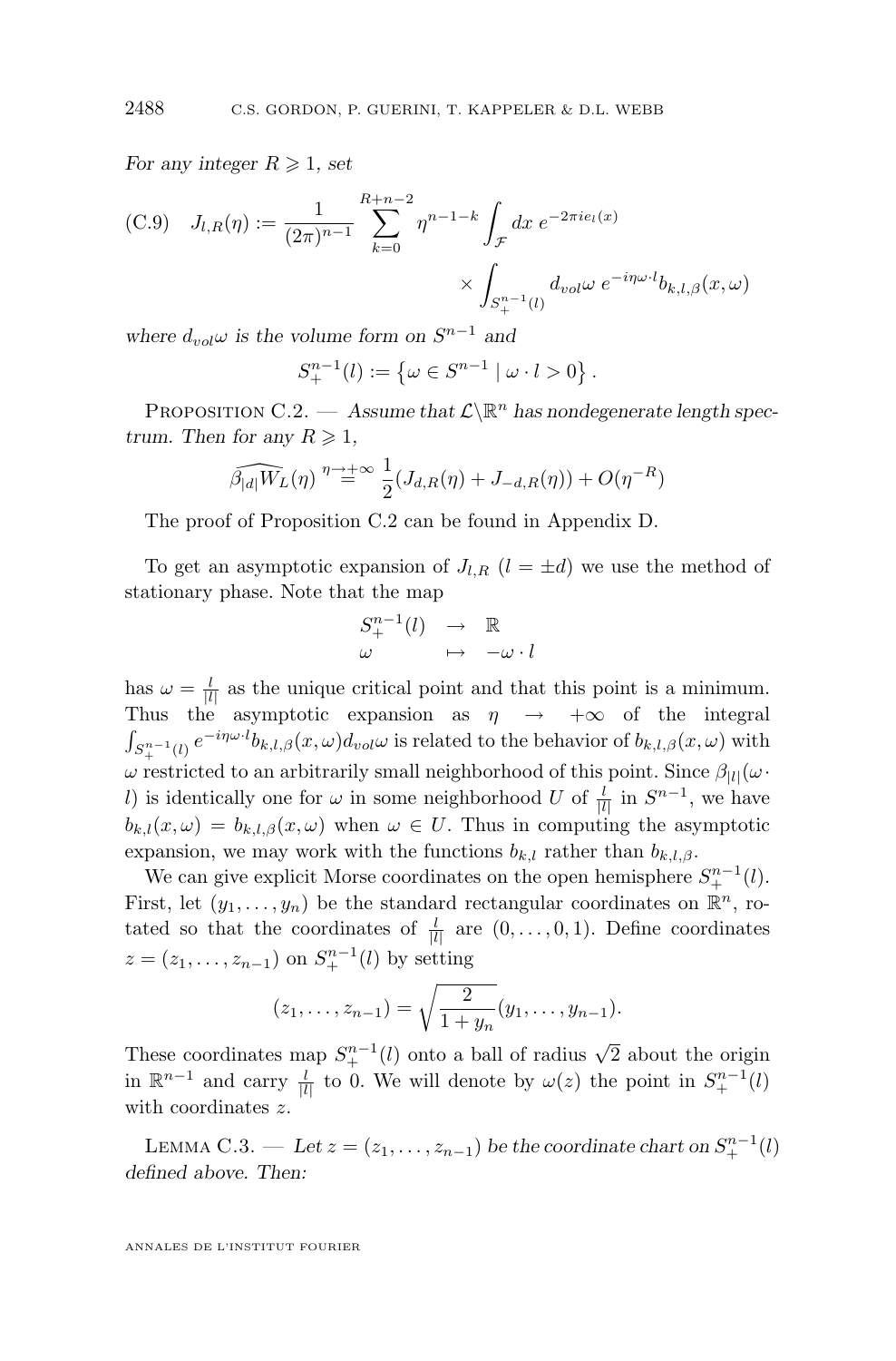- <span id="page-45-0"></span>(i)  $\omega(z) \cdot l = |l| (1 - |z|^2 / 2)$  where  $|z|^2 = z_1^2 + \cdots + z_{n-1}^2$ ;
- (ii) *Letting*  $v(z) dz_1 \wedge \cdots \wedge dz_{n-1}$  *be the expression for the volume form of*  $S^{n-1}$  *with respect to these coordinates, then*  $v(0) = 1$ *.*

Lemma [C.3](#page-44-0) says that  $z = (z_1, \ldots, z_{n-1})$  are Morse coordinates for the functional  $\omega \mapsto -\omega \cdot \frac{l}{|l|}$ .

*Proof of Lemma [C.3.](#page-44-0)* — For  $\omega = (y_1, \ldots, y_n) \in S^{n-1}_+(l)$ , we have  $\omega \cdot l =$  $|l| y_n$ . Since  $y_1^2 + \cdots + y_{n-1}^2 = 1 - y_n^2$ , we have  $|z|^2 = 2(1 - y_n)$  and thus  $y_n = 1 - \frac{|z|^2}{2}$  $\frac{z_1}{2}$ . Statement (i) follows.

With respect to the "standard" coordinates  $(y_1, \ldots, y_{n-1})$  on  $S^{n-1}_+$ , the volume form is given by  $\frac{1}{y_n} dy_1 \wedge \cdots \wedge dy_{n-1}$ . Since  $z_j = \sqrt{\frac{2}{1+y_n}} y_j$ , we have  $dz_i = dy_i$  when  $z = 0$  (and  $y_n = 1$ ). Thus (ii) follows.

Define the functions  $\widetilde{b}_{k,l}(x, z)$  by

(C.10) 
$$
\tilde{b}_{k,l}(x,z) = b_{k,l}(x,\omega(z))v(z)
$$

where  $v(z)$  is given as in Lemma [C.3\(](#page-44-0)ii). In view of Lemma [C.3](#page-44-0) (ii),  $b_{k,l}(x, 0) = b_{k,l}(x, l/|l|)$  for any k, x.

By the method of stationary phase (see, e.g., [\[9\]](#page-56-0) pp. 19-24), one then gets for  $l = \pm d$  and any given integer  $M \geq 1$ ,

$$
\int_{S^{n-1}_{+}(l)} d_{vol} \omega e^{-i\eta \omega \cdot l} b_{k,l,\beta}(x,\omega)
$$
\n
$$
\eta \to +\infty \frac{e^{-i\eta \mid l\mid}}{\eta^{\frac{n-1}{2}}} \sum_{s=0}^{M-1} \frac{(2\pi)^{\frac{n-1}{2}} e^{i\frac{\pi}{4}(n-1)}}{s! \left|l\right|^{s+\frac{n-1}{2}} (2i)^s} \frac{1}{\eta^s} \Delta_z^s |_{z=0} \widetilde{b}_{k,l}(x,z) + O\left(\frac{1}{\eta^{M+\frac{n-1}{2}}}\right),
$$

where  $\Delta_z := \frac{\partial^2}{\partial z^2}$  $\frac{\partial^2}{\partial z_1^2} + \cdots + \frac{\partial^2}{\partial z_n^2}$  $\frac{\partial^2}{\partial z_{n-1}^2}$ . (Here we are using the fact that  $b_{k,l,\beta} = b_{k,l}$ on a neighborhood of  $t = |l|$ .) This leads to

$$
J_{l,R}(\eta) \stackrel{\eta \to +\infty}{=} \frac{e^{-i\eta|l|}}{(2\pi)^{n-1}} \sum_{k+s=0}^{R-1+[\frac{n}{2}]} \frac{1}{\eta^{k+s-\frac{n-1}{2}}} \times \int_{\mathcal{F}} dx \ e^{-2\pi i e_l(x)} \frac{(2\pi)^{\frac{n-1}{2}} e^{i\frac{\pi}{4}(n-1)}}{s! |l|^{s+\frac{n-1}{2}} (2i)^s} \Delta^s_{z|z=0} \widetilde{b}_{k,l}(x,z) + O\left(\frac{1}{\eta^R}\right)
$$

where k and s are understood to be nonnegative integers. For  $m \geqslant 0$ , define

(C.11) 
$$
C_m(x,l) := \sum_{j=0}^m \frac{1}{j!} \left(\frac{1}{2i|l|}\right)^j e^{-2\pi i e_l(x)} \Delta_z^j|_{z=0} \widetilde{b}_{m-j,l}(x,z).
$$

By setting  $m = k + s$  in the asymptotic expansion above, we obtain: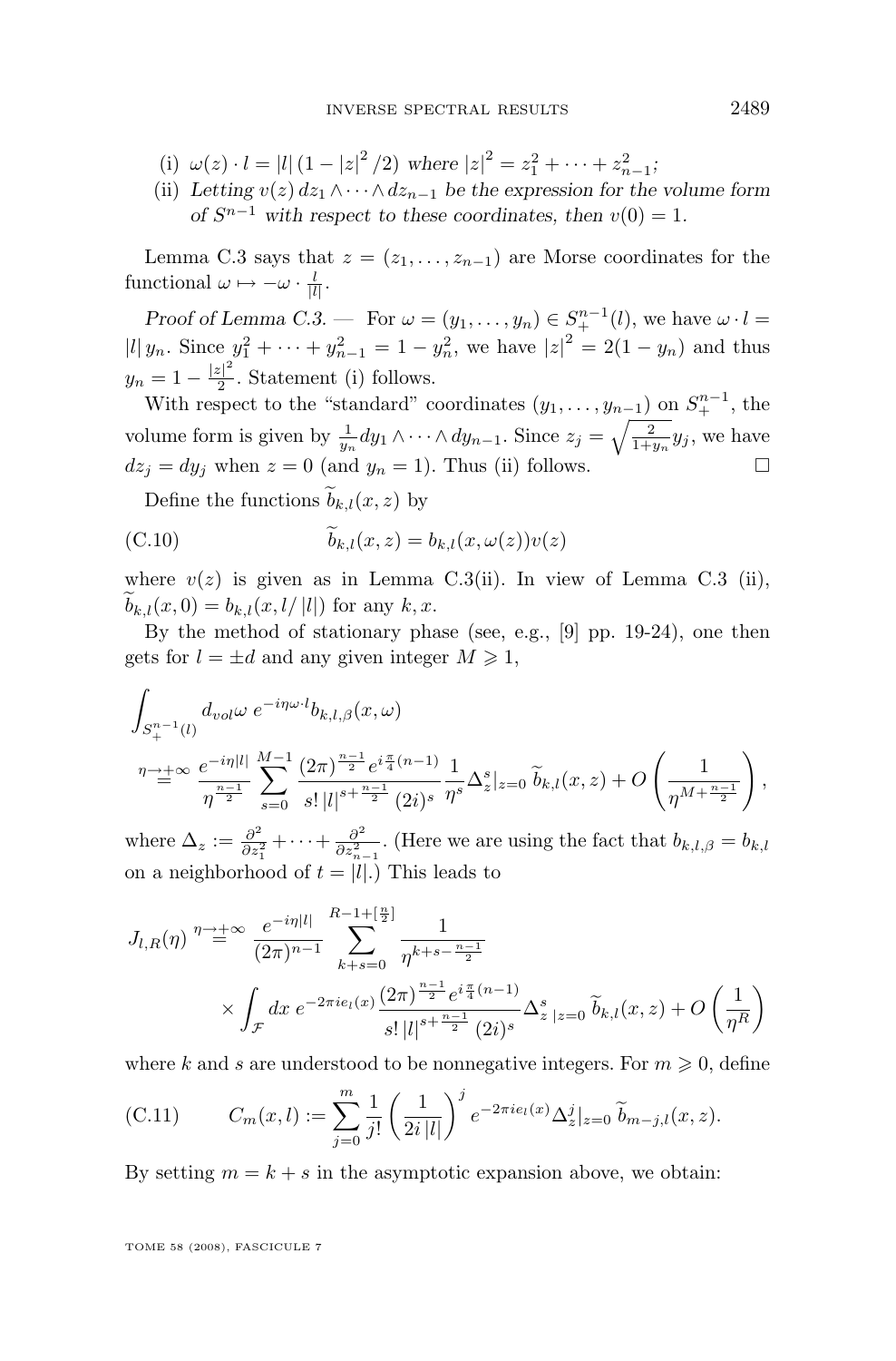<span id="page-46-0"></span>PROPOSITION C.4. — For 
$$
l = \pm d
$$
,  
\n
$$
J_{l,R}(\eta) \stackrel{\eta \to +\infty}{=} \frac{(2\pi)^{\frac{-n+1}{2}} e^{i\frac{\pi}{4}(n-1)}}{|l|^{\frac{n-1}{2}}} e^{-i\eta |l|} \times \sum_{m=0}^{R-1+[\frac{n}{2}]} \frac{1}{\eta^{m-\frac{n-1}{2}}} \int_{\mathcal{F}} C_m(x,l) dx + O\left(\frac{1}{\eta^R}\right).
$$

THEOREM  $C.5.$  — Assume that  $\mathcal L$  has nondegenerate length spectrum. *Then for any*  $m \geq 0$  *and any*  $l \in \mathcal{L} \setminus \{0\}$ , the expression  $C_{m,l}$  given by

(C.12) 
$$
C_{m,l} := \int_{\mathcal{F}} C_m(x,l) dx + \int_{\mathcal{F}} C_m(-x,-l) dx
$$

*is a spectral invariant of*  $\Delta_{\varphi} + Q$ .

The theorem follows from Propositions [C.2](#page-44-0) and [C.4](#page-45-0) and the fact that the fundamental domain  $\mathcal F$  was chosen to be  $\mathbb{Z}_2$ -invariant.

PROPOSITION C.6. — For 
$$
l \in \mathcal{L}
$$
, we have in the notation of (C.11) that  
\n
$$
C_1(x,l) = g(x,l) + \frac{i}{2}e^{-2\pi i e_l(x)}a_0 \left( |l|, x+l, -\frac{l}{|l|} \right) \int_0^{|l|} Q\left(x - \tau \frac{l}{|l|}\right) d\tau
$$
\nwhere  $g(x,l)$  is a function independent of Q.

*Proof.* — By Definition [C.8](#page-43-0) and Lemma [A.1,](#page-39-0)  $b_{0,l}$  is independent of Q. Thus, by  $(C.11)$ , there exists a function  $g_1(x, l)$  which does not depend on Q such that

$$
C_1(x,l) = g_1(x,l) + e^{-2\pi i e_l(x)} b_{1,l} \left( x, \frac{l}{|l|} \right).
$$

Hence, by Definition [C.1](#page-43-0) and Equations [\(A.20\)](#page-39-0), [\(A.23\)](#page-40-0), [\(A.24\)](#page-40-0), and [\(A.25\)](#page-40-0), there exists a function  $g(x, l)$  independent of Q such that

$$
C_1(x, l) = g(x, l) + \frac{i}{2} e^{-2\pi i e_l(x)} a_0 \left( |l| \, , x + l \, , -\frac{l}{|l|} \right) \int_0^{|l|} Q\left( x + l - \tau \frac{l}{|l|} \right) d\tau
$$

The proposition follows since  $Q$  is  $\mathcal{L}$ -periodic.  $\Box$ 

We now assume that *n* is even, say  $n = 2m$ , and that the Chern class of  $L \rightarrow M$  is nondegenerate. By Remark [2.14](#page-12-0) and Proposition [2.16,](#page-12-0) we may express the connection for the bundle  $L \to M$  as a smooth real-valued 1-form  $\varphi$  on  $\mathbb{R}^n$  of the form

(C.13) 
$$
\varphi = \varphi^D + \alpha + d^{\star}\mu
$$

where  $\varphi^D$  is the connection form of the distinguished connection,  $\alpha$  is a harmonic 1-form, and  $\mu$  is the pullback to  $\mathbb{R}^n$  of a smooth 2-form on M.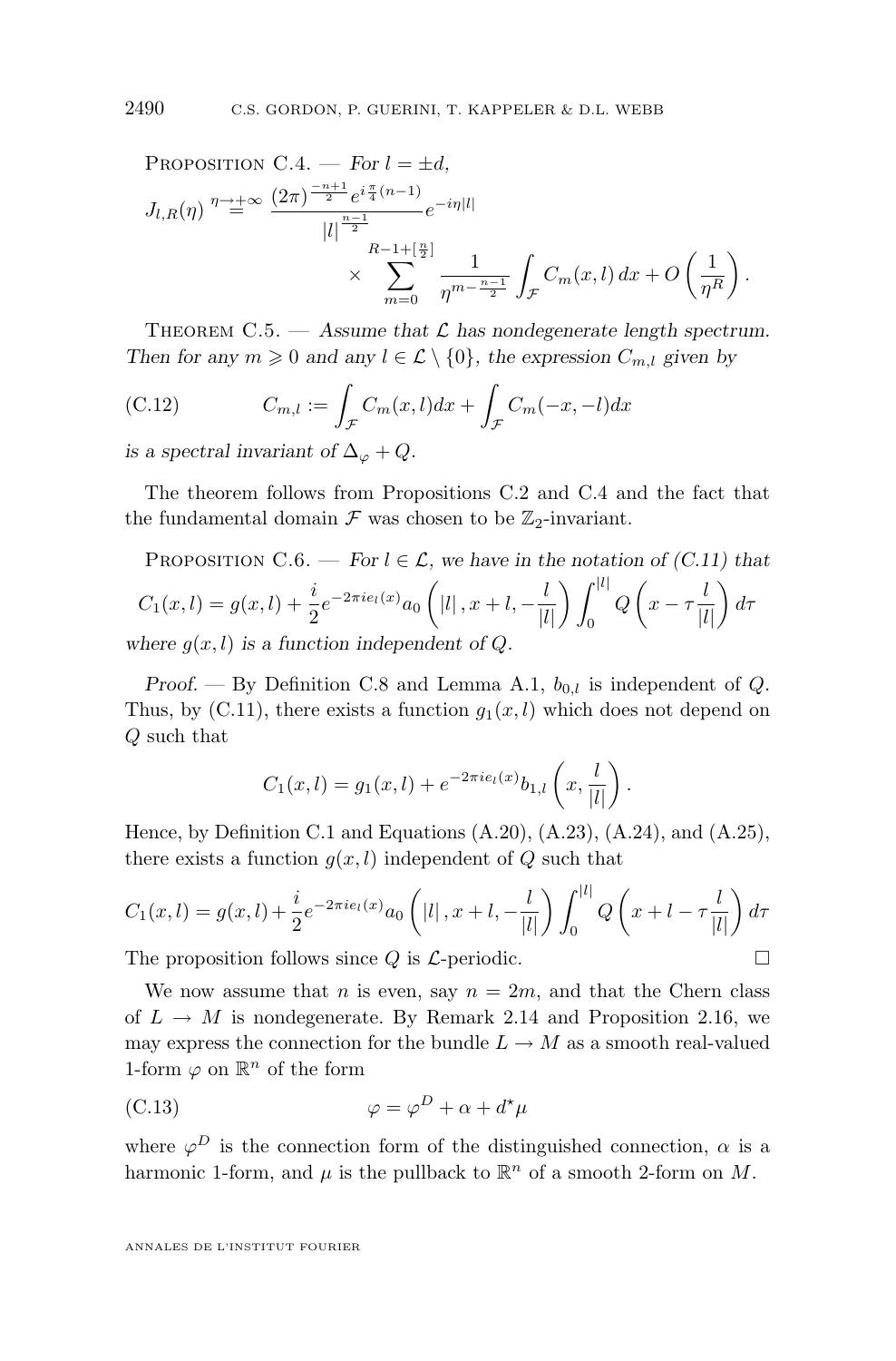<span id="page-47-0"></span>For any nonzero vector  $l \in \mathcal{L}$ , write

(C.14) 
$$
\mathcal{G}_l : \mathbb{R}^{2m} \to \mathbb{C}, \ x \mapsto \exp\left[-\frac{2\pi i}{|l|} \int_0^{|l|} d^{\star}\mu \big|_{(x-\tau\frac{l}{|l|})}(l) d\tau\right].
$$

LEMMA C.7. — *Given*  $\varphi$  *as in Equation [\(C.13\)](#page-46-0), define*  $a_0$  *as in Lemma [A.1.](#page-39-0)* For any  $x \in \mathbb{R}^{2m}$  and  $l \in \mathcal{L}$ , we have

$$
a_0(|l|, x+l, -l/|l|) = \pm e^{2\pi i (e_x(l) - \alpha(l))} \mathcal{G}_l(x)
$$

where the sign is given by  $e^{i \pi e_l(l)}$ .

*Proof. —* By Lemma [A.1,](#page-39-0) we have

(C.15) 
$$
a_0\left(|l|, x+l, -\frac{l}{|l|}\right) = \exp\left[-\frac{2\pi i}{|l|}\int_0^{|l|} \varphi\big|_{\left(x+l-\tau\frac{l}{|l|}\right)}(l)d\tau\right].
$$

Denote the right hand side of Equation (C.15) by  $I_{\varphi}$ . By Equation [\(C.13\)](#page-46-0), we have

(C.16) 
$$
a_0\left(|l|, x+l, -\frac{l}{|l|}d\tau\right) = I_{\varphi^D}I_{\alpha}I_{d^{\star}\mu}.
$$

Recall that for  $w \in \mathbb{R}^n$ , we have  $\varphi^D|_w(l) = -e_w(l)$ ; in particular,  $\varphi^D$ depends linearly on w. Thus  $\varphi^{D}\big|_{(x+l-\tau\frac{l}{|l|})}(l) = -e_x(l) + \left(\frac{\tau-|l|}{|l|^2}\right)$  $\frac{|l-|l|}{|l|^2}$  e<sub>l</sub>(l) and

$$
I_{\varphi D} = e^{2\pi i e_x(l)} \exp\left[\frac{-2\pi i e_l(l)}{|l|^2} \int_0^{|l|} (\tau - |l|) d\tau\right]
$$
  
=  $e^{2\pi i e_x(l)} e^{\pi i e_l(l)}$   
=  $\pm e^{2\pi i e_x(l)}$ ,

where the last equality uses the fact that  $e_l(l) \in \mathbb{Z}$  for all  $l \in \mathcal{L}$ .

Next, the harmonic 1-form  $\alpha$  may be viewed as a linear functional on  $\mathbb{R}^n$ , and we have

$$
I_{\alpha} = e^{-2\pi i \alpha(l)}.
$$

Finally, since  $\mu$  is the pull-back of a 2-form on M, it is  $\mathcal{L}$ -periodic. Hence

$$
I_{d^*\mu} = \mathcal{G}_l(x).
$$

The lemma thus follows from Equation (C.16).  $\Box$ 

*Proof of Proposition [4.1.](#page-28-0) —* In the notation of Proposition [C.6,](#page-46-0) let

$$
\tilde{C}_1(x,l) = \frac{2}{i} (C_1(x,l) - g(x,l))
$$
  
=  $e^{-2\pi i e_l(x)} a_0 \left( |l|, x+l, -\frac{l}{|l|} \right) \int_0^{|l|} Q\left(x - \tau \frac{l}{|l|}\right) d\tau.$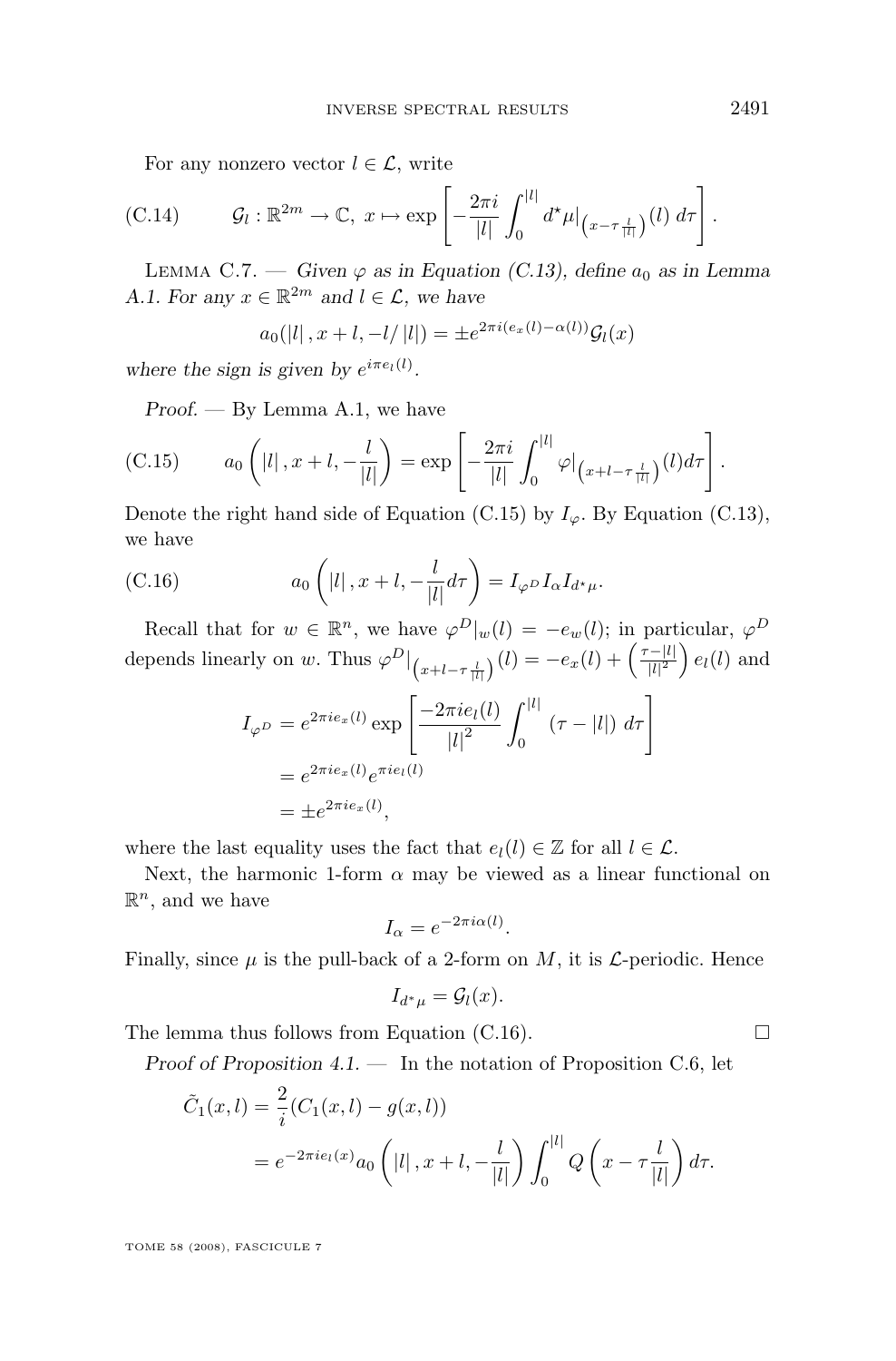<span id="page-48-0"></span>Since  $g(x, l)$  is independent of Q, Theorem [C.5](#page-46-0) implies that  $\int_{\mathcal{F}} (\tilde{C}_1(x, l) +$  $\tilde{C}_1(x, l)$  dx is a spectral invariant of  $\Delta_{\varphi} + Q$ . In the setting of Proposition [4.1,](#page-28-0)  $\varphi = \varphi^D + \alpha$ . Thus by Lemma [C.7,](#page-47-0)

$$
a_0(|l|, x+l, -l/|l|) = \pm e^{2\pi i (e_x(l) - \alpha(l))},
$$

and hence  $e^{-2\pi i e_l(x)}a_0(|l|,x+l,-\frac{l}{|l|})=\pm e^{2\pi i \Omega(x,l)}e^{-2\pi i \alpha \cdot l}$ , where we used the fact that  $\Omega(x,l) = e_x(l) - e_l(x)$  (cf [\(2.1\)](#page-8-0)). Thus  $W_l^{\alpha}$ , as defined in Proposition [4.1,](#page-28-0) is precisely  $\int_{\mathcal{F}} \tilde{C}_1(x, l) dx$ . The proposition now follows from Theorem [C.5.](#page-46-0)

In the remainder of this appendix, we assume that the connection  $\nabla$  is  $\mathbb{Z}_2$ -invariant in order to obtain the expression for  $C_{2,l}$  used in the proof of Theorem [4.9.](#page-32-0) While we are especially interested in the distinguished connection, i.e., the unique  $\mathbb{Z}_2$ -invariant connection that is also translation invariant, the results below are stated for any  $\mathbb{Z}_2$ -invariant connection, not necessarily translation invariant.

PROPOSITION C.8. — Assume that the connection  $\nabla$  is  $\mathbb{Z}_2$ -invariant. *Then for any*  $t > 0$ ,  $x \in \mathbb{R}^n$  *and*  $\omega \in S^{n-1}$ ,

- (i)  $a_0(t, -x, -\omega) = a_0(t, x, \omega)$ .
- (ii) *If in addition* Q *is even, one has for any*  $j \geq 1$ ,  $f_i(t, -x, -\omega)$  =  $f_i(t, x, \omega)$ .

*Proof. —* Statement (i) follows from formula [\(A.18\)](#page-39-0) and Definition [2.12.](#page-11-0) Statement (ii) follows from an induction argument using  $(A.22)$ , Remark [2.19,](#page-14-0) and statement (i).

THEOREM  $C.9.$  — Assume that  $\mathcal L$  has nondegenerate length spectrum and that the connection is  $\mathbb{Z}_2$ -invariant. Let  $Q^-$  denote the odd part of  $Q$ ; *i.e.,*  $Q^- = \frac{1}{2}(Q - \check{Q})$ *. Then in the notation of Theorem [C.5,](#page-46-0)* 

$$
C_{2,l} = -\frac{1}{4} \int_{\mathcal{F}} dx e^{-2\pi i e_l(x)} a_0 \left( |l| \, , x+l , -\frac{l}{|l|} \right) \left( \int_0^{|l|} d\tau Q^- \left( x - \tau \frac{l}{|l|} \right) \right)^2
$$

+ *terms which do not involve* Q −.

*Proof.* — In view of  $(C.11)$ , one has

(C.17) 
$$
C_2(x,l) = \sum_{j=0}^{2} \frac{1}{j!} \left(\frac{1}{2i|l|}\right)^j B_j(x,l)
$$

where

(C.18) 
$$
B_j(x, l) := e^{-2\pi i e_l(x)} \Delta_z^j|_{z=0} \widetilde{b}_{2-j,l}(x, z).
$$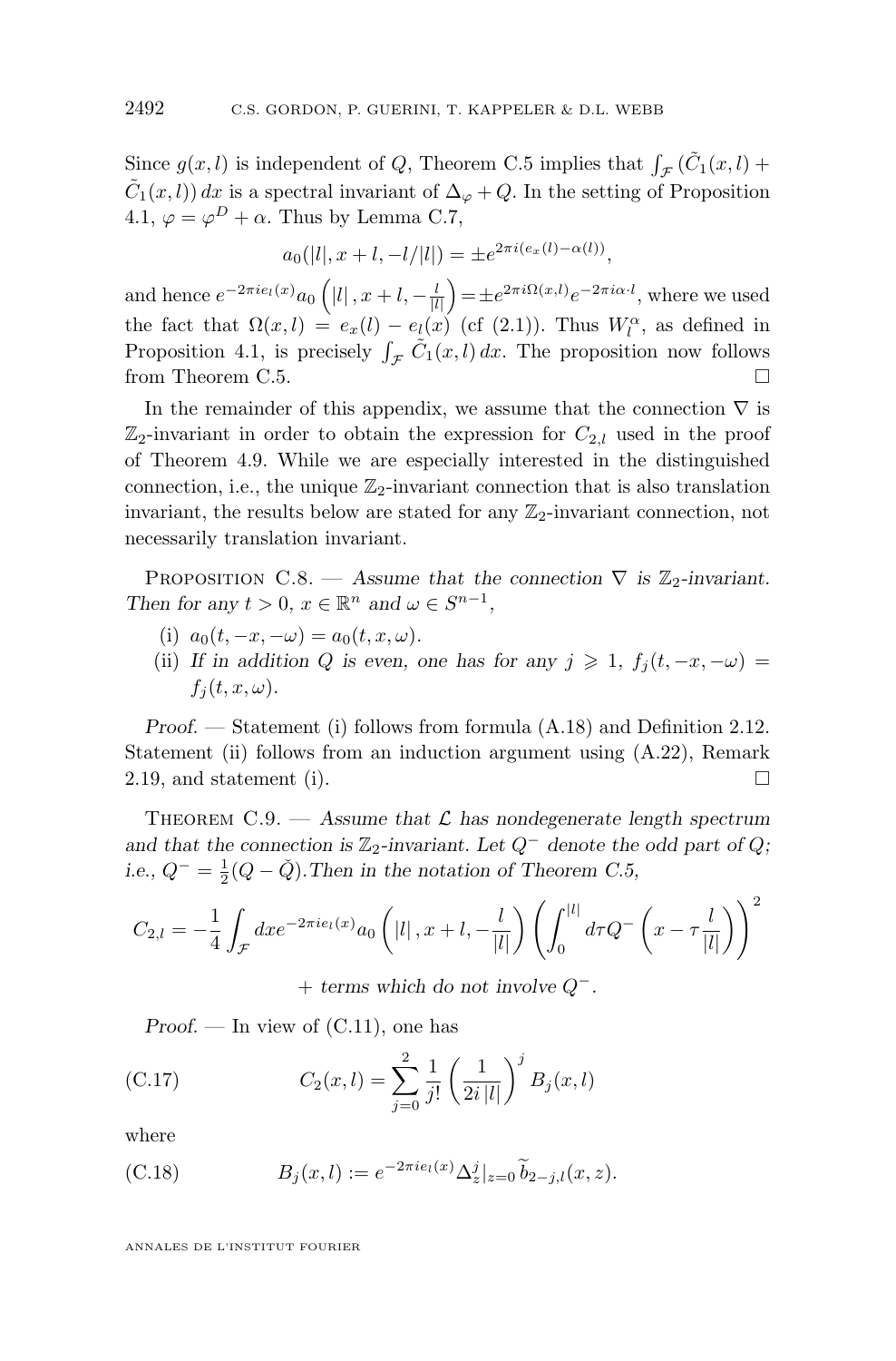<span id="page-49-0"></span>Given any function  $F(x, l)$ , write  $F^+(x, l) = \frac{1}{2} (F(x, l) + F(-x, -l))$ . We have by Equation [\(C.12\)](#page-46-0) that

(C.19) 
$$
C_{2,l} = 2 \int_{\mathcal{F}} C_2^+(x,l) dx = \sum_{j=0}^2 \frac{2}{j!} \left(\frac{1}{2i|l|}\right)^j \int_{\mathcal{F}} B_j^+(x,l) dx.
$$

In the following, a function of any or all of the variables  $x \in \mathbb{R}^n$ ,  $l \in \mathcal{L}$ and  $\omega \in S^{n-1}$  will be said to be *even* (respectively, *odd*) if it remains unchanged (respectively, is changed into its negative) when all the variables are replaced by their negatives. Note that in this sense, the function  $(x, l) \mapsto$  $e^{-2\pi i e_l(x)}$  is even. By Proposition [C.8,](#page-48-0) the function  $(x,\omega) \mapsto a_0(t,x,\omega)$  is also even for any fixed  $t \in \mathbb{R}$ . Hence by Remark [2.19,](#page-14-0) the map  $(x, \omega) \mapsto$  $f_{1,0}(t, x, \omega)$  defined in [\(A.24\)](#page-40-0) is even as well.

The functions  $B_i$  in [\(C.18\)](#page-48-0) are given as follows:

•  $j = 0$ : Using [\(C.7\)](#page-43-0) with  $k = 2$  along with [\(A.26\)](#page-40-0), [\(A.29\)](#page-40-0), and the fact that  $a_{1,0}$  and  $a_{2,0}$  are independent of Q (cf. [\(A.20\)](#page-39-0), [\(A.24\)](#page-40-0) and [\(A.30\)](#page-40-0)), we have

(C.20)

$$
B_0(x,l) = e^{-2\pi i e_l(x)} \left[ a_{2,2} \left( |l| \cdot x + l \cdot \frac{l}{|l|} \right) + a_{2,1} \left( |l| \cdot x + l \cdot \frac{l}{|l|} \right) \right]
$$

$$
+ i(n-2) \left. \frac{\partial}{\partial t} \right|_{t=|l|} a_{1,1} \left( t, x+l \cdot \frac{l}{|l|} \right) \right] + \text{terms independent of } Q.
$$

• 
$$
j = 1
$$
: By (C.7), (A.20), (A.23), (A.24), and (A.27),

(C.21) 
$$
B_1(x,l) = e^{-2\pi i e_l(x)} \Delta_z |_{z=0} a_{1,1}(\omega \cdot l, x+l, -\omega(z)) v(z)
$$

 $+$  terms independent of  $Q$ 

with  $v(z)$  as in Lemma [C.3.](#page-44-0)

•  $j = 2$ : By [\(C.8\)](#page-43-0), [\(A.18\)](#page-39-0), and [\(C.18\)](#page-48-0),  $B_2(x, l)$  is independent of Q.

We will show below that  $Q^-$  contributes to  $C_{2,l}$  only through the first term in  $B_0^+(x,l)$  (the term involving  $a_{2,2}$ ). Assuming this statement for now, we examine the dependence on Q of the first term in the expression for  $B_0(x, l)$ ,

Write  $A_{2,2}(x,l) = a_{2,2} \left( |l|, x+l, -\frac{l}{|l|} \right)$  and  $A_0(x,l) = a_0 \left( |l|, x+l, -\frac{l}{|l|} \right)$ . By  $(A.18)$ ,  $(A.20)$  and  $(A.33)$  we have

(C.22) 
$$
A_{2,2}(x,l) = -\frac{1}{8}A_0(x,l)\left(\int_0^{|l|} Q\left(x - \tau \frac{l}{|l|}\right) d\tau\right)^2.
$$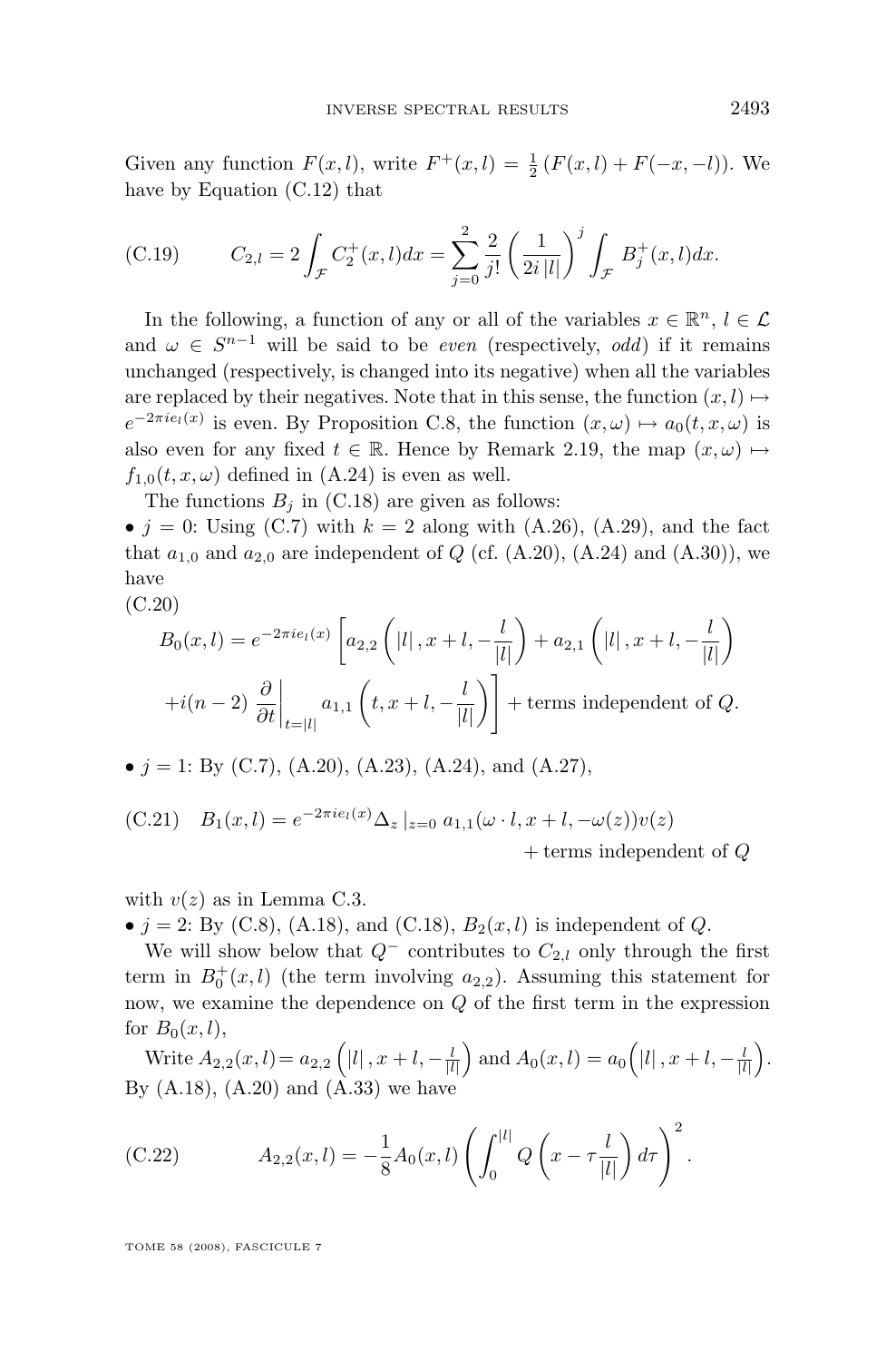<span id="page-50-0"></span>Since  $A_0(x, l) = A_0(-x, -l)$ , we have

$$
A_{2,2}^+(x,l) = -\frac{1}{8}A_0(x,l)\left(\int_0^{|l|} Q^-\left(x-\tau\frac{l}{|l|}\right)d\tau\right)^2 + \dots
$$

where ... is independent of  $Q^-$ . Since  $e_l(x) = e_{-l}(-x)$ , the theorem then follows from Equations [\(C.19\)](#page-49-0) and [\(C.20\)](#page-49-0).

It remains only to show that  $Q^-$  does not contribute to  $C_{2,l}$  through  $B_1^+(x,l)$  nor through the other terms in  $B_0^+(x,l)$ .

By [\(A.18\)](#page-39-0), [\(A.20\)](#page-39-0) and [\(A.31\)](#page-40-0),

$$
a_{2,1}(t, x+l, -\omega)
$$
  
=  $\frac{i}{2}a_0(t, x+l, -\omega)\int_0^t \left(\frac{\Box_{\varphi}(a_0f_{1,1})}{a_0} + Qf_{1,0}\right)(\tau, x+l - (t-\tau)\omega, -\omega)d\tau.$ 

By [\(A.18\)](#page-39-0) and [\(A.24\)](#page-40-0),  $a_0$  and  $f_{1,0}$  are independent of Q, while by [\(A.25\)](#page-40-0),  $f_{1,1}$  depends linearly on Q. Moreover, for each fixed t, the functions  $(x, \omega) \mapsto$  $a_0(t, x, \omega)$  and  $(x, \omega) \mapsto f_{1,0}(t, x, \omega)$  are both even. Thus  $a_{2,1}(t, x+l, -\omega)$  +  $a_{2,1}(t, -x - l, \omega)$  is independent of  $Q^-$ . Thus  $Q^-$  does not contribute to  $B_0^+(x,l)$  through  $a_{2,1}$ .

We next show that  $Q^-$  will not contribute to  $C_{2,l}$  through  $a_{1,1}$ . At this stage, it is simpler to prove the stronger statement that  $Q^-$  does not contribute to the whole sum  $J_{l,R} + J_{-l,R}$  through  $a_{1,1}$ . We come back to the expression for  $J_{l,R} + J_{-l,R}$  obtained before using the method of stationnary phase. By [\(C.9\)](#page-44-0), for any  $l \neq 0$ ,

$$
J_{l,R}(\eta) + J_{-l,R}(\eta)
$$
  
=  $\frac{1}{(2\pi)^{n-1}} \sum_{k=0}^{R+n-2} \eta^{n-1-k} \int_{\mathcal{F}} dx e^{-2\pi i e_l(x)} \int_{S_+^{n-1}(l)} d_{vol} \omega e^{-i\eta \omega \cdot l} b_{k,l,\beta}(x,\omega)$   
+  $\frac{1}{(2\pi)^{n-1}} \sum_{k=0}^{R+n-2} \eta^{n-1-k} \int_{\mathcal{F}} dx e^{2\pi i e_l(x)} \int_{S_+^{n-1}(-l)} d_{vol} \omega e^{i\eta \omega \cdot l} b_{k,-l,\beta}(x,\omega).$ 

After changing x into  $-x$  and  $\omega$  into  $-\omega$  in the second sum and taking into account that  $\mathcal F$  was chosen to be symmetric, one gets

(C.23) 
$$
J_{l,R}(\eta) + J_{-l,R}(\eta) = \frac{1}{(2\pi)^{n-1}} \sum_{k=0}^{R+n-2} \eta^{n-1-k} \int_{\mathcal{F}} dx \ e^{-2\pi i e_l(x)} \times \int_{S_+^{n-1}(l)} d_{vol} \omega \ e^{-i\eta \omega \cdot l} [b_{k,l,\beta}(x,\omega) + b_{k,-l,\beta}(-x,-\omega)].
$$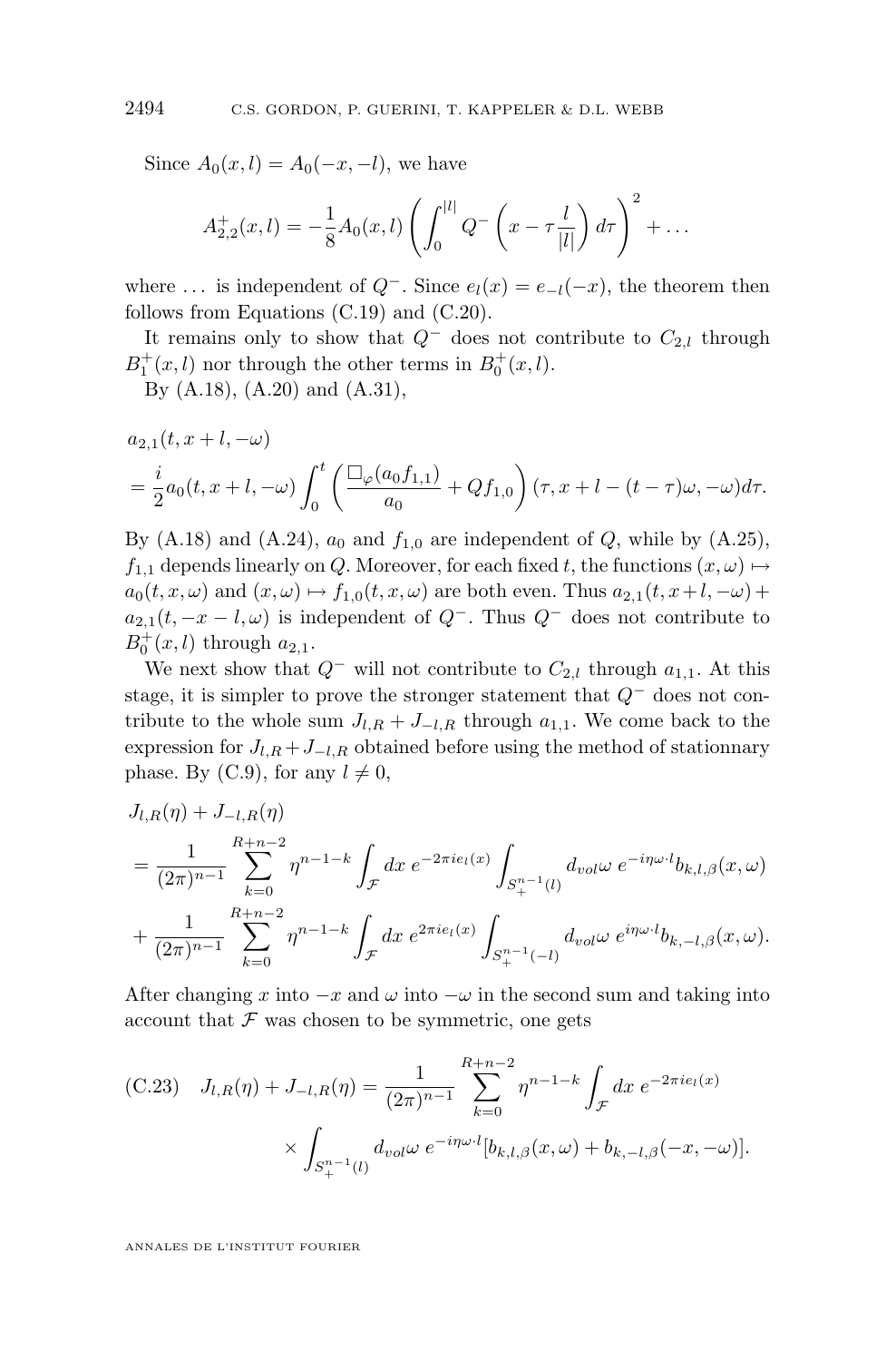<span id="page-51-0"></span>By  $(A.25)$  and the fact that  $Q$  is periodic,

$$
a_{1,1}(t, x + l, -\omega) = \frac{i}{2}a_0(t, x + l, -\omega) \int_0^t Q(x - \tau \omega) d\tau.
$$

Thus

$$
a_{1,1}^-(t, x+l, -\omega) = \frac{i}{2}a_0(t, x+l, -\omega)\int_0^t Q^-(x - \tau\omega)d\tau
$$

where  $a_{1,1}^-(t,x,\omega) := \frac{1}{2} (a_{1,1}(t,x,\omega) - a_{1,1}(t,-x,-\omega))$  for all  $t \in \mathbb{R}, x \in$  $\mathbb{R}^n$ ,  $\omega \in S^{n-1}$ . In view of [\(C.6\)](#page-43-0) and [\(C.23\)](#page-50-0), we have to show that for any  $s \geqslant 0$ ,

$$
(x, l, \omega) \mapsto \left. \frac{\partial^s}{\partial t^s} \right|_{t = \omega \cdot l} a_{1,1}^-(t, x + l, -\omega)
$$

is odd.

As the map  $(x, l, \omega) \mapsto a_0(t, x + l, -\omega)$  is even for any  $t \in \mathbb{R}$ , it suffices to prove that for any  $s \geqslant 0$ , the function  $g^{(s)}$  given by

$$
g^{(s)}(x, l, \omega) = \frac{\partial^s}{\partial t^s}\bigg|_{t=\omega \cdot l} \int_0^t Q^-(x - u\omega) du
$$

is odd. Write

$$
h_{(x,\omega)}(t) = \int_0^t Q^-(x - u\omega) du.
$$

Then  $h_{(-x,-\omega)}(t) = -h_{(x,\omega)}(t)$  for all t, so all the t-derivatives also satisfy  $h^{(s)}_{\ell=1}$  $\binom{(s)}{(-x,-\omega)}(t) = -h^{(s)}_{(x,-\omega)}$  $\binom{(s)}{(x,\omega)}(t)$  for all t. We thus have

$$
g^{(s)}(x, l, \omega) = h^{(s)}_{(x, \omega)}(\omega \cdot l) = -h^{(s)}_{(-x, -\omega)}(\omega \cdot l) = -g^{(s)}(-x, -l, -\omega).
$$

I.e.,  $g^{(s)}$  is odd, thus completing the proof of Theorem [C.9.](#page-48-0)

#### **Appendix D. Proof of Proposition [C.2](#page-44-0)**

In this appendix we prove Proposition [C.2](#page-44-0) stated in Appendix [C.](#page-42-0)

We fix  $d \in \mathcal{L}$  and write  $\beta$  for  $\beta_{|d|}$ .

Recall from [A](#page-34-0)ppendix A that  $K = \frac{1}{2}(K_+ + K_-)$ . We first prove that the contribution of  $K_-\;$  to  $\widehat{\beta W_L}(\eta)$  is  $O(\eta^{-\infty})$  as  $\eta \to +\infty$ . Indeed, as the symbol of  $K_-(t, x+l, x)$  is given by  $e^{il \cdot \zeta - it|\zeta|} a^-(t, x+l, \zeta)$  (see the beginning of Appendix [C\)](#page-42-0), the sum

$$
\sum_{l=\pm d} \int_{\mathcal{F}} dx \int_{\mathbb{R}} dt \ e^{-it\eta} \beta(t) K_{-}(t, x+l, x) e^{-2\pi i e_l(x)}
$$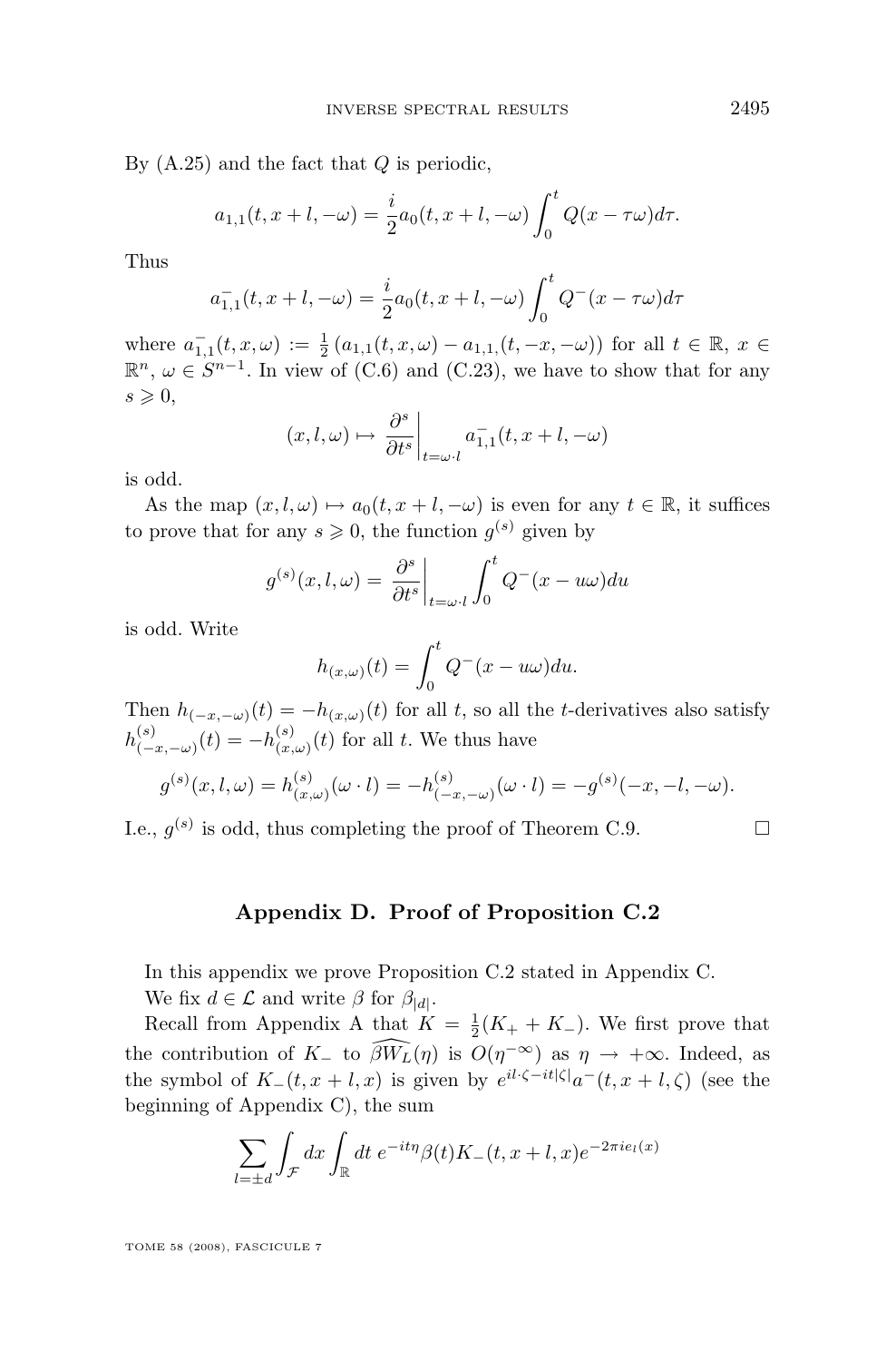<span id="page-52-0"></span>equals

$$
\frac{1}{(2\pi)^n} \sum_{l=\pm d} \int_{\mathcal{F}} dx \int_{\mathbb{R}} dt \ e^{-it\eta} \beta(t) e^{-2\pi i e_l(x)} \int_{\mathbb{R}^n} d\zeta \ e^{il\cdot\zeta - it|\zeta|} a^-(t, x+l, \zeta)
$$

$$
= \frac{1}{(2\pi)^n} \sum_{l=\pm d} \int_{\mathcal{F}} dx \int_{\mathbb{R}^n} d\zeta \ e^{il\cdot\zeta} e^{-2\pi i e_l(x)} \int_{\mathbb{R}} dt \ \beta(t) a^-(t, x+l, \zeta) e^{-it(\eta+|\zeta|)},
$$

which, by integrations by parts with respect to t, is  $O(\eta^{-\infty})$  when  $\eta \to +\infty$ . Thus it suffices to consider  $K_{+}$ .

By the construction of  $K^N_+$  (see Equation [\(A.4\)](#page-35-0)) and regularity results for the Cauchy problem for the operator  $\Box_{\varphi} + Q$ , we obtain for any  $l \in \mathcal{L}$ the following property: for any  $R \in \mathbb{N}$  there exists  $N_R \in \mathbb{N}$  such that for any  $N \ge N_R$  one can find  $g_{R,N} \in C^R(\mathbb{R} \times \mathbb{R}^n \times \mathbb{R}^n)$  with the property that

$$
\int_{\mathcal{F}} dx \int_{\mathbb{R}} dt e^{-it\eta} \beta(t) K_{+}(t, x+t, x) e^{-2\pi i e_{l}(x)}
$$
\n
$$
= \int_{\mathcal{F}} dx \int_{\mathbb{R}} dt e^{-it\eta} \beta(t) K_{+}^{N}(t, x+t, x) e^{-2\pi i e_{l}(x)}
$$
\n
$$
+ \int_{\mathcal{F}} dx \int_{\mathbb{R}} dt e^{-it\eta} \beta(t) g_{R,N}(t, x+t, x) e^{-2\pi i e_{l}(x)}.
$$

It follows that for any  $R \in \mathbb{N}$  there exists  $N_R \in \mathbb{N}$  such that for any  $N \geqslant N_R$ ,

$$
\widehat{\beta W_L}(\eta) \stackrel{\eta \to +\infty}{=} \sum_{l=\pm d} \frac{1}{2} \int_{\mathcal{F}} dx \int_{\mathbb{R}} dt \ e^{-it\eta} \beta(t) K_+^N(t, x+l, x) e^{-2\pi i e_l(x)} + O(\eta^{-R})
$$

$$
\stackrel{\eta \to +\infty}{=} \sum_{l=\pm d} \frac{1}{2} \frac{1}{(2\pi)^n} \int_{\mathcal{F}} dx \int_{\mathbb{R}^n} d\zeta \int_{\mathbb{R}} dt \ e^{-it\eta} e^{-2\pi i e_l(x)} e^{il\cdot\zeta + it|\zeta|}
$$

$$
\times \sum_{j=0}^N \beta(t) a_j^+(t, x+l, \zeta) \chi(|\zeta|) + O(\eta^{-R})
$$

Hence

(D.1) 
$$
\widehat{\beta W_L}(\eta) \stackrel{\eta \to +\infty}{=} \frac{1}{2}(I_d(\eta) + I_{-d}(\eta)) + O(\eta^{-R})
$$

where, using Notation [\(A.16\)](#page-38-0) and the fact that  $a_j^+(t, x, \zeta)$  is positive-homogeneous of degree  $-j$  in  $\zeta$ ,  $I_l(\eta)$  is given by

$$
\frac{1}{(2\pi)^n} \int_{\mathcal{F}} dx \ e^{-2\pi i e_l(x)} \int_{S^{n-1}} d_{vol}\omega \int_{\mathbb{R}_+} d\rho \rho^{n-1} \chi(\rho) e^{i\rho \omega \cdot l} \times \int_{\mathbb{R}} dt \ e^{-it(\eta-\rho)} \beta(t) \sum_{j=0}^N \frac{a_j(t, x+l, \omega)}{\rho^j}.
$$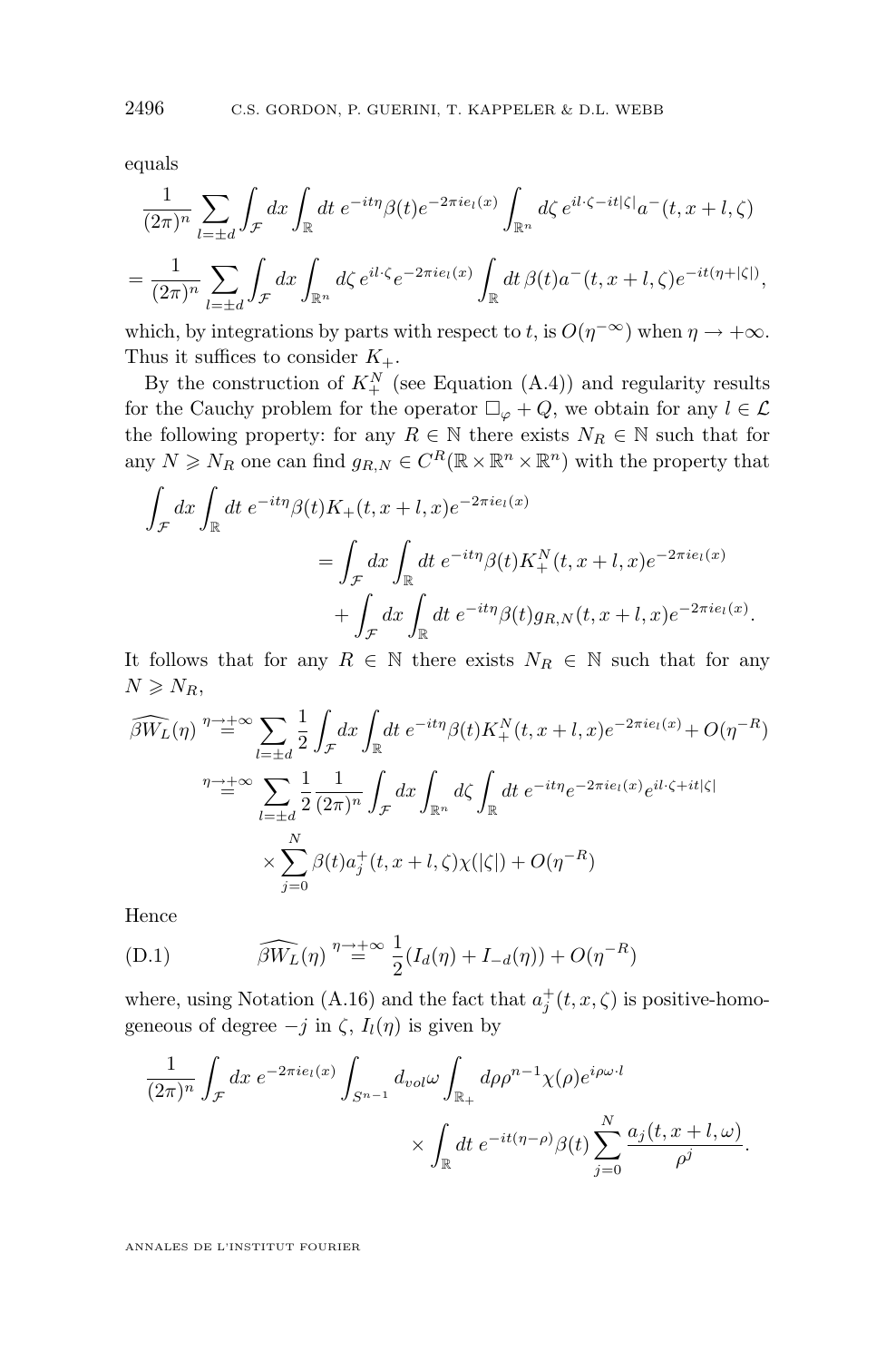<span id="page-53-0"></span>with  $N \geq N_R$ . Denoting by  $\widehat{\beta a_j}$  the Fourier transform of  $\beta a_j$  with respect to the variable t, we then obtain for  $l = \pm d$ ,

$$
I_l(\eta) = \frac{1}{(2\pi)^n} \int_{\mathcal{F}} dx \ e^{-2\pi i e_l(x)} \int_{S^{n-1}} d_{vol}\omega
$$

$$
\times \sum_{j=0}^N \int_{\mathbb{R}} d\rho \ \rho^{n-1-j} \chi(\rho) e^{i\rho \omega \cdot l} \widehat{\beta a_j} (\eta - \rho, x + l, \omega)
$$

where we used the fact that  $\chi(\rho) = 0$  for  $\rho \leq \frac{1}{2}$  (see [\(A.6\)](#page-36-0)). Setting  $\tau :=$  $\eta - \rho$ , we have

$$
I_l(\eta) = \frac{1}{(2\pi)^n} \int_{\mathcal{F}} dx \ e^{-2\pi i e_l(x)} \int_{S^{n-1}} d_{vol} \omega \ e^{i\eta \omega \cdot l}
$$

$$
\times \sum_{j=0}^N \int_{\mathbb{R}} d\tau \ e^{-i\tau \omega \cdot l} (\eta - \tau)^{n-1-j} \chi(\eta - \tau) \widehat{\beta a_j}(\tau, x + l, \omega).
$$

Note that the integral with respect to  $\tau$  in the latter expression is actually an integral over the interval  $]-\infty, \eta-1/2$ , as supp $(\chi) \subset [1/2, +\infty]$ .

In order to expand the expression  $(\eta - \tau)^{n-1-j}$ , recall that the binomial coefficients  $\binom{-m}{k}$  are defined when m and k are positive by

(D.2) 
$$
\binom{-m}{k} = \frac{-m(-m-1)\dots(-m-k+1)}{k!} = (-1)^k \binom{m+k-1}{k}
$$

and that  $\binom{-m}{0} = 1$ . For p a negative integer, the power series expansion for  $(a + b)^p = a^p (1 + \frac{b}{a})^p$  is then given by the binomial expansion

(D.3) 
$$
(a+b)^p = \sum_{k=0}^{\infty} {p \choose k} a^{p-k} b^k.
$$

Interpreting  $\binom{p}{k}$  to be zero when p is a nonnegative integer and  $k > p$ , then the expansion  $(D.3)$  is valid for all integers  $p$ .

Since  $\eta \pm \tau$  is the symbol of the differential operator  $\eta \pm i \frac{d}{dt}$ , we define the operator  $(\eta \pm i \frac{d}{dt})^p$  by

(D.4) 
$$
\left(\eta \pm i\frac{d}{dt}\right)^p = \sum_{k=0}^{\infty} {p \choose k} \eta^{p-k} \left(\pm i\frac{d}{dt}\right)^k.
$$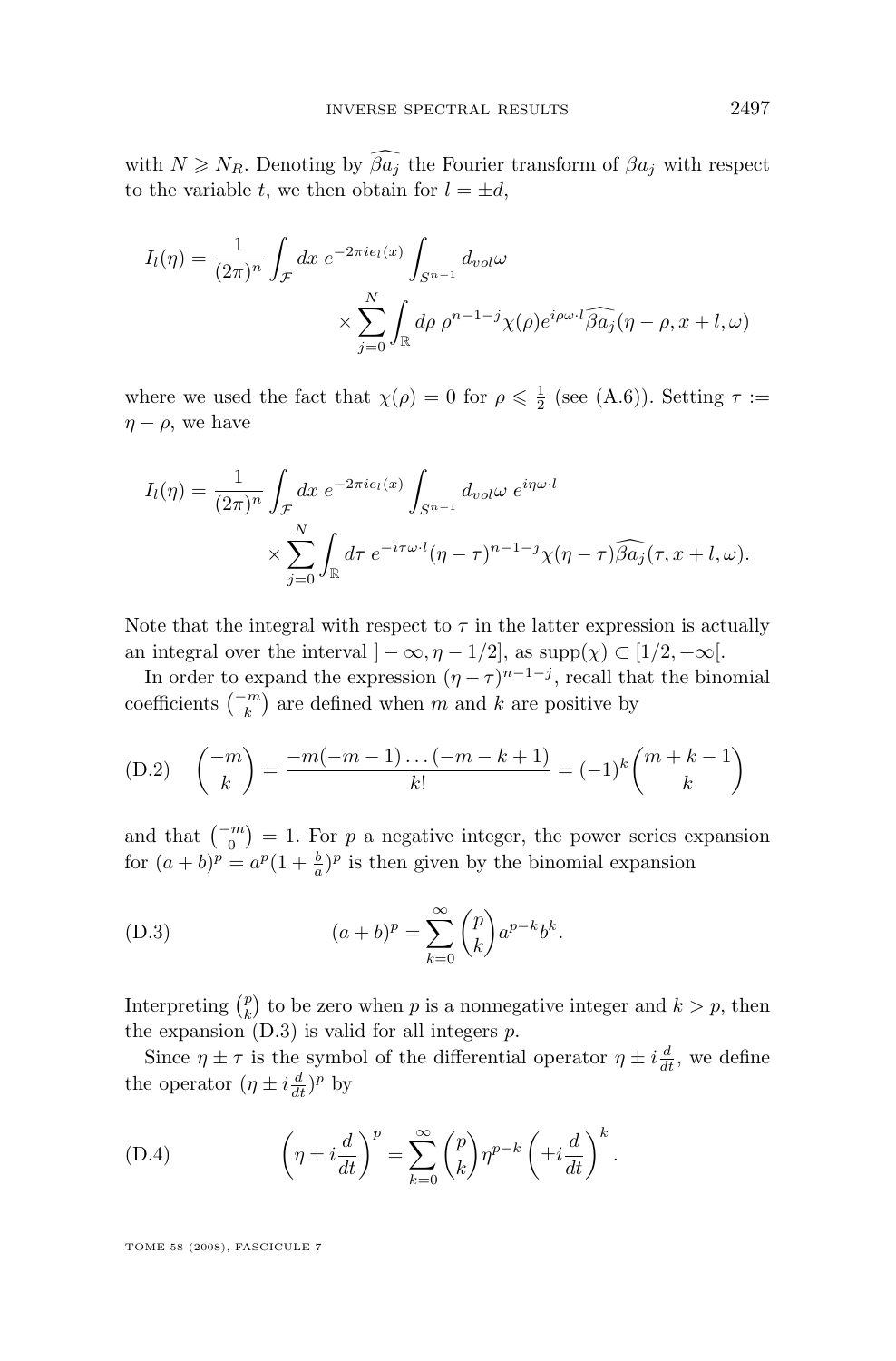We then have the following expression for  $I_l(\eta)$ :

(D.5) 
$$
\frac{1}{(2\pi)^n} \int_{\mathcal{F}} dx \ e^{-2\pi i e_l(x)} \int_{S^{n-1}} d_{vol} \omega \ e^{i\eta \omega \cdot l}
$$

$$
\times \sum_{j=0}^N \left( \eta - i \frac{d}{dt} \right)^{n-1-j} \Big|_{t=\omega \cdot l} \int_{\mathbb{R}} d\tau \ e^{-i\tau t} \chi(\eta - \tau) \widehat{\beta a_j}(\tau, x+l, \omega).
$$

For  $f \in C_0^{\infty}(\mathbb{R})$ , Equation [\(D.4\)](#page-53-0) implies that

(D.6) 
$$
\left(\eta \pm i \frac{d}{dt}\right)^{n-1-j} (f) = \sum_{r=0}^{R+n-2-j} {n-1-j \choose r} \eta^{n-1-j-r} \left(\pm i \frac{d}{dt}\right)^r (f) + O(\eta^{-R})
$$

when  $\eta \rightarrow +\infty$ .

As  $\beta \in C_0^{\infty}(\mathbb{R})$ , the Fourier transform of  $\beta(\cdot)a_j(\cdot, x+l, \omega)$  is in  $\mathcal{S}(\mathbb{R})$  for any  $x \in \mathbb{R}^n$ ,  $l \in \mathcal{L}$  and  $\omega \in S^{n-1}$ . It follows that for any integer  $k \geqslant 1$ there exists a constant  $C = C(k, l) > 0$  such that for any  $\tau \in \mathbb{R}$ ,  $x \in \mathcal{F}$ , and  $\omega \in S^{n-1}$ ,

$$
|\tau|^{k-1} \left| \widehat{\beta a_j}(\tau, x + l, \omega) \right| \leq C.
$$

Thus for any  $r \in \mathbb{N}$  and  $l = \pm d$ , it follows from the fact that  $\chi(s) = 1$  for  $s \geqslant 1$  (see [A.6\)](#page-36-0) that

$$
\frac{d^r}{dt^r}\bigg|_{t=\omega \cdot l} \int_{\mathbb{R}} d\tau \ e^{-i\tau t} (1 - \chi(\eta - \tau)) \widehat{\beta a_j}(\tau, x + l, \omega)
$$
\n
$$
\stackrel{\text{definition of } \chi}{=} \frac{d^r}{dt^r}\bigg|_{t=\omega \cdot l} \int_{\eta-1}^{+\infty} d\tau \ e^{-i\tau t} (1 - \chi(\eta - \tau)) \widehat{\beta a_j}(\tau, x + l, \omega)
$$
\n
$$
\stackrel{\eta \to +\infty}{=} O(\eta^{-\infty})
$$

uniformly in  $x \in \mathcal{F}$  and  $\omega \in S^{n-1}$ . Hence, in view of (D.5),  $I_l(\eta)$  admits for  $\eta \rightarrow +\infty$  the asymptotic expansion

$$
\frac{1}{(2\pi)^n} \int_{\mathcal{F}} dx \, e^{-2\pi i e_l(x)} \int_{S^{n-1}} dv_0 \omega \, e^{i\eta \omega \cdot l} \times \sum_{j=0}^N \left( \eta - i \frac{d}{dt} \right)^{n-1-j} \Big|_{t=\omega \cdot l} \int_{\mathbb{R}} d\tau \, e^{-i\tau t} \widehat{\beta a_j}(\tau, x+l, \omega) + O(\eta^{-\infty}).
$$

<span id="page-54-0"></span>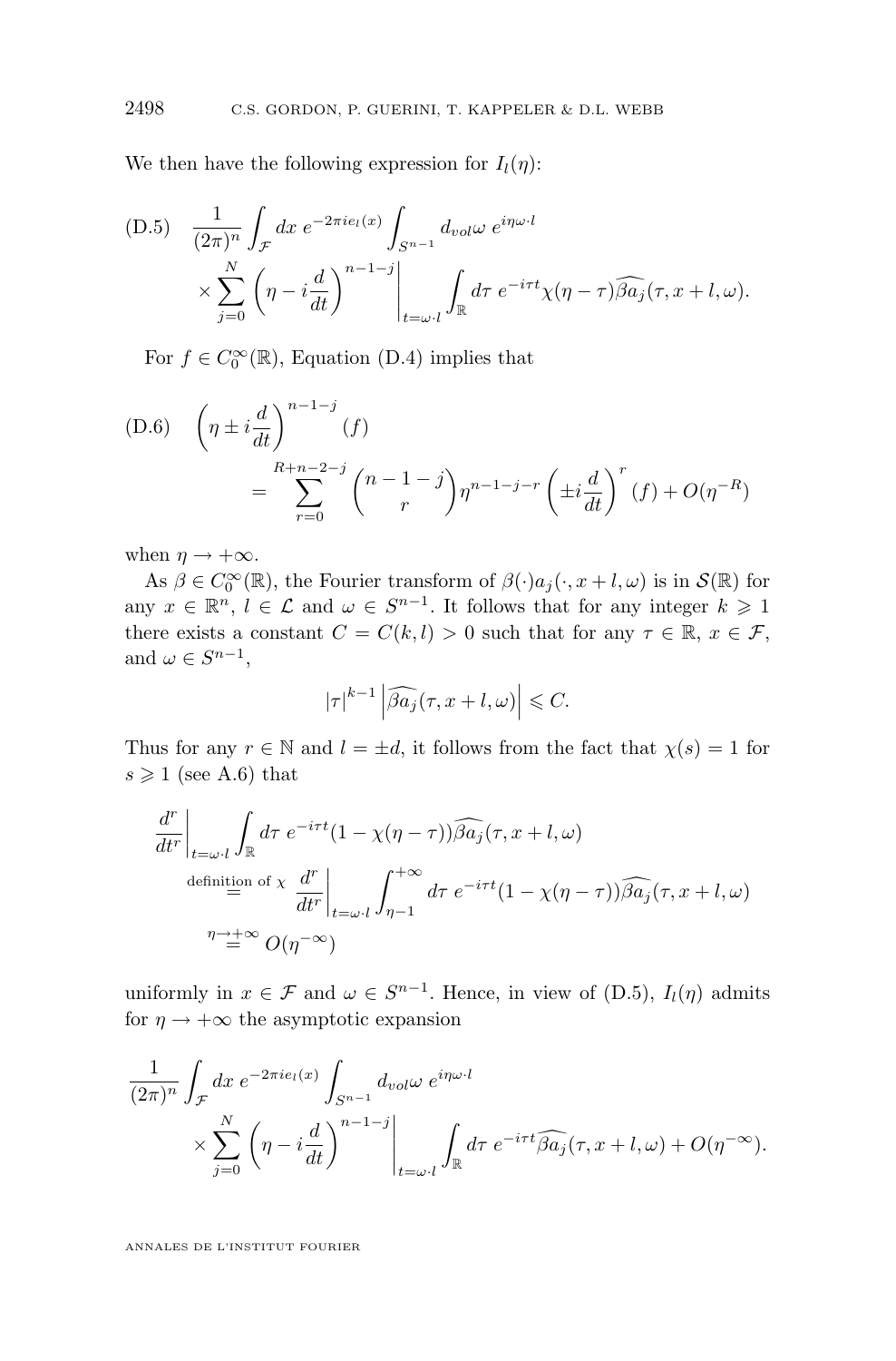The integral  $\frac{1}{2\pi} \int_{\mathbb{R}} d\tau \ e^{i\tau t} \widehat{\beta} a_j(\tau, x+l, \omega)$  is the inverse Fourier transform of  $\widehat{\beta a_i}$ . Hence for  $\eta \to +\infty$ ,  $I_i(\eta)$  equals

$$
\frac{1}{(2\pi)^{n-1}} \int_{\mathcal{F}} dx \ e^{-2\pi i e_l(x)} \int_{S^{n-1}} d_{vol} \omega \ e^{i\eta \omega \cdot l}
$$

$$
\times \sum_{j=0}^{N} \left( \eta - i \frac{d}{dt} \right)^{n-1-j} \Big|_{t=\omega \cdot l} \beta(-t) a_j(-t, x+l, \omega) + O(\eta^{-\infty})
$$

or, changing t into  $-t$  and  $\omega$  into  $-\omega$ , this equals

$$
\frac{1}{(2\pi)^{n-1}} \int_{\mathcal{F}} dx \ e^{-2\pi i e_l(x)} \int_{S_+^{n-1}(l)} d_{vol} \omega \ e^{-i\eta \omega \cdot l}
$$

$$
\times \sum_{j=0}^N \left( \eta + i \frac{d}{dt} \right)^{n-1-j} \Big|_{t=\omega \cdot l} \beta(t) a_j(t, x+l, -\omega) + O(\eta^{-\infty})
$$

(we integrate on  $S^{n-1}_+(l)$  instead of  $S^{n-1}$  because  $\text{supp}(\beta) \subset \mathbb{R}_+$ ).

In Equation [\(D.6\)](#page-54-0), make the change of index  $k = j + r$  to obtain

$$
\left(\eta \pm i\frac{d}{dt}\right)^{n-1-j}(f) = \sum_{k=j}^{R+n-2} {n-1-j \choose k-j} \eta^{n-1-k} \left(\pm i\frac{d}{dt}\right)^{k-j} (f) + O(\eta^{-R}).
$$

Denote by  $g_i$  the function  $t \mapsto \beta(t)a_i(t, x + l, -\omega)$  (with x, l and  $\omega$  being fixed). By interchanging the order of summation, we have for any integer R such that  $N \ge R + n - 2$ ,

$$
\sum_{j=0}^{N} \left( \eta + i \frac{d}{dt} \right)^{n-1-j} \Big|_{t=\omega \cdot l} g_j(t)
$$
\n
$$
\eta \to \infty \sum_{k=0}^{R+n-2} \sum_{j=0}^{k} {n-1-j \choose k-j} \eta^{n-1-k} \left( i \frac{d}{dt} \right)^{k-j} \Big|_{t=\omega \cdot l} g_j(t) + O(\eta^{-R})
$$

where the error term is uniform in  $x \in \mathcal{F}$  and  $\omega \in S^{n-1}$ . Thus

(D.7) 
$$
I_l(\eta) \stackrel{\eta \to +\infty}{=} \frac{1}{(2\pi)^{n-1}} \int_{\mathcal{F}} dx \, e^{-2\pi i e_l(x)} \int_{S_+^{n-1}(l)} d_{vol} \omega \, e^{-i\eta \omega \cdot l}
$$
  
  $\times \sum_{k=0}^{R+n-2} b_{k,l,\beta}(x,\omega) \eta^{n-1-k} + O(\eta^{-R}),$ 

where  $b_{k,l,\beta}(x,\omega)$  is given in Definition [C.1.](#page-43-0) Proposition [C.2](#page-44-0) now follows from Equations  $(D.1)$  and  $(D.7)$ .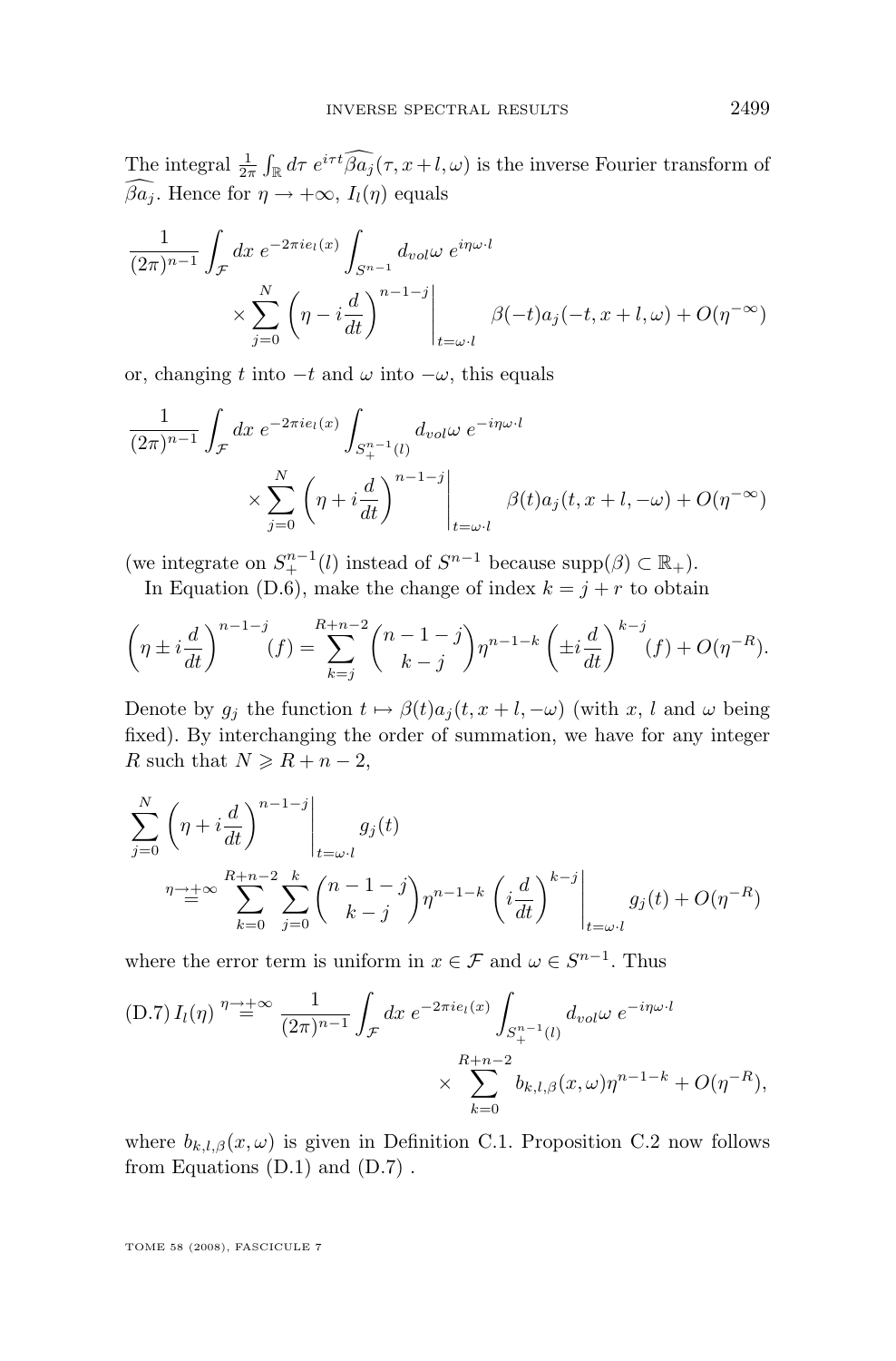#### BIBLIOGRAPHY

- <span id="page-56-0"></span>[1] J. Duistermaat & V. Guillemin, "The spectrum of positive elliptic operators and periodic bicharacteristics", *Invent. Math.* **29** (1975), p. 39-79.
- [2] J. L. Dupont, *Curvature and Characteristic Classes*, Lecture Notes in Mathematics, vol. 640, Springer-Verlag, 1968.
- [3] G. Eskin, "Inverse spectral problem for the Schrödinger equation with periodic vector potential", *Commun. Math. Phys.* **125** (1989), no. 2, p. 263-300.
- [4] G. Eskin, J. Ralston & E. Trubowitz, "On Isospectral Periodic Potentials in Rn, I, II.", *Comm. in Pure and Appl. Math.* **37** (1984), p. 647-676, 715-753.
- [5] P. B. Gilkey, "Recursion relations and the asymptotic behavior of the eigenvalues of the Laplacian", *Comp. Math.* **38** (1978), no. 2, p. 201-240.
- [6] C. GORDON & T. KAPPELER, "On isospectral potentials on tori", *Duke Math. J.* **63** (1991), no. 1, p. 217-233, Part II, Comm. in PDE 20 (1995), p. 709-728.
- [7] C. GORDON  $&\&$  E. N. WILSON, "The spectrum of the Laplacian on Riemannian Heisenberg manifolds", *Mich. Math. J.* **33** (1986), p. 253-271.
- [8] P. Griffiths & J. Harris, *Principles of Algebraic Geometry*, John Wiley & Sons, 1978.
- [9] A. Grigis & J. Sjöstrand, *Microlocal Analysis for Differential Operators*, Lecture Note Series, vol. 196, London Mathematical Society, Cambridge University Press, 1994.
- [10] V. GUILLEMIN, "Inverse spectral results on two-dimensional tori", *J. Am. Math. Soc.* **3** (1990), no. 2, p. 375-387.
- [11] T. Kappeler, "On isospectral periodic potentials on a discrete lattice II.", *Adv. in Appl. Math.* **9** (1988), p. 428-438.
- [12] P. Kuchment, *Floquet theory for partial differential equations*, Birkhäuser, 1993.
- [13] P. Lax, "Asymptotic solutions of oscillatory initial value problems", *Duke Math. J.* **24** (1957), p. 624-646.
- [14] R. S. Palais & T. E. Stewart, "Torus bundles over a torus", *Proc. Amer. Math. Soc.* **12** (1961), p. 26-29.
- [15] J. Roe, *Elliptic operators, topology, and asymptotic methods*, Research Notes in Mathematics, vol. 395, Pitman, Addison Wesley Longman, 1998.

Manuscrit reçu le 23 juin 2006, accepté le 30 novembre 2006.

Carolyn S. GORDON Dartmouth College Department of Mathematics 6188 Kemeny Hall Hanover, NH 03755-3551 (USA) [carolyn.s.gordon@dartmouth.edu](mailto:carolyn.s.gordon@dartmouth.edu)

Pierre GUERINI CPGE Dumont d'Urville 83056 Toulon cedex (France) [pguerini@ac-nice.fr](mailto:pguerini@ac-nice.fr)

Thomas KAPPELER Institut für Mathematik Universität Zürich-Irchel Winterthurerstrasse 190